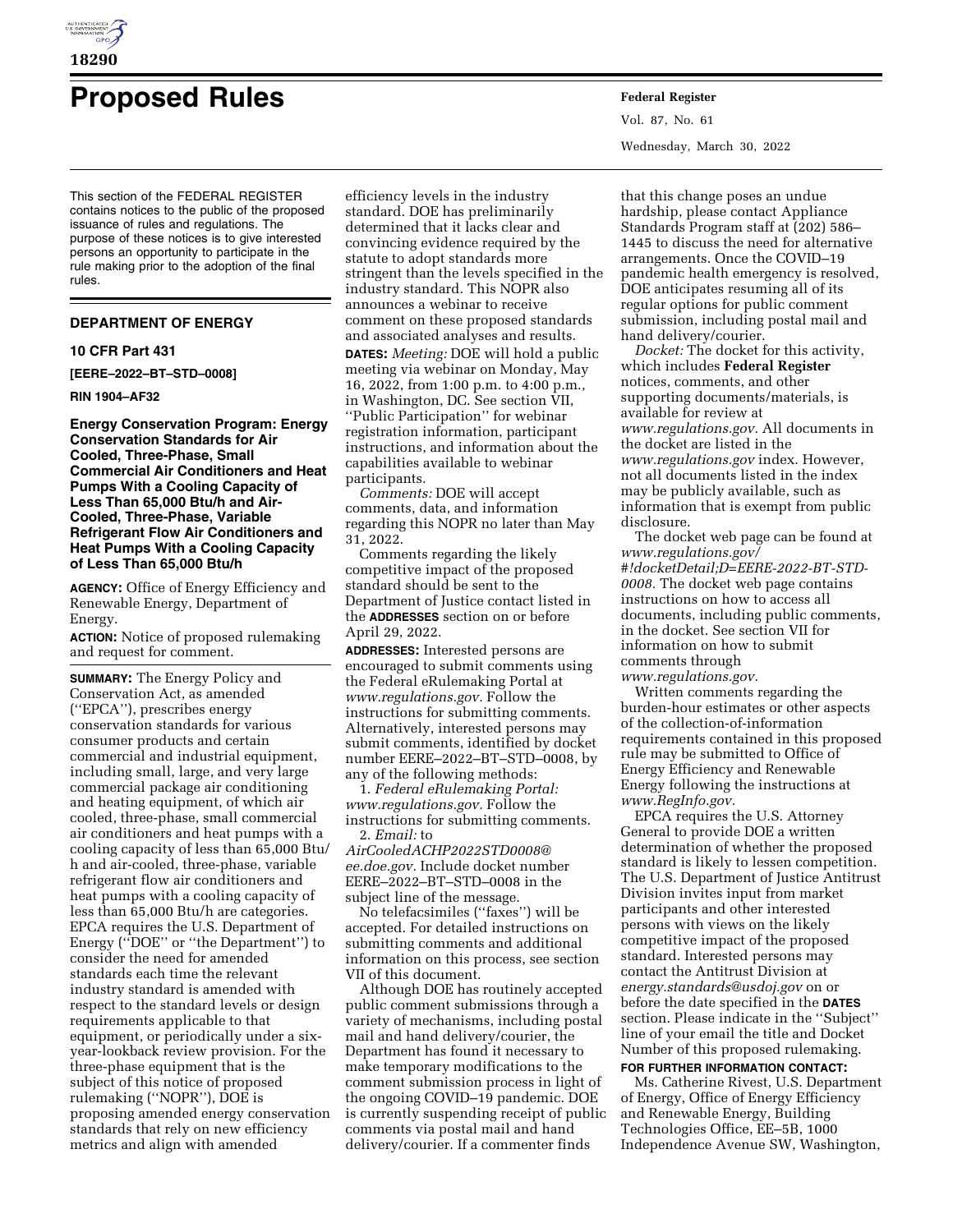DC 20585–0121. Telephone: (202) 586– 7335. Email:

*[ApplianceStandardsQuestions@](mailto:ApplianceStandardsQuestions@ee.doe.gov) [ee.doe.gov.](mailto:ApplianceStandardsQuestions@ee.doe.gov)* 

Ms. Kristin Koernig, U.S. Department of Energy, Office of the General Counsel, GC–33, 1000 Independence Avenue SW, Washington, DC 20585–0121. Telephone: (202) 586–3593. Email: *[kristin.koernig@hq.doe.gov.](mailto:kristin.koernig@hq.doe.gov)* 

For further information on how to submit a comment, review other public comments and the docket, or participate in the public meeting, contact the Appliance and Equipment Standards Program staff at (202) 287–1445 or by email: *[ApplianceStandardsQuestions@](mailto:ApplianceStandardsQuestions@ee.doe.gov) [ee.doe.gov.](mailto:ApplianceStandardsQuestions@ee.doe.gov)* 

#### **SUPPLEMENTARY INFORMATION:**

## **Table of Contents**

I. Synopsis of the Proposed Rule

- II. Introduction
	- A. Authority
	- B. Background
	- 1. Current Standards
	- 2. ASHRAE 90.1–2019
- 3. September 2020 NODA/RFI
- III. Discussion of Crosswalk Analysis
	- A. Crosswalk Background
	- B. Crosswalk Methodology
	- 1. Crosswalk for Three-Phase, Less Than 65,000 Btu/h, Single-Package and Split-System ACUACs and ACUHPs
	- 2. Crosswalk for Three-Phase, Less Than 65,000 Btu/h, Space-Constrained and Small-Duct, High-Velocity ACUACs and **ACUHPs**
	- a. Space-Constrained Equipment
	- b. Small-Duct, High-Velocity Equipment 3. Crosswalk for Three-Phase, Less Than
	- 65,000 Btu/h VRF
- C. Crosswalk Results
- IV. Estimates of Potential Energy Savings V. Conclusions
	- A. Consideration of More Stringent
	- Efficiency Levels for Split Systems
	- B. Review Under Six Year Lookback
	- 1. Proposed Addendum to ASHRAE 90.1– 2019
	- C. Definitions for Space-Constrained and Small-Duct, High-Velocity Equipment
	- D. Proposed Energy Conservation
	- **Standards**
	- 1. Standard Levels
	- 2. Compliance Date
- VI. Procedural Issues and Regulatory Review A. Review Under Executive Orders 12866 and 13563
	- B. Review Under the Regulatory Flexibility Act
	- 1. Description of Reasons Why Action Is Being Considered
	- 2. Objectives of, and Legal Basis for, Rule
	- 3. Description on Estimated Number of Small Entities Regulated
	- 4. Description and Estimate of Compliance Requirements Including Differences in Cost, if Any, for Different Groups of Small Entities
	- 5. Duplication, Overlap, and Conflict With Other Rules and Regulations
	- 6. Significant Alternatives to the Rule
- C. Review Under the Paperwork Reduction Act
- D. Review Under the National
- Environmental Policy Act of 1969 E. Review Under Executive Order 13132
- F. Review Under Executive Order 12988
- G. Review Under the Unfunded Mandates
- Reform Act of 1995
- H. Review Under the Treasury and General Government Appropriations Act, 1999
- I. Review Under Executive Order 12630
- J. Review Under the Treasury and General Government Appropriations Act, 2001 K. Review Under Executive Order 13211
- L. Information Quality
- VII. Public Participation
- A. Participation in the Webinar
- B. Procedure for Submitting Prepared General Statements for Distribution
- C. Conduct of the Webinar
- D. Submission of Comments

E. Issues on Which DOE Seeks Comment VIII. Approval of the Office of the Secretary

#### **I. Synopsis of the Proposed Rule**

Title III, Part  $C<sup>1</sup>$  of EPCA<sup>2</sup> established the Energy Conservation Program for Certain Industrial Equipment. (42 U.S.C. 6311–6317) Such equipment includes air cooled, three-phase, small commercial air conditioners and heat pumps (''ACUACs and ACUHPS'') with a cooling capacity of less than 65,000 Btu/h (''three-phase, less than 65,000 Btu/h ACUACs and ACUHPs'') and aircooled, three-phase, variable refrigerant flow (''VRF'') air conditioners and heat pumps with a cooling capacity of less than 65,000 Btu/h (''three-phase, less than 65,000 Btu/h VRF''), the subject of this proposed rulemaking.

Pursuant to EPCA, DOE is required to consider amending the energy efficiency standards for certain types of covered commercial and industrial equipment, including the equipment at issue in this document, whenever the American Society of Heating, Refrigerating, and Air-Conditioning Engineers (''ASHRAE'') amends the standard levels or design requirements prescribed in ASHRAE 90.1, ''Energy Standard for Buildings Except Low-Rise Residential Buildings," ("ASHRAE 90.1"), and at a minimum, every 6 years (42 U.S.C.  $6313(a)(6)(A)$ – $(C)$ ). For each type of equipment, EPCA directs that if ASHRAE 90.1 is amended, DOE must adopt amended energy conservation standards at the new efficiency level in ASHRAE 90.1, unless clear and convincing evidence supports a determination that adoption of a morestringent efficiency level would produce significant additional energy savings and be technologically feasible and economically justified (42 U.S.C.  $6313(a)(6)(A)(ii)$  (referred to as the ''ASHRAE trigger'')). If DOE adopts an amended uniform national standard at the efficiency level specified in the

amended ASHRAE 90.1, DOE must establish such standard no later than 18 months after publication of the amended industry standard. (42 U.S.C.  $6313(a)(6)(A)(ii)(I)$  If DOE determines that a more-stringent standard is appropriate under the statutory criteria, DOE must establish such a morestringent standard no later than 30 months after publication of the revised ASHRAE 90.1. (42 U.S.C. 6313(a)(6)(B)(i))

Under EPCA, DOE must also review its energy conservation standards for three-phase, less than 65,000 Btu/h ACUAC, ACUHP, and VRF equipment every six years and either: (1) Issue a notice of determination that the standards do not need to be amended, as adoption of a more-stringent level under the relevant statutory criteria is not supported by clear and convincing evidence; or (2) issue a notice of proposed rulemaking including new proposed standards based on certain criteria and procedures in subparagraph  $(B)$ .<sup>1</sup> (42 U.S.C. 6313(a)(6)(C)(i))

ASHRAE officially released the 2019 version of Standard 90.1 (''ASHRAE 90.1–2019'') on October 25, 2019, thereby triggering DOE's previously referenced obligations, pursuant to EPCA, to determine for certain classes of three-phase, less than 65,000 Btu/h ACUAC, ACUHP, and VRF systems whether: (1) The amended industry standard should be adopted; or (2) clear and convincing evidence exists to justify more-stringent standard levels. For any classes where DOE was not triggered by ASHRAE 90.1–2019, the Department routinely considers those classes under EPCA's six-year-lookback provision at the same time to address the subject equipment in a comprehensive fashion.

The current Federal energy conservation standards for three-phase, less than 65,000 Btu/h ACUACs and ACUHPs and three-phase, less than 65,000 Btu/h VRF are codified in DOE's regulations at 10 CFR 431.97. These standards for both equipment types are specified in terms of seasonal energy

<sup>1</sup> In relevant part, subparagraph (B) specifies that: (1) In making a determination of economic justification, DOE must consider, to the maximum extent practicable, the benefits and burdens of an amended standard based on the seven criteria described in EPCA; (2) DOE may not prescribe any standard that increases the energy use or decreases the energy efficiency of a covered equipment; and (3) DOE may not prescribe an amended standard that interested persons have established by a preponderance of evidence is likely to result in the unavailability in the United States of any product type (or class) of performance characteristics (including reliability, features, sizes, capacities, and volumes) that are substantially the same as those generally available in the United States. (42 U.S.C.  $6313(a)(6)(B)(ii)–(iii)$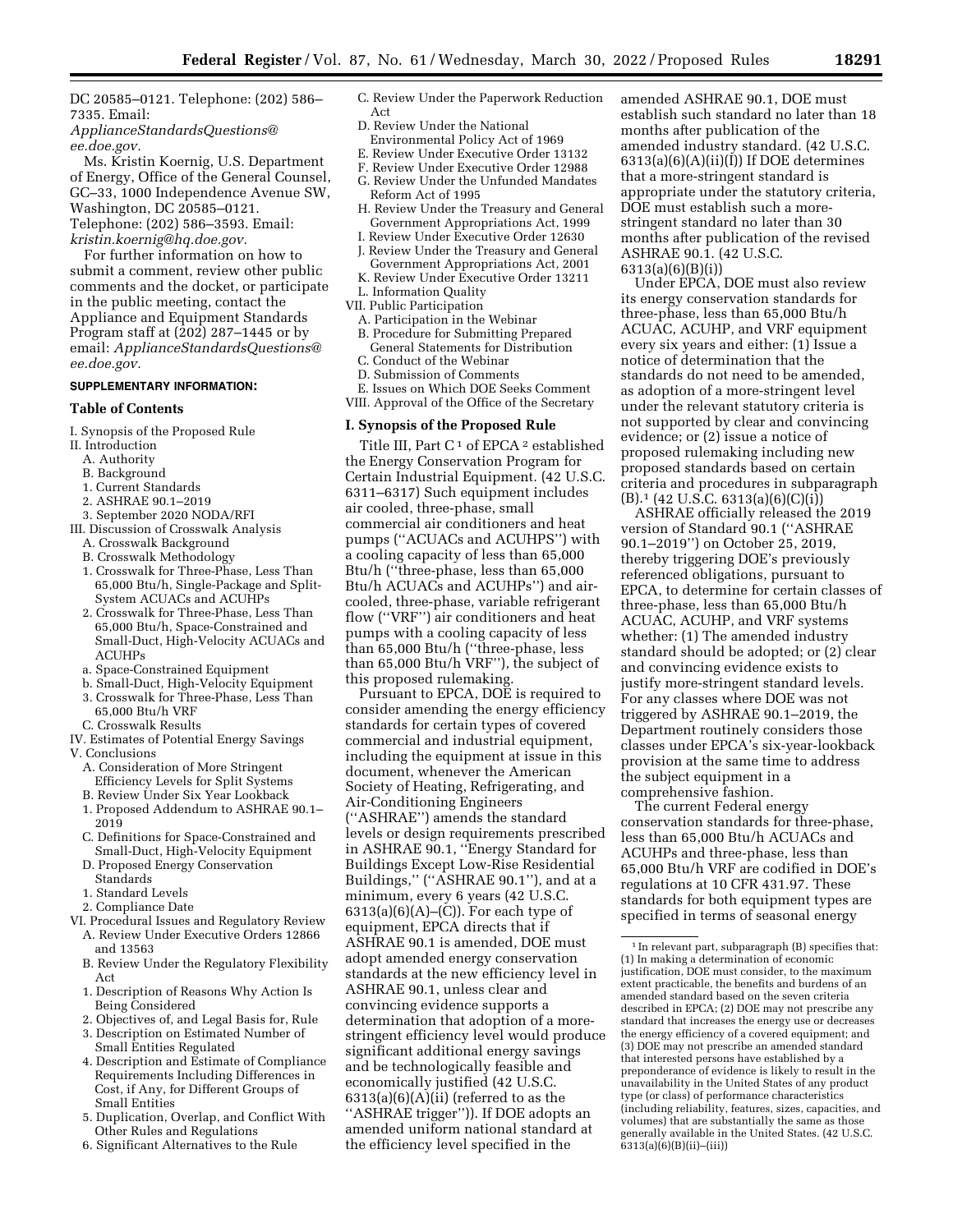efficiency ratio (''SEER'') for cooling mode and heating seasonal performance factor (''HSPF'') for heating mode. The current Federal test procedure at 10 CFR 431.96 for three-phase, less than 65,000 Btu/h ACUACs and ACUHPs references American National Standards Institute (''ANSI'')/Air-Conditioning, Heating, and Refrigeration Institute (''AHRI'') Standard 210/240–2008, ''*Performance Rating of Unitary Air-Conditioning & Air-Source Heat Pump Equipment,*'' approved by ANSI on October 27, 2011, and updated by Addendum 1 in June 2011 and Addendum 2 in March 2012 (''AHRI 210/240–2008''). The current Federal test procedure at 10 CFR 431.96 for three-phase, less than 65,000 Btu/h VRF references ANSI/AHRI 1230–2010, ''*2010 Standard for Performance Rating of Variable Refrigerant Flow (VRF) Multi-Split Air-Conditioning and Heat Pump Equipment,*'' approved August 2, 2010 and updated by Addendum 1 in March 2011 (''ANSI/AHRI 1230–2010'').

As set forth in ASHRAE 90.1–2019, the efficiency levels for three-phase, less than 65,000 Btu/h ACUACs and ACUHPs are specified in terms of seasonal energy efficiency ratio-2 (''SEER2'') for cooling mode and heating seasonal performance factor-2 (''HSPF2'') for heating mode. These efficiency levels are measured per ANSI/AHRI 210/240, ''*2023 Standard for Performance Rating of Unitary Airconditioning & Air-source Heat Pump Equipment*'' (''AHRI 210/240–2023''). Furthermore, ASHRAE 90.1–2019 and AHRI 210/240–2023 align the test procedures for three-phase, less than 65,000 Btu/h equipment with those of their single-phase counterparts (*i.e.,*  measuring performance in terms of SEER2 and HSPF2), which, aside from the three-phase power supply, are otherwise identical.2

DOE is also proposing definitions for space-constrained (''S–C'') commercial package air conditioning and heating equipment (''S–C ACUACs and ACUHPs'') and for small-duct, highvelocity (''SDHV'') commercial package air conditioning and heating equipment (''SDHV ACUACs and ACUHPs'') as described in section V.C. Additionally, DOE is proposing to separate equipment classes and corresponding energy conservation standards for three-phase, less than 65,000 Btu/h ACUAC and ACUHP that are (1) S–C split-system ACUACs; (2) S–C split-system ACUHPs; (3) S–C single-package ACUACs; (4) S– C single-package ACUHPs; (5) SDHV ACUACs; and (6) SDHV ACUHPs. These

additional equipment classes are included in ASHRAE 90.1–2019 for three-phase, less than 65,000 Btu/h ACUACs and ACUHPs.

As described in detail in section III of this document, DOE conducted a crosswalk analysis to translate the current SEER and HSPF standards (measured per the current DOE test procedure) to SEER2 and HSPF2 levels, respectively (measured per the latest version of AHRI Standard AHRI 210/240 (*i.e.,* AHRI 210/240–2023)). DOE then compared these crosswalked metrics to those presented in ASHRAE 90.1–2019 to determine which equipment classes are triggered by the increased stringency in ASHRAE 90.1–2019.

In this document, DOE proposes to update the minimum energy conservation standard levels found at Tables 3, 4, and 13 of 10 CFR 431.97. The proposed standards for three-phase, less than 65,000 Btu/h ACUACs and ACUHPs and for three-phase, less than 65,000 Btu/h VRF systems, which are expressed in SEER2 and HSPF2, are presented in Table I–1 and Table I–2.3 If adopted, the standards in Table I–1 are proposed for all three-phase, less than 65,000 Btu/h ACUACs and ACUHPs manufactured in or imported into the United States starting January 1, 2025. If adopted, the standards in Table I–2 would apply to all three-phase, less than 65,000 Btu/h VRF manufactured in or imported into the United States starting January 1, 2025.

As described in section V of this document, DOE has tentatively determined that insufficient data are available to determine, based on clear and convincing evidence, that morestringent standards would result in significant additional energy savings and be technologically feasible and economically justified. The clear and convincing threshold is a heightened standard, and would only be met where the Secretary has an abiding conviction, based on available facts, data, and DOE's own analyses, that it is highly probable an amended standard would result in a significant additional amount of energy savings, and is technologically feasible and economically justified. *See American Public Gas Association* v. *U.S. Dep't of Energy,* No. 20–1068, 2022 WL 151923, at \*4 (D.C. Cir. January 18, 2022) (citing *Colorado* v. *New Mexico,* 

467 U.S. 310, 316, 104 S.Ct. 2433, 81 L.Ed.2d 247 (1984)).

DOE normally performs multiple indepth analyses to determine whether there is clear and convincing evidence to support more stringent energy conservation standards (*i.e.,* whether more stringent standards would produce significant additional conservation of energy and be technologically feasible and economically justified). However, as discussed in the section V of this NOPR, due to the lack of available market and performance data, DOE is unable to conduct the analysis necessary to evaluate the potential energy savings or evaluate whether more stringent standards would be technologically feasible or economically justifiable, with sufficient certainty. As such, DOE is not proposing standards at levels more stringent than those specified in ASHRAE Standard 90.1. Rather, DOE is proposing to adopt the levels specified in ASHRAE 90.1–2019 for three-phase, less than 65,000 Btu/h ACUACs and ACUHPs, as required by EPCA, except for S–C ACUACs and ACUHPs, SDHV ACUACs and ACUHPs, and three-phase less than 65,000 Btu/h VRF equipment, for which DOE is proposing crosswalked levels that maintain equivalent stringency to the currently applicable Federal standards but do not align with the levels in ASHRAE 90.1–2019.

For S–C ACUACs and ACUHPs and SDHV ACUACs and ACUHPs, DOE has tentatively concluded that the levels specified in ASHRAE 90.1–2019 are less stringent than the applicable current Federal standards. Therefore, to avoid backsliding (as required by EPCA),4 DOE is proposing standards for S–C ACUACs and ACUHPs and SDHV ACUACs and ACUHPs in terms of SEER2 and HSPF2 that maintain equivalent stringency to the applicable current Federal standards (in terms of SEER and HSPF).

For three-phase, less than 65,000 Btu/ h VRF equipment, ASHRAE 90.1–2019 did not update the efficiency metrics to be in terms of SEER2 and HSPF2 and instead left the metrics in terms of SEER and HSPF with no change to efficiency levels. In this document, DOE is proposing translated standard levels in terms of SEER2 and HSPF2 that are of equivalent stringency to the current SEER and HSPF Federal standards.

<sup>2</sup>*See, e.g.,* 80 FR 42614, 42622 (July 17, 2015), 83 FR 49501, 49504 (Oct. 2, 2018), and 86 FR 70316, 70322 (Dec. 9, 2021).

<sup>3</sup>Energy conservations standards for air-cooled, three-phase, small, commercial packaged air conditioners and heat pumps with a cooling capacity of greater than 65,000 Btu/h and aircooled, VRF, multi-split systems with a cooling capacity of greater than 65,000 Btu/h are not addressed in this NOPR. Instead this equipment will be addressed in separate energy conservation standards rulemakings.

 $^4\overline{\mathrm{EPC}}$  anti-backsliding provision prevents the Secretary from prescribing any amended standard that either increases the maximum allowable energy use or decreases the minimum required energy efficiency of a covered product. (42 U.S.C. 6313(a)(6)(B)(iii)(I))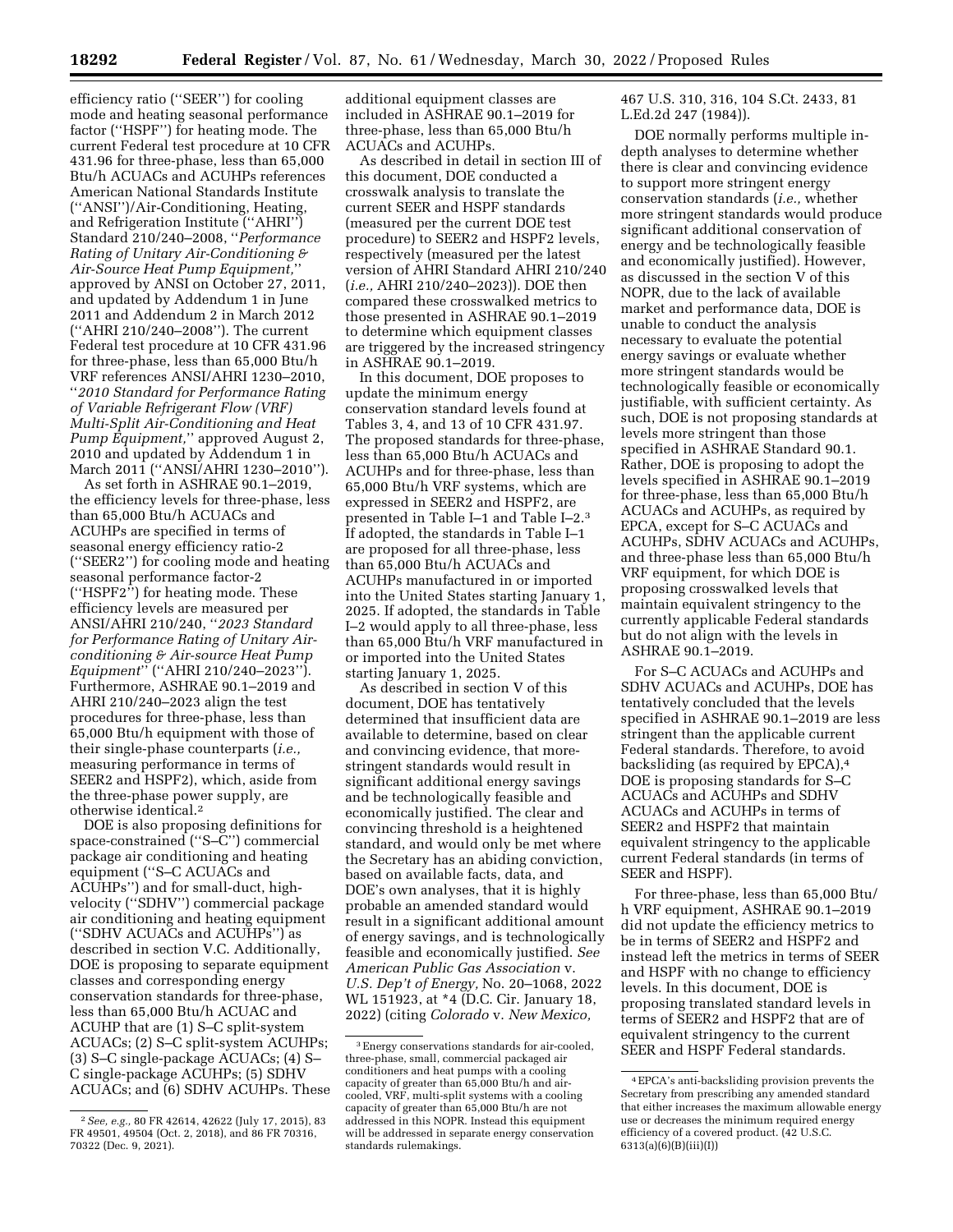TABLE I–1—PROPOSED ENERGY CONSERVATION STANDARDS FOR AIR-COOLED, THREE-PHASE, SMALL COMMERCIAL PACKAGE AIR CONDITIONERS AND HEAT PUMPS WITH A COOLING CAPACITY OF LESS THAN 65,000 Btu/h

| Equipment type | Size category<br>(cooling) | Subcategory                    | Minimum<br>efficiency                 |
|----------------|----------------------------|--------------------------------|---------------------------------------|
|                | <65,000 Btu/h              | Split System<br>Single-Package | 13.4 SEER2<br>13.4 SEER2              |
|                |                            | Split System                   | 14.3 SEER2<br>7.5 HSPF2               |
|                |                            | Single-Package                 | 13.4 SEER2<br>6.7 HSPF2               |
|                | ≤30,000 Btu/h              | Split System                   | 13.9 SEER2                            |
|                |                            | Single-Package                 | 13.9 SEER2                            |
|                | ≤30,000 Btu/h              | Split System                   | 13.9 SEER2<br>7.0 HSPF2               |
|                |                            | Single-Package                 | 13.9 SEER2<br>6.7 HSPF2               |
|                |                            | Split System<br>Split System   | 13.0 SEER2<br>14.0 SEER2<br>6.9 HSPF2 |

TABLE I–2—PROPOSED ENERGY CONSERVATION STANDARDS FOR AIR-COOLED, THREE-PHASE, VRF MULTI-SPLIT AIR CONDITIONERS AND HEAT PUMPS WITH A COOLING CAPACITY OF LESS THAN 65,000 Btu/h

| Equipment type | Size category<br>(cooling) | Subcategory                  | Minimum<br>efficiency                          |
|----------------|----------------------------|------------------------------|------------------------------------------------|
|                |                            | Split System<br>Split System | $\mid$ 12.9 SEER2<br>  12.9 SEER2<br>6.5 HSPF2 |

## **II. Introduction**

The following section briefly discusses the statutory authority underlying this proposed rule, as well as some of the relevant historical background related to the establishment of standards for three-phase, less than 65,000 Btu/h ACUACs and ACUHPs and three-phase, less than 65,000 Btu/h VRF.

#### *A. Authority*

EPCA authorizes DOE to regulate the energy efficiency of a number of consumer products and certain industrial equipment. Title III, Part C of EPCA, added by Public Law 95–619, Title IV, section 441(a) (42 U.S.C. 6311– 6317, as codified), established the Energy Conservation Program for Certain Industrial Equipment, which sets forth a variety of provisions designed to improve energy efficiency for covered equipment. This covered equipment includes small, large, and very large commercial package air conditioning and heating equipment, including three-phase, less than 65,000 Btu/h ACUACs and ACUHPs and threephase, less than 65,000 Btu/h VRF, the subject of this document. (42 U.S.C. 6311(1)(B)–(D)) Additionally, DOE must consider amending the energy efficiency standards for certain types of commercial and industrial equipment, including the equipment at issue in this

document, whenever ASHRAE amends the standard levels or design requirements prescribed in ASHRAE/ IES Standard 90.1, and, at a minimum, every 6 years. (42 U.S.C. 6313(a)(6)(A)– (C))

The energy conservation program under EPCA consists essentially of four parts: (1) Testing, (2) labeling, (3) the establishment of Federal energy conservation standards, and (4) certification and enforcement procedures. Relevant provisions of EPCA include definitions (42 U.S.C. 6311), test procedures (42 U.S.C. 6314), labeling provisions (42 U.S.C. 6315), energy conservation standards (42 U.S.C. 6313), and the authority to require information and reports from manufacturers (42 U.S.C. 6316; 42 U.S.C. 6296).

Federal energy efficiency requirements for covered equipment established under EPCA generally supersede State laws and regulations concerning energy conservation testing, labeling, and standards. (*See* 42 U.S.C. 6316(a)–(b); 42 U.S.C. 6297) DOE may, however, grant waivers of Federal preemption for particular State laws or regulations, in accordance with the procedures and other provisions set forth under EPCA. (*See* 42 U.S.C. 6316(b)(2)(D))

Subject to certain criteria and conditions, DOE is required to develop test procedures to measure the energy

efficiency, energy use, or estimated annual operating cost of each covered product. (42 U.S.C. 6314) Manufacturers of covered equipment must use the Federal test procedures as the basis for: (1) Certifying to DOE that their equipment complies with the applicable energy conservation standards adopted pursuant to EPCA (42 U.S.C. 6316(b); 42 U.S.C. 6296), and (2) making representations about the efficiency of that equipment  $(42 \text{ U.S.C. } 6314 \text{ (d)}).$ Similarly, DOE uses these test procedures to determine whether the equipment complies with relevant standards promulgated under EPCA. The DOE test procedures for threephase, less than 65,000 Btu/h ACUACs and ACUHPs and for three-phase, less than 65,000 Btu/h VRF appear at 10 CFR 431, subpart F, appendix A.

ASHRAE 90.1 sets industry energy efficiency levels for small, large, and very large commercial package airconditioning and heating equipment, packaged terminal air conditioners, packaged terminal heat pumps, warm air furnaces, packaged boilers, storage water heaters, instantaneous water heaters, and unfired hot water storage tanks (collectively ''ASHRAE equipment''). For each type of listed ASHRAE equipment, EPCA directs that if ASHRAE amends Standard 90.1, DOE must adopt amended standards at the new ASHRAE efficiency level, unless DOE determines, supported by clear and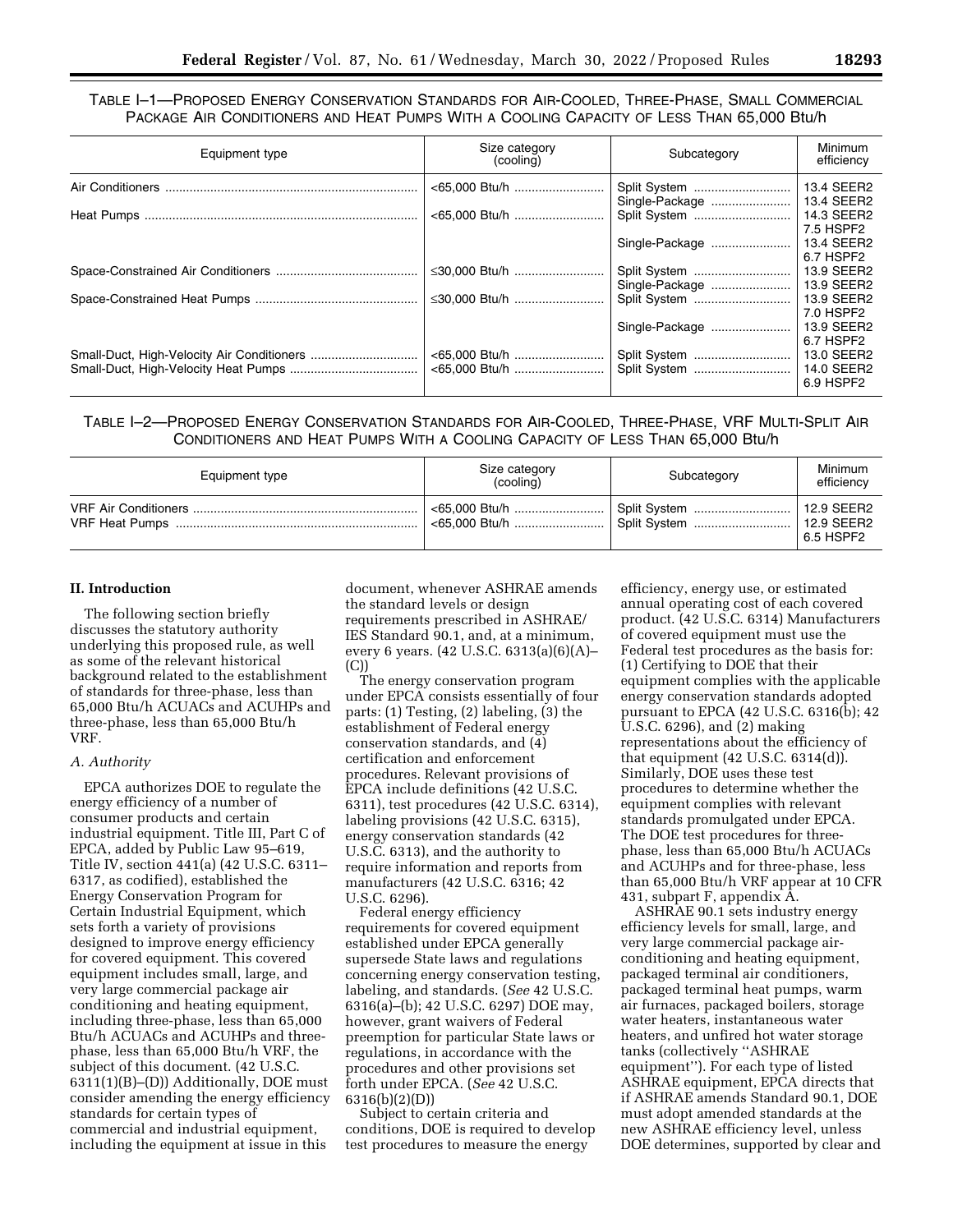convincing evidence, that adoption of a more stringent level would produce significant additional conservation of energy and would be technologically feasible and economically justified. (42 U.S.C. 6313(a)(6)(A)(ii))

Under EPCA, DOE must also review energy efficiency standards for threephase, less than 65,000 Btu/h ACUACs and ACUHPs and three-phase, less than 65,000 Btu/h VRF every six years and either: (1) Issue a notice of determination that the standards do not need to be amended as adoption of a more stringent level is not supported by clear and convincing evidence; or (2) issue a notice of proposed rulemaking including new proposed standards based on certain criteria and procedures in subparagraph (B). (42 U.S.C. 6313(a)(6)(C))

In deciding whether a more-stringent standard is economically justified, under either the provisions of 42 U.S.C. 6313(a)(6)(A) or 42 U.S.C. 6313(a)(6)(C), DOE must determine whether the benefits of the standard exceed its burdens. DOE must make this determination after receiving comments on the proposed standard and by considering, to the maximum extent practicable, the following seven factors:

(1) The economic impact of the standard on manufacturers and consumers of products subject to the standard;

(2) The savings in operating costs throughout the estimated average life of the covered products in the type (or class) compared to any increase in the price, initial charges, or maintenance expenses for the covered equipment that are likely to result from the standard;

(3) The total projected amount of energy savings likely to result directly from the standard;

(4) Any lessening of the utility or the performance of the covered product likely to result from the standard;

(5) The impact of any lessening of competition, as determined in writing by the Attorney General, that is likely to result from the standard;

(6) The need for national energy conservation; and

(7) Other factors the Secretary of Energy considers relevant.

 $(42 \text{ U.S.C. } 6313(a)(6)(B)(ii)(I)–(VII))$ As discussed previously, EPCA also contains what is known as an ''antibacksliding'' provision, which prevents the Secretary from prescribing any amended standard that either increases the maximum allowable energy use or decreases the minimum required energy efficiency of a covered product. (42 U.S.C.  $6313(a)(6)(B)(iii)(I)$  Also, the Secretary may not prescribe an amended or new standard if interested persons have established by a preponderance of the evidence that the standard is likely to result in the unavailability in the United States in any covered product type (or class) of performance characteristics (including reliability, features, sizes, capacities, and volumes) that are substantially the same as those generally available in the United States.  $(42 \text{ U.S.C. } 6313(a)(6)(B)(iii)(I)(aa))$ 

# *B. Background*

## 1. Current Standards

EPCA defines ''commercial package air conditioning and heating equipment'' as air-cooled, water-cooled, evaporatively-cooled, or water-source (not including ground water source) electrically operated, unitary central air conditioners and central air conditioning heat pumps for commercial application. (42 U.S.C. 6311(8)(A); 10 CFR 431.92) EPCA further classifies ''commercial package air conditioning and heating equipment'' into categories based on cooling capacity (*i.e.,* small, large, and very large categories). (42 U.S.C. 6311(8)(B)–(D); 10 CFR 431.92) ''Small commercial package air conditioning and heating equipment'' means equipment rated below 135,000 Btu per hour (cooling capacity). (42 U.S.C. 6311(8)(B); 10 CFR 431.92) ''Large commercial package air conditioning and heating equipment'' means equipment rated: (i) At or above 135,000 Btu per hour; and (ii) below 240,000 Btu per hour (cooling capacity). (42 U.S.C. 6311(8)(C); 10 CFR 431.92) ''Very large commercial package air conditioning and heating equipment'' means equipment rated: (i) At or above 240,000 Btu per hour; and (ii) below 760,000 Btu per hour (cooling capacity). (42 U.S.C. 6311(8)(D); 10 CFR 431.92)

The energy conservation standards for three-phase, less than 65,000 Btu/h ACUACs and ACUHPs were most recently amended through a final rule for energy conservation standards and test procedures for certain commercial HVAC and water heating equipment published in the **Federal Register** on July 17, 2015 (July 2015 final rule). 80 FR 42614. For three of the four equipment classes of three-phase, less than 65,000 Btu/h ACUACs and ACUHPs (packaged air conditioners, packaged heat pumps, and split-system heat pumps), the July 2015 final rule adopted energy conservation standards that correspond to the levels in the 2013 revision of ASHRAE Standard 90.1. For the remaining equipment class (splitsystem air conditioners), the July 2015

final rule did not amend the energy conservation standards.

DOE's current energy conservation standards for three-phase, less than 65,000 Btu/h ACUACs and ACUHPs are codified at Tables 1 and 2 of 10 CFR 431.97. The current equipment classes are differentiated by configuration (split system or single package) and by heating capability (air conditioner or heat pump) and repeated in Table II–1 of this document.

Pursuant to its authority under EPCA (42 U.S.C. 6313(a)(6)(A)) and in response to updates to ASHRAE Standard 90.1, DOE has established the category of VRF multi-split systems, which meets the EPCA definition of ''commercial package air conditioning and heating equipment,'' but which EPCA did not expressly identify. *See* 10 CFR 431.92; 10 CFR 431.97.

DOE defines ''variable refrigerant flow air conditioner'' as a unit of commercial package air-conditioning and heating equipment that is configured as a split system air conditioner incorporating a single refrigerant circuit, with one or more outdoor units, at least one variable-speed compressor or an alternate compressor combination for varying the capacity of the system by three or more steps, and multiple indoor fan coil units, each of which is individually metered and individually controlled by an integral control device and common communications network and which can operate independently in response to multiple indoor thermostats. Variable refrigerant flow implies three or more steps of capacity control on common, inter-connecting piping. 10 CFR 431.92.

DOE defines ''variable refrigerant flow multi-split heat pump'' as a unit of commercial package air-conditioning and heating equipment that is configured as a split system heat pump that uses reverse cycle refrigeration as its primary heating source and which may include secondary supplemental heating by means of electrical resistance, steam, hot water, or gas. The equipment incorporates a single refrigerant circuit, with one or more outdoor units, at least one variablespeed compressor or an alternate compressor combination for varying the capacity of the system by three or more steps, and multiple indoor fan coil units, each of which is individually metered and individually controlled by a control device and common communications network and which can operate independently in response to multiple indoor thermostats. Variable refrigerant flow implies three or more steps of capacity control on common, inter-connecting piping. 10 CFR 431.92.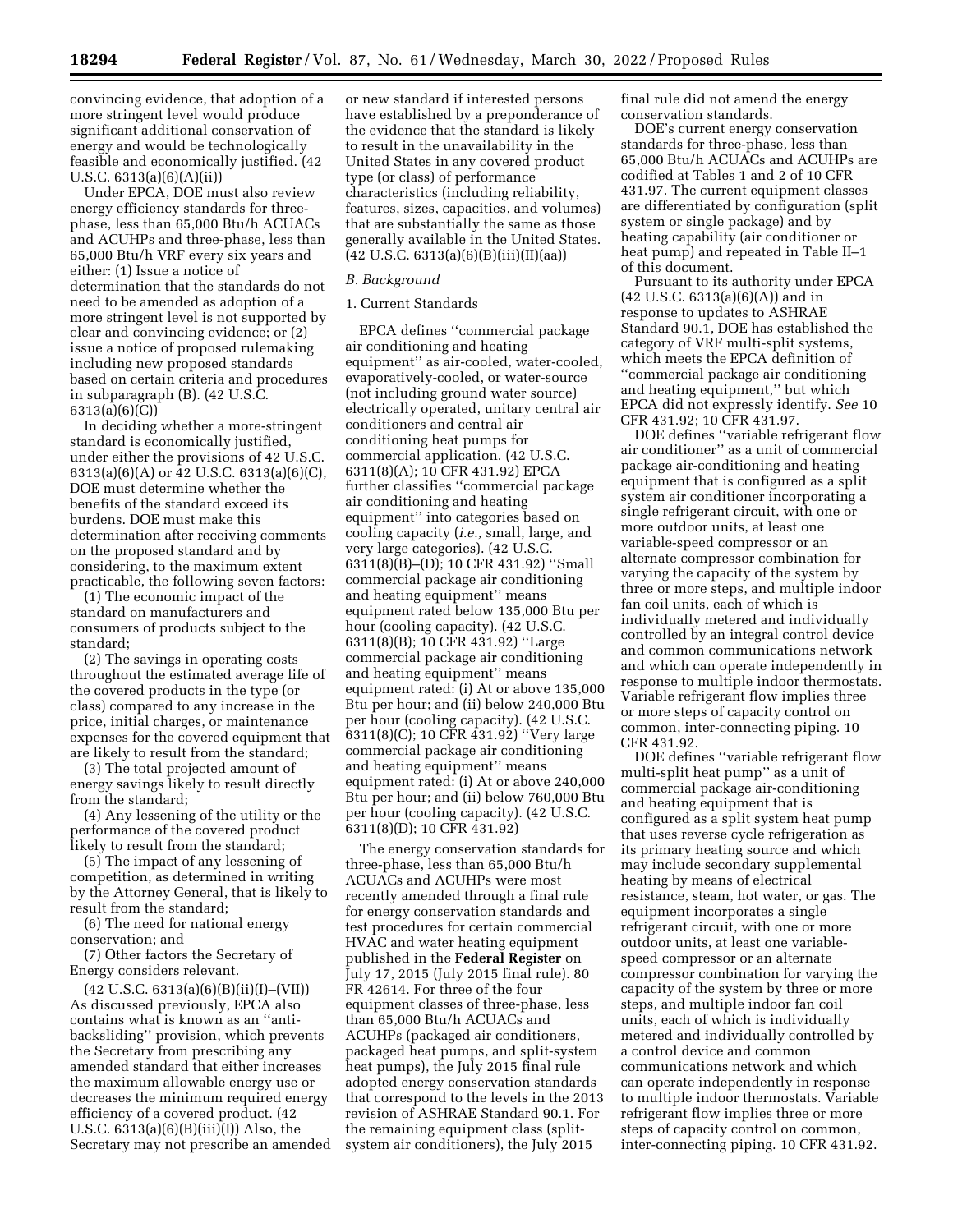DOE adopted energy conservation standards for VRF multi-split systems in a final rule published on May 16, 2012 (May 2012 Final Rule). 77 FR 28928. When determining the appropriate standard levels, DOE considered updates to the 2010 edition of ASHRAE Standard 90.1 (''ASHRAE 90.1–2010''), which designated separate equipment classes for VRF multi-split systems for

the first time. *Id.* at 77 FR 28934. For three-phase, less than 65,000 Btu/h VRF, DOE maintained the standards from the equipment class under which the corresponding VRF multi-split system equipment class was previously regulated (*i.e.,* three-phase, less than 65,000 Btu/h VRF had previously been covered as three-phase, less than 65,000

Btu/h ACUACs and ACUHPs). *Id.* at 77 FR 28938.

DOE's current equipment classes for three-phase, less than 65,000 Btu/h VRF are differentiated only by refrigeration cycle (air conditioners or heat pumps). DOE's current standards for VRF multisplit systems are set forth at Table 13 to 10 CFR 431.97 and repeated in Table II– 2 of this document.

# TABLE II–1—CURRENT FEDERAL ENERGY CONSERVATION STANDARDS FOR AIR-COOLED, THREE-PHASE, SMALL COMMERCIAL PACKAGE AIR CONDITIONERS AND HEATING EQUIPMENT WITH A COOLING CAPACITY OF LESS THAN 65,000 BTU/H

| Equipment type                                                                                            | Cooling<br>capacity | Subcategory                  | Heating type        | Efficiency<br>level              | Compliance date                      |
|-----------------------------------------------------------------------------------------------------------|---------------------|------------------------------|---------------------|----------------------------------|--------------------------------------|
| Small Commercial Package Air Conditioner and Heating<br>Equipment (Air-Cooled, 3-Phase, Split-System).    |                     | $<$ 65.000 Btu/h   AC<br>HP. | All<br>. All ……………… | 13 SEER<br>l 14 SEER<br>8.2 HSPF | June 16, 2008.<br>January 1, 2017.   |
| Small Commercial Package Air Conditioning and Heating<br>Equipment (Air-Cooled, 3-Phase, Single-Package). | <65,000 Btu/h       | AC<br>HP                     | All<br>. All ……………… | 14 SEER<br>14 SEER<br>8.0 HSPF   | January 1, 2017.<br>January 1, 2017. |

TABLE II–2—CURRENT FEDERAL ENERGY CONSERVATION STANDARDS FOR AIR-COOLED, THREE-PHASE, VARIABLE REFRIGERANT FLOW AIR CONDITIONERS AND HEAT PUMPS WITH A COOLING CAPACITY OF LESS THAN 65,000 BTU/H

| Equipment type                                | Cooling<br>capacity                      | Heating type | Efficiency<br>level                   | Compliance date                               |
|-----------------------------------------------|------------------------------------------|--------------|---------------------------------------|-----------------------------------------------|
| VRF Multi-Split Air Conditioners (Air-Cooled) | <65.000 Btu/h<br>$<$ 65.000 Btu/h    All | : All        | □ 13 SEER  Ⅰ<br>│ 13 SEER<br>7.7 HSPF | June 16, 2008.<br><sup>1</sup> June 16, 2008. |

#### 2. ASHRAE 90.1–2019

As previously discussed, ASHRAE released ASHRAE 90.1–2019 on October 25, 2019, which updated the test procedure references for three-phase, less than 65,000 Btu/h ACUACs and ACUHPs and for three-phase, less than 65,000 Btu/h VRF. ASHRAE 90.1–2019 also updated the efficiency metrics for less than 65,000 Btu/h ACUACs and ACUHPs from SEER and HSPF to SEER2 and HSPF2 and updated the efficiency levels for all classes to reflect the new metrics. ASHRAE 90.1–2019 did not update the efficiency metrics or efficiency levels for three-phase, less than 65,000 Btu/h VRF.

For three-phase, less than 65,000 Btu/ h ACUACs and ACUHPs, the current DOE test procedure references the industry test procedure ANSI/AHRI Standard 210/240–2008 with Addenda 1 and 2, *Performance Rating of Unitary Air-Conditioning and Air-Source Heat Pump Equipment* (''AHRI 210/240– 2008'') and measures performance in terms of SEER and HSPF. ASHRAE 90.1–2019 references the updated industry test procedure ANSI/AHRI Standard 210/240–2023, *2023 Performance Rating of Unitary Airconditioning & Air-source Heat Pump Equipment,* (''AHRI 210/240–2023'')

beginning on January 1, 2023, which measures performance in terms of SEER2 and HSPF2. As discussed in section III.A.2 of this document, DOE conducted a preliminary crosswalk analysis to determine whether the new metrics and efficiency levels in ASHRAE 90.1–2019 represent at least equivalent stringency as compared to the existing DOE standards in terms of SEER and HSPF. As discussed in section I.A.1 of this document, DOE's preliminary crosswalk analysis determined that ASHRAE 90.1–2019 increased the stringency of cooling and heating mode efficiency levels for the two DOE equipment classes of threephase, split-system, less than 65,000 Btu/h ACUAC and ACUHP equipment while leaving unchanged the stringency of single-packaged, three-phase equipment.

Regarding three-phase, less than 65,000 Btu/h VRF, ASHRAE 90.1–2019 also updates the relevant industry test procedure. The current DOE test procedure references AHRI Standard 1230–2010 with Addendum 1, *Performance Rating of Variable Refrigerant Flow (VRF) Multi-split Airconditioning and Heat Pump Equipment*  (''AHRI 1230–2010''). ASHRAE 90.1– 2019 updates this reference to the more

recent version of this standard: AHRI Standard 1230–2014 with Addendum 1. As discussed in a separate rulemaking for commercial VRF multi-split systems with rated cooling capacity of greater than 65,000 Btu/h, DOE determined that the test procedure changes between AHRI 1230–2010 and AHRI 1230–2014 do not have a significant impact on the measured heating or cooling efficiency of VRF multi-split systems, therefore a crosswalk analysis was not required. 86 FR 70644, 70650 (Dec. 10, 2021). ASHRAE 90.1–2019 did not update the efficiency metrics or standards levels for three-phase, less than 65,000 Btu/h VRF—which are still specified in terms of SEER and HSPF.

#### 3. September 2020 NODA/RFI

DOE published a notice of data availability and request for information (''NODA/RFI'') in response to the amendments to ASHRAE 90.1–2019 in the **Federal Register** on September 25, 2020 (''September 2020 NODA/RFI''). 85 FR 60642. In the September 2020 NODA/RFI, DOE compared the current Federal standards for three-phase, less than 65,000 Btu/h ACUACs and ACUHPs (in terms of SEER and HSPF) to the levels in ASHRAE 90.1–2019 (in terms of SEER2 and HSPF2) and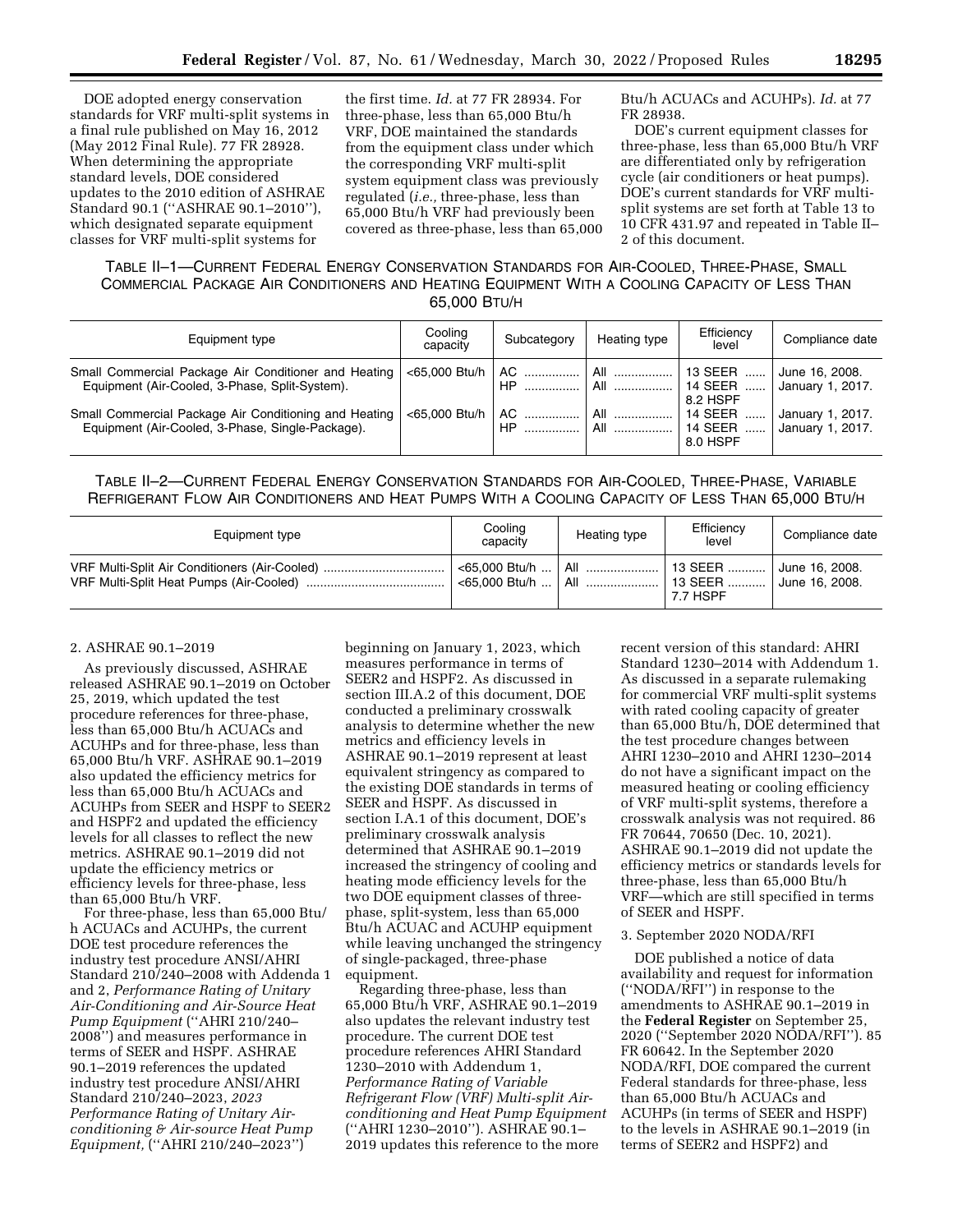requested comment on its preliminary findings. *Id.* at 85 FR 60662–60666. The September 2020 NODA/RFI did not

address standards for three-phase, less than 65,000 Btu/h VRF. DOE received comments in response to the September 2020 NODA/RFI from interested parties listed in Table II–2.

# TABLE II.2—LIST OF COMMENTERS WITH WRITTEN SUBMISSIONS TO THE SEPTEMBER 2020 NODA/RFI

| Commenter(s)                                                                                              | Abbreviation                                                                             | Commenter type                             |
|-----------------------------------------------------------------------------------------------------------|------------------------------------------------------------------------------------------|--------------------------------------------|
| Northwest Energy Alliance, Appliance Standards Awareness Project, Natural Re-<br>sources Defense Council. | Carrier    Manufacturer.<br>Joint Advocates    Advocacy Group.<br>Trane    Manufacturer. | Manufacturer Trade Group.<br>Manufacturer. |

#### **III. Discussion of Crosswalk Analysis**

## *A. Crosswalk Background*

The energy conservation standards proposed in this document were developed in response to updates to the relevant industry test standard (*i.e.,*  AHRI 210/240–2023), as well as updates to the minimum efficiency levels specified in ASHRAE 90.1–2019. As stated in section II.A, DOE must consider amending the energy efficiency standards for certain types of commercial and industrial equipment, including the equipment at issue in this document, whenever ASHRAE amends the standard levels or design requirements prescribed in ASHRAE Standard 90.1, and at a minimum, every 6 years. (42 U.S.C. 6313(a)(6)(A)–(C)) EPCA also prohibits DOE from prescribing any amended standard that either increases the maximum allowable energy use or decreases the minimum required energy efficiency of a covered product. (42 U.S.C. 6313(a)(6)(B)(iii)(I)); commonly referred to as EPCA's ''antibacksliding provision'') DOE conducted separate crosswalk analyses for each equipment class to ensure that EPCA's anti-backsliding provision would not be violated if DOE were to adopt the standards proposed in this NOPR.

As described in the following sections, DOE presented a preliminary crosswalk in the September 2020 NODA/RFI for three-phase, less than 65,000 Btu/h ACUACs and ACUHPs that qualitatively evaluated whether the levels presented in ASHRAE 90.1–2019 were of higher, lower, or equivalent stringency to the existing Federal standard levels. 85 FR 60642, 60662– 60663 (Sept. 25, 2020). The September 2020 NODA/RFI did not consider standards for three-phase, less than 65,000 Btu/h VRF and therefore did not conduct a crosswalk translation for such equipment. In the September 2020 NODA/RFI, DOE accounted for the changes in the updated industry test

standard AHRI 210/240–2023. *Id.* at 85 FR 60663. Specifically, DOE evaluated the impact to measured efficiency resulting from increased external static pressure requirements and changes to the heating load line in AHRI 210/240– 2023. *Id.* at 85 FR 60662. In AHRI 210/ 240–2023, most equipment classes have increased external static pressure testing requirements for ducted systems as compared to the current Federal test procedures. As a result, most classes of three-phase, less than 65,000 Btu/h equipment consume more power under the updated test procedure and thus have lower numerical values of SEER2 and HSPF2 when translated from a given SEER or HSPF rating, respectively. *Id.* AHRI 210/240–2023 also includes changes to the heating load line calculations. Specifically, AHRI 210/240–2023 includes different slope factors for the heating load line, which results in higher calculated heating demand for most systems. The increased heating demand has an overall impact of decreased numerical values for HSPF2 as compared to HSPF. *Id.* 

On January 6, 2017, DOE published a direct final rule concerning energy conservation standards for residential central air conditioners and heat pumps (''CACs and HPs'') (''January 2017 CAC/ HP ECS DFR''). 82 FR 1786. The January 2017 CAC/HP ECS DFR established crosswalk translations for CACs and HPs from SEER and HSPF (measured per 10 CFR part 430, subpart B, appendix M (''Appendix M'')) to SEER2 and HSPF2 (measured per 10 CFR part 430, subpart B, appendix M1 (''Appendix M1'')). Specifically, in the January 2017 CAC/HP ECS DFR DOE established multiple SEER-to-SEER2 translations that were unique to the test conditions for each product class. *Id.* at 82 FR 1849. In the January 2017 CAC/ HP ECS DFR, DOE also established an HSPF-to-HSPF2 translation and concluded that the 15 percent reduction

from HSPF to HSPF2 that was observed in an earlier rule for split-system and single-package heat pumps was appropriate also for S–C and SDHV heat pumps. *Id.* at 82 FR 1850.

As described in the September 2020 NODA/RFI, AHRI 210/240–2023 aligns test methods and ratings to be consistent with DOE's test procedure for singlephase central air conditioners at appendix M1. 85 FR 60642, 60647 (Sept. 25, 2020). Given that three-phase equipment are generally identical to their single-phase counterparts, aside for three-phase power input, DOE presented a preliminary metric translation for three-phase, less than 65,000 Btu/h ACUACs and ACUHPs based on the metric translation used for single-phase CAC/HPs presented in the January 2017 CAC/HP ECS DFR in the September 2020 NODA/RFI. *Id.* at 85 FR 60662. For three-phase equipment classes with Federal standards matching SEER and HPSF standards in Table V– 29 of the January 2017 CAC/HP ECS DFR, DOE used the corresponding SEER2 and HSPF2 value from Table V– 30 of the January 2017 CAC/HP ECS DFR. For three-phase equipment classes that did not having matching SEER and/ or HSPF values in Table V–29 of the January 2017 CAC/HP ECS DFR, DOE evaluated the stringency of the ASHRAE 90.1–2019 SEER2 and HSPF2 levels relative to the Federal SEER and HSPF standards by qualitatively assessing how the testing method changes made for single phase switching from SEER/HSPF to SEER2/HSPF2 would impact threephase equipment. *See id.* at 85 FR 60662–60663.

DOE received multiple comments in response to this preliminary crosswalk analysis in the September 2020 NODA/ RFI. AHRI, Carrier, Goodman, and the Joint Advocates all commented in support of DOE's crosswalk methodology. (AHRI, No. 2 at p. 5; Carrier, No. 3 at p. 2; Goodman, No. 7 at p. 2; Joint Advocates, No. 6 at p. 2)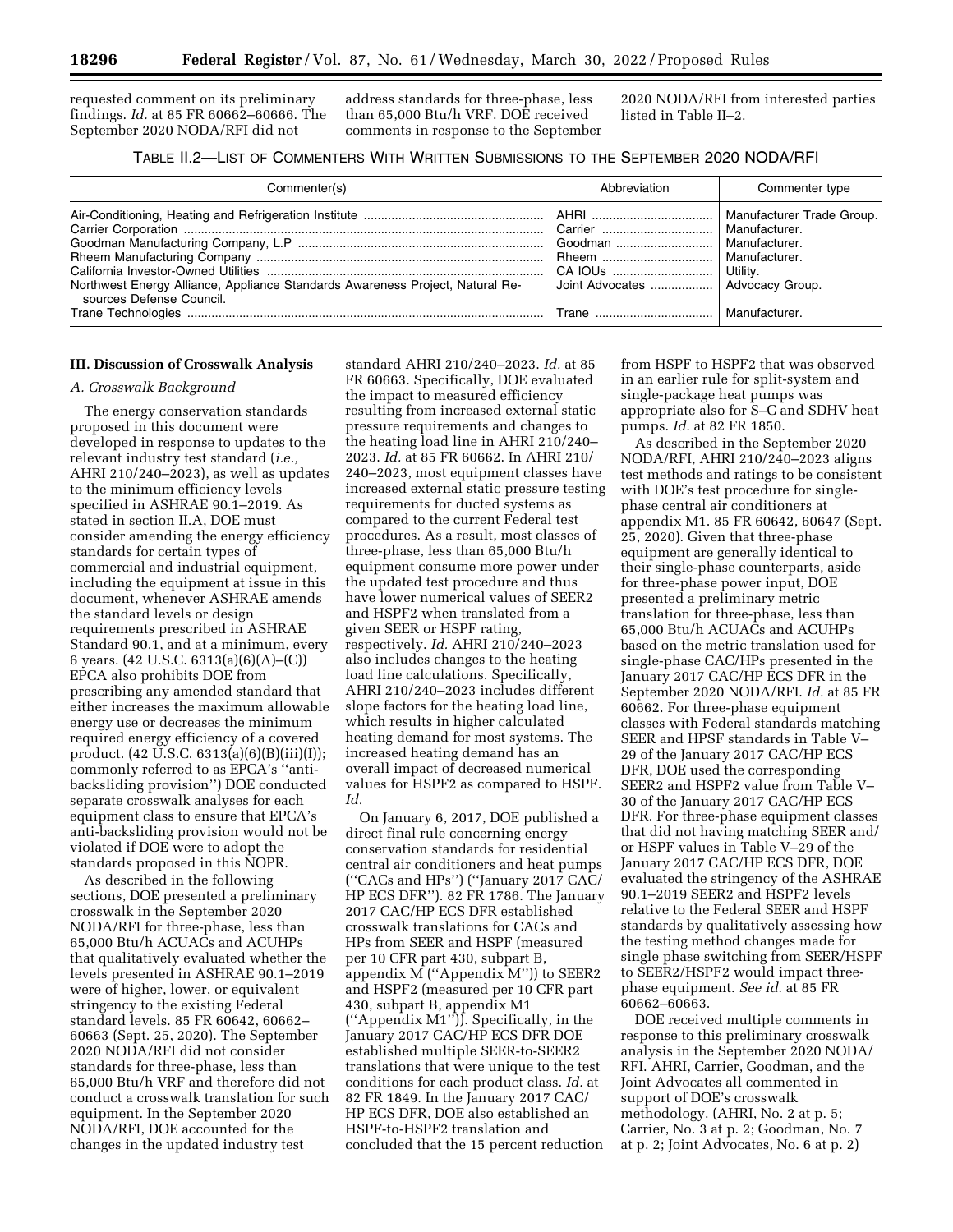Goodman commented further that all efficiency levels in ASHRAE 90.1–2019, effective January 1, 2023, are greater than or equal to the current Federal standards. (Goodman, No. 7 at p. 2) In response to comments received from stakeholders, DOE is evaluating its preliminary crosswalk analysis and is proposing an additional crosswalk analysis for three-phase, less than 65,000 Btu/h VRF in this document.

#### *B. Crosswalk Methodology*

1. Three-Phase, Less Than 65,000 Btu/ h, Single-Package and Split-System ACUACs and ACUHPs

Because three-phase, less than 65,000 Btu/h single-package air conditioners and heat pumps have directly comparable single-phase product classes, DOE was able to utilize the same crosswalk as described in the January 2017 CAC/HP ECS DFR when evaluating the relative stringency of ASHRAE 90.1–2019 levels. *See* 82 FR 1786, 1848–1851 (Jan. 6, 2017). In the September 2020 NODA/RFI, DOE determined that the ASHRAE 90.1–2019 efficiency standards are equivalent to the translated Federal efficiency standards for single-package ACUACs and ACUHPs. 85 FR 60642, 60662– 60663 (Sept. 25, 2020). However, for three-phase, split-system, less than 65,000 Btu/h ACUACs and ACUHPs, DOE's preliminary crosswalk analysis determined that the levels in ASHRAE 90.1–2019 are more stringent than current Federal standards, which triggered DOE's review of the standard levels for three-phase, split-system equipment. *Id.* 

In response to the proposed crosswalk in the September 2020 NODA/RFI, Goodman requested that DOE provide specific crosswalk values for the equipment classes where DOE determined that the post-2023 levels in ASHRAE 90.1–2019 are more stringent than the current Federal standards (*i.e.,*  the two classes of three-phase, splitsystem, less than 65,000 Btu/h ACUACs and ACUHPs). (Goodman, No. 7 at p. 2) Specifically, Goodman requested that DOE provide specific crosswalked values for the translation from 13 SEER to SEER2 and from 8.2 HSPF to HSPF2. (*Id.*) Goodman asserted that these values would be useful to help eliminate potential market confusion in the years 2023–2024, where some products on the market may be rated to SEER/HSPF (in compliance with current Federal standards) while other products would simultaneously be rated early to SEER2/ HSPF2. (*Id.*)

As discussed, DOE conducted the crosswalk to evaluate the relative

stringency of ASHRAE 90.1–2019 levels as compared to the existing Federal standards to ensure that backsliding would not result were the ASHRAE 90.1 levels adopted. Based on the crosswalk, DOE finds that it is unnecessary to provide specific crosswalk values for the two equipment classes of threephase, split-system, less than 65,000 Btu/h ACUACs and ACUHPs for which ASHRAE 90.1–2019 increased stringency as compared to the current Federal standards.

2. Three-Phase, Less Than 65,000 Btu/ h, Space-Constrained and Small-Duct, High-Velocity ACUACs and ACUHPs

In its preliminary crosswalk analysis in the September 2020 NODA/RFI, DOE determined that the post-2023 standards levels for S–C and SDHV equipment found in ASHRAE 90.1–2019 are less stringent than the current Federal standards for the following six equipment classes: (1) S–C, split-system ACUAC; (2) S–C, split-system ACUHP; (3) S–C, single-package ACUAC; (4) S– C, single-package ACUHP; (5) SDHV split-system ACUAC; and (6) SDHV split-system ACUHP. DOE's preliminary crosswalk showed that the crosswalked Federal standard levels for these equipment classes are qualitatively higher than the SEER2 and/or HSPF2 levels found in ASHRAE 90.1–2019, however DOE did not determine specific values for an appropriate crosswalk. In the September 2020 NODA/RFI, DOE noted that although the post-2023 values for S–C and SDHV equipment are less stringent than current Federal standards, it still intended to consider these ASHRAE classes separately in this rulemaking as part of the six-year-lookback review. 85 FR 60642, 60663 (Sept. 25, 2020).

In response to the September 2020 NODA/RFI, AHRI commented that it disagreed with DOE's preliminary determination that it could not adopt the ASHRAE 90.1–2019 standard levels for S–C ACUACs and ACUHPs and SDHV ACUACs and ACUHPs that are aligned with their single-phase counterparts. AHRI contended that these products could not meet the general levels established for threephase equipment and urged DOE to set levels for three-phase S–C and SDHV equipment at the levels prescribed by ASHRAE 90.1–2019, which are harmonized with the single-phase equivalents for those products. AHRI further stated that it is not aware of any three-phase S–C or SDHV products on the market and speculated that S–C products are unlikely to exist because the equipment class is limited to

products having capacity less than 30,000 Btu/h. (AHRI, No. 2 at p. 5)

In a NOPR published on January 8, 2015, which covered energy conservation standards for commercial HVAC equipment, including threephase, less than 65,000 Btu/h air conditioners and heat pumps (''January 2015 ASHRAE 90.1 NOPR''), DOE stated that EPCA does not separate these six additional equipment classes from other types of small commercial package air conditioning and heating equipment in its definitions, and, therefore, EPCA's definition of ''small commercial package air conditioning and heating equipment'' includes SDHV and S–C air conditioners and heat pumps. 80 FR 1172, 1184. DOE reiterated this position in the September 2020 NODA/RFI. 85 FR 60642, 60662 (Sept. 25, 2020). EPCA generally directs DOE to establish amended uniform national standards for three-phase, less than 65,000 Btu/h ACUACs and ACUHPs at the minimum levels specified in ASHRAE Standard 90.1. (43 U.S.C. 6313(a)(6)(A)(ii)(I)) As DOE has previously stated, when considering the ASHRAE trigger, DOE evaluates ASHRAE amendments at the class level. Because the six equipment classes of three-phase S–C and SDHV equipment prescribed in ASHRAE 90.1– 2019 are covered as small commercial package air conditioning and heating equipment, DOE cannot propose standard levels that are any lower than the current Federal standards. However, to distinguish S–C and SDHV equipment from the three-phase, splitsystem, less than 65,000 Btu/h ACUACs and ACUHPs equipment for which DOE was triggered by more stringent levels in ASHRAE 90.1–2019, DOE proposes to establish six separate equipment classes of three-phase S–C and SDHV equipment with separate standard levels. Consistent with EPCA, the levels that DOE is proposing for these S–C and SDHV equipment classes maintain equivalent stringency to the current applicable Federal standards, and are therefore more stringent than the corresponding levels set forth in ASHRAE 90.1–2019.

In this document, DOE proposes to extend its preliminary crosswalk analysis for these types of equipment (the September 2020 NODA/RFI presented a qualitative discussion of relative stringency) and propose specific efficiency levels in terms of SEER2 and HSPF2 that are crosswalked from the existing Federal standards for small commercial package air conditioning and heating equipment. DOE developed a crosswalk for S–C, split-system, and single-package ACUACs and ACUHPs and SDHV ACUACs and ACUHPs by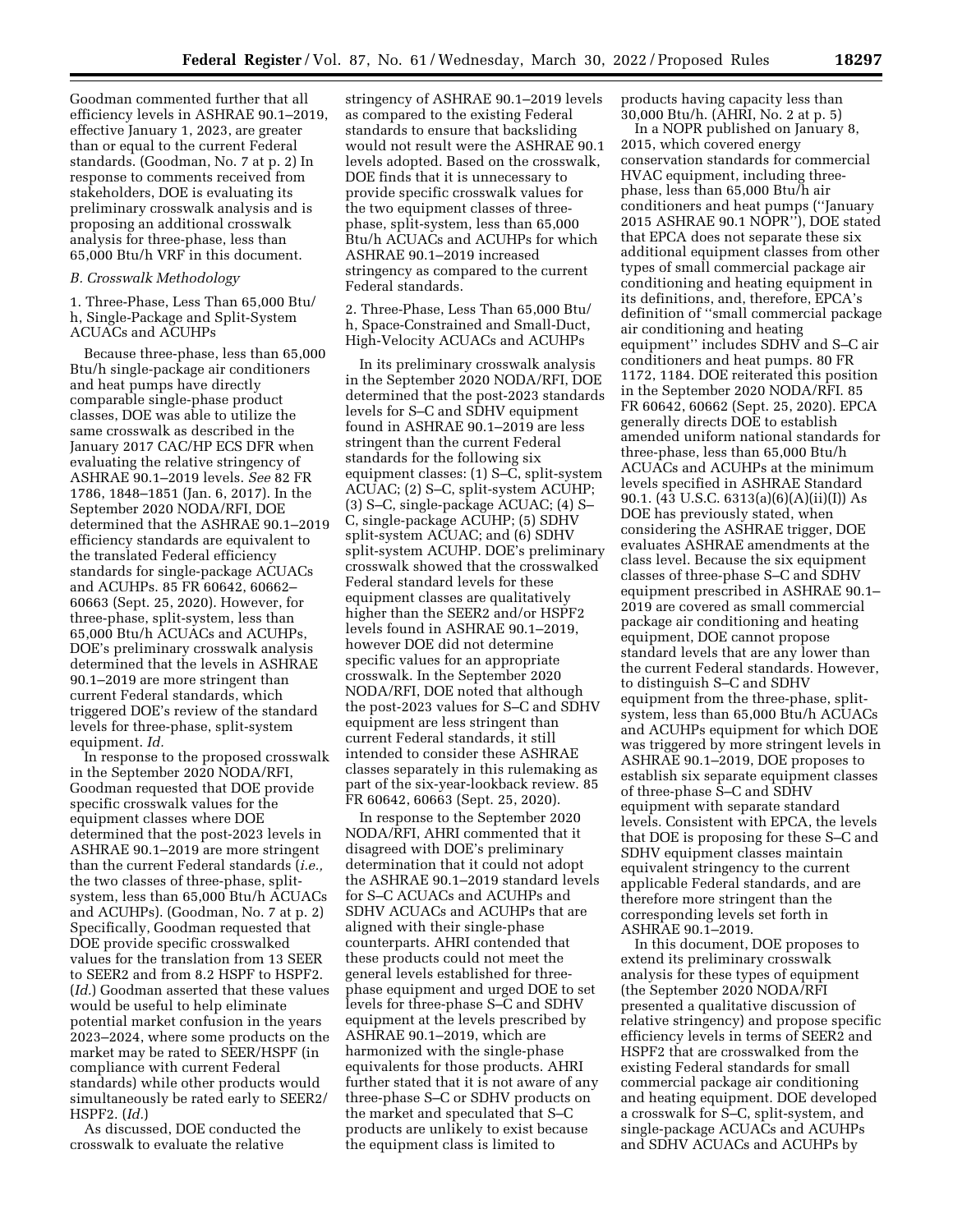applying similar translations as observed in the January 2017 CAC/HP ECS DFR for single-phase S–C and SDHV equipment to the existing Federal standards for small commercial package air conditioners and heat pumps.

#### a. Space-Constrained Equipment

Single-phase S–C air conditioners, which are not further separated into split-systems and single-package systems, have a DOE minimum SEER of 12 that was translated to 11.7 SEER2. 82 FR 1786, 1848–1849 (Jan. 6, 2017). Single-phase S–C heat pumps also have a minimum SEER of 12, but the January 2017 CAC/HP ECS DFR established a different translated SEER2 of 11.9. *Id.*  This difference in the SEER2 requirement between S–C air conditioners and S–C heat pumps is due to differences in the requirements for determination of represented values codified at Table 1 to paragraph (a)(1) of 10 CFR 429.16. In a December 9, 2021, NOPR to amend the test procedure for three-phase ACUACs and ACUHPs with cooling capacity of less than 65,000 Btu/ h and three-phase VRF with cooling capacity of less than 65,000 Btu/h (''December 2021 Three-Phase TP NOPR''), DOE proposed to align the representation requirements for threephase, less than 65,000 Btu/h equipment with the representation requirements for single-phase CACs and HPs. 86 FR 70316, 70326–70327. Accordingly, DOE is proposing in this document to utilize the same coolingmetric translations for three-phase, space-constrained equipment as the translations present for single-phase, space-constrained equipment (*i.e.,*  applying a 0.3 point SEER2 decrement for space-constrained air conditioners and a 0.1 point SEER2 decrement for space-constrained heat pumps). DOE notes that split-system S–C ACUACs are currently covered under the Federal standard of 13.0 SEER for three-phase, split-system, less than 65,000 Btu/h ACUACs, whereas S–C split-system ACUHPs and S–C single-packaged ACUACs and ACUHPs are each covered under corresponding DOE equipment classes with a standard of 14 SEER.5

With regards to the translation from HSPF to HSPF2 for S–C ACUACs and ACUHPs, DOE is proposing to use the same 15 percent reduction from the January 2017 CAC/HP ECS DFR when translating from HSPF to HSPF2 at an equivalent stringency. Because the changes to the heating load line between AHRI 210/240–2008 and AHRI 210/ 240–2023 are equivalent to the changes

in the heating load line between appendix M and appendix M1, DOE has tentatively concluded that utilizing the same HSPF2 translation from singlephase CACs and HPs is appropriate for S–C ACUACs and ACUHPs.

#### b. Small-Duct, High-Velocity Equipment

For single-phase SDHV CACs and HPs, there is no increase in external static pressure requirements in appendix M1 as compared to appendix M. Consequently, in the January 2017 CAC/HP ECS DFR, there was no decrease in numerical value when translating standards from SEER to SEER2. 82 FR 1786, 1848–1849 (Jan. 6, 2017). Given that the test procedures for three-phase, less than 65,000 Btu/h ACUACs and ACUHPs are aligned with the test procedures for single-phase CACs and HPs, there are also no increases in external static pressure requirements for SDHV ACUACs and ACUHPs in AHRI 210/240–2023. Therefore, DOE is proposing no decrement when translating from SEER to SEER2 for SDHV ACUACs and ACUHPs.

For the heating mode for SDHV ACUHPs, DOE is proposing to use the same 15 percent reduction from the January 2017 CAC/HP ECS DFR when translating from HSPF to HSPF2. *Id.* at 82 FR 1850. Because the changes to the heating load line between AHRI 210/ 240–2008 and AHRI 210/240–2023 are equivalent to the changes in the heating load line between appendix M and appendix M1, DOE has tentatively concluded that utilizing the same HSPF2 translation from single-phase CACs and HPs is appropriate for SDHV ACUACs and ACUHPs.

3. Three-Phase, Less Than 65,000 Btu/ h VRF

The current DOE test procedure for VRF multi-split systems (including three-phase, less than 65,000 Btu/h VRF) references AHRI 1230–2010 with addendum 1. For three-phase, less than 65,000 Btu/h VRF, AHRI 1230–2010 is used to calculate cooling and heating efficiency in terms of the SEER and HSPF metrics, respectively. In May 2021, AHRI published AHRI 1230–2021, which excludes from its scope threephase, less than 65,000 Btu/h VRF. Accordingly, in the December 2021 Three-Phase TP NOPR, DOE proposed to remove its reference to AHRI 1230– 2010 and instead to reference AHRI 210/ 240–2023 in the test procedure for three-phase, less than 65,000 Btu/h VRF. 86 FR 70316, 70321–70322 (Dec. 9, 2021). In that proposed rule, DOE noted that AHRI 210/240–2023 includes in its scope three-phase, less than 65,000 Btu/

h VRF systems and harmonizes with the updated Federal test method for singlephase central air conditioners and central air conditioning heat pumps with rated cooling capacities of less than 65,000 Btu/h (*i.e.,* appendix M1, effective January 1, 2023), which includes single-phase, air-cooled, VRF systems with a cooling capacity of less than 65,000 Btu/h. *Id.* at 85 FR 70322. Like appendix M1, AHRI 210/240–2023 is used to calculate cooling and heating efficiency in terms of updated metrics, SEER2 and HSPF2, respectively. As discussed in section II.B.2, ASHRAE 90.1–2019 established SEER2 and HSPF2 levels for three-phase, less than 65,000 Btu/h CUACs and CUHPs (some with increased stringency over current DOE levels) but did not consider new metrics or an increase in stringency for three-phase, less than 65,000 Btu/h VRF. Accordingly, DOE is proposing in this document to update its efficiency metrics for three-phase, less than 65,000 Btu/h VRF from SEER and HSPF measured per AHRI 1230–2010 to SEER2 and HSPF2 measured per AHRI 210/240–2023.

To translate the existing SEER and HSPF levels to SEER2 and HSPF2 levels with equivalent stringency, DOE conducted a crosswalk analysis. As described in section III.B, there are several classes of three-phase, less than 65,000 Btu/h CUACs and CUHPs for which DOE was able to apply identical crosswalk methodologies as were used for corresponding product classes of single-phase residential CACs and HPs in the January 2017 CAC/HP ECS DFR. However, there are not separate product classes for single-phase, residential, multi-split CACs and HPs (the consumer products that correspond to three-phase, less than 65,000 Btu/h VRF). Therefore, DOE could not rely on existing analysis specific to multi-split systems from the January 2017 CAC/HP ECS DFR and instead conducted an analytical crosswalk by evaluating changes in the test procedure between AHRI 1230– 2010 and AHRI 210/240–2023. Additionally, DOE is not aware of any models of three-phase, less than 65,000 Btu/h VRF currently on the market.

When deciding how to translate SEER to SEER2 for three-phase, less than 65,000 Btu/h VRF, DOE considered the external static pressure testing requirements in AHRI 1230–2010 and AHRI 210/240–2023. While DOE is not aware of the existence of any models of three-phase, less than 65,000 Btu/h VRF, the Department expects that, should they exist, the most common configuration would likely be nonducted indoor units, similar to other categories of VRF systems (*e.g.,* single-

<sup>5</sup>*See* table in paragraph (c)(1) of 10 CFR 430.32 for current standards.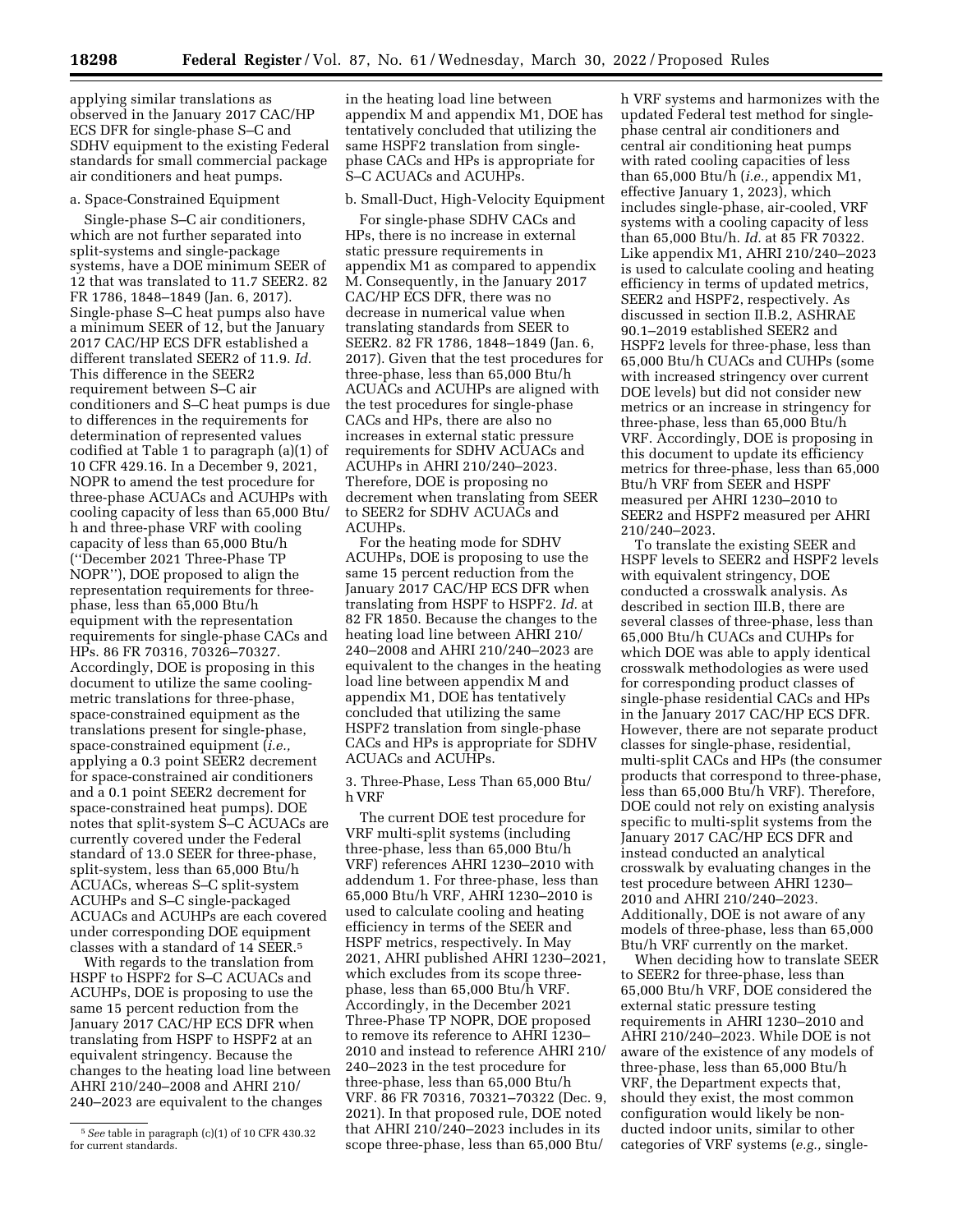phase, residential, multi-split CACs and HPs). Because both AHRI 1230–2010 and AHRI 210/240–2023 require testing at zero external static pressure (''ESP'') for non-ducted indoor units, there would be no change in the numerical value translating from SEER to SEER2 for systems comprising of non-ducted indoor units. For systems rated with ducted indoor units, AHRI 1230–2010 specifies ESP requirements that vary with indoor unit cooling capacity (varying between 0.1 to 0.2 in  $H_2O$ ), while AHRI 210/240–2023 specifies ESP requirements of 0.1 in  $H<sub>2</sub>O$  for low-static indoor units and  $0.3$  in  $H<sub>2</sub>O$  for midstatic indoor units. Therefore, the ESP requirements would only result in different ratings for certain combinations of ducted indoor units. For example, DOE expects a typical configuration would be low-static indoor units with per-indoor-unit cooling capacity less than 28,800 Btu/h

(given an overall system capacity less than 65,000 Btu/h)—in which case both test procedures require testing at 0.1 in H2O. Consequently, DOE has tentatively determined that for a significant majority of three-phase, less than 65,000 Btu/h VRF systems (should they exist in the future), there would be no change in the required external static pressure when testing to the updated industry test procedure AHRI 210/240–2023. Therefore, DOE is not proposing a change in the numerical value of SEER2 standards crosswalked from existing SEER standards.

With regards to the translation from HSPF to HSPF2 for three-phase, less than 65,000 Btu/h VRF, DOE is proposing to use the same 15 percent reduction from the January 2017 CAC/ HP ECS DFR when translating from HSPF to HSPF2 at an equivalent stringency. Because the changes to the heating load line between AHRI 1230–

2010 and AHRI 210/240–2023 are equivalent to the changes in the heating load line between appendix M and appendix M1, DOE has tentatively concluded that utilizing the same HSPF2 translation from single-phase CACs and HPs is appropriate for threephase, less than 65,000 Btu/h VRF.

#### *C. Crosswalk Results*

DOE conducted the crosswalk discussed in section III.B of this document to translate the current Federal standards to the SEER2 and HSPF2 metrics and determine whether the levels specified in ASHRAE 90.1– 2019 represent more, less, or equivalent stringency as compared to the current Federal standards. DOE's crosswalk results for three-phase, less than 65,000 Btu/h ACUACs and ACUHPs and for three-phase, less than 65,000 Btu/h VRF are presented in Table III–1

| TABLE III-1 CROSSWALK RESULTS FOR AIR-COOLED, THREE-PHASE, LESS THAN 65,000 BTU/H ACUAC, ACUHP, AND |  |
|-----------------------------------------------------------------------------------------------------|--|
| <b>VRF EQUIPMENT</b>                                                                                |  |

| Current federal equipment class                                                | Federal energy<br>conservation<br>standard(s)   | Crosswalk of<br>current federal<br>standard(s) | Energy efficiency levels in<br>ASHRAE 90.1-2019                                                                                                                                                       | Comparison of<br>ASHRAE<br>90.1-2019 to<br>crosswalk <sup>1</sup> |
|--------------------------------------------------------------------------------|-------------------------------------------------|------------------------------------------------|-------------------------------------------------------------------------------------------------------------------------------------------------------------------------------------------------------|-------------------------------------------------------------------|
| Air-cooled Air Conditioner, Three-<br>Phase, Single-Package,<br><65.000 Btu/h. | 14.0 SEER                                       | 13.4 SEER2                                     | 14.0 SEER before 1/1/2023<br>13.4 SEER2 on and after 1/1/<br>2023.                                                                                                                                    | Equivalent.                                                       |
| Air-cooled Air Conditioner, Three-<br>Phase, Split-System, <65,000<br>Btu/h.   | 13.0 SEER                                       | $<$ 13.0 SEER2 <sup>2</sup>                    | 13.0 SEER before 1/1/2023<br>13.4 SEER2 on and after 1/1/<br>2023.                                                                                                                                    | More Stringent.                                                   |
| Air-cooled Heat Pump, Three-<br>Phase, Single-Package,<br><65.000 Btu/h.       | 8.0 HSPF                                        | 6.7 HSPF2                                      | 14.0 SEER/8.0 HSPF before 1/1/<br>2023.<br>13.4 SEER2/6.7 HSPF on and<br>after 1/1/2023.                                                                                                              | Equivalent.                                                       |
| Air-cooled Heat Pump, Three-<br>Phase, Split-System, <65,000<br>Btu/h.         | 8.2 HSPF                                        | $<$ 7.5 HSPF2 $3$                              | 14.0 SEER/8.2 HSPF before 1/1/<br>2023.<br>14.3 SEER2/7.5 HSPF2 on and                                                                                                                                | More Stringent.                                                   |
| Air-cooled Air Conditioner, Three-<br>Phase, Single-Package,                   | 14.0 SEER                                       | 13.9 SEER2                                     | 12.0 SEER before 1/1/2023<br>11.7 SEER2 on and after 1/1/<br>2023.                                                                                                                                    | Less Stringent. <sup>3</sup>                                      |
| Air-cooled Air Conditioner, Three-<br>Phase, Split-System, <65,000<br>Btu/h.   |                                                 |                                                | 12.0 SEER before 1/1/2023<br>11.7 SEER2 on and after 1/1/<br>2023.                                                                                                                                    | Less Stringent. <sup>3</sup>                                      |
| Air-cooled Heat Pump, Three-<br>Phase, Single-Package,<br><65.000 Btu/h.       | 8.0 HSPF                                        | 6.7 HSPF2                                      | 12.0 SEER/7.4 HSPF before 1/1/<br>2023.<br>11.7 SEER2/6.3 HSPF2 on and<br>after 1/1/2023.                                                                                                             | Less Stringent. <sup>3</sup>                                      |
| Air-cooled Heat Pump, three-<br>phase, Split-System, <65,000<br>Btu/h.         | 8.2 HSPF                                        | 7.0 HSPF2                                      | 12.0 SEER/7.4 HSPF before 1/1/<br>2023.<br>11.7 SEER2/6.3 HSPF2 on and<br>after 1/1/2023.                                                                                                             | Less Stringent. <sup>3</sup>                                      |
| Air-cooled Air Conditioner, Three-<br>Phase, Split-System, <65,000<br>Btu/h.   |                                                 |                                                | 12.0 SEER before 1/1/2023<br>12.0 SEER2 on and after 1/1/<br>2023.                                                                                                                                    | Less Stringent. <sup>3</sup>                                      |
| Air-cooled Heat Pump, Three-<br>Phase, Split-Package, <65,000<br>Btu/h.        | 8.2 HSPF                                        | 6.9 HSPF2                                      | 12.0 SEER/7.2 HSPF before 1/1/<br>2023.<br>12.0 SEER2/6.1 HSPF2 on and<br>after 1/1/2023.                                                                                                             | Less Stringent. <sup>3</sup>                                      |
| Air-cooled VRF Multi-Split Air                                                 | 13.0 SEER                                       | 12.9 SEER2                                     |                                                                                                                                                                                                       | Equivalent. <sup>4</sup>                                          |
| Air-cooled VRF Multi-Split Heat<br>Pumps, < 65,000 Btu/h.                      | 13.0 SEER                                       | 12.9 SEER2<br>6.5 HSPF2                        | 7.7 HSPF                                                                                                                                                                                              | Equivalent. <sup>4</sup>                                          |
|                                                                                | <65,000 Btu/h.<br>Conditioners, < 65,000 Btu/h. |                                                | 14.0 SEER    13.4 SEER2<br>14.0 SEER    13.4 SEER2<br>13.0 SEER    12.7 SEER2<br>14.0 SEER    13.9 SEER2<br>14.0 SEER    13.9 SEER2<br>13.0 SEER    13.0 SEER2<br>14.0 SEER    14.0 SEER2<br>7.7 HSPF | after 1/1/2023.                                                   |

<sup>1</sup> Column indicates whether the ASHRAE 90.1–2019 levels, beginning on January 1, 2023, are less stringent, equivalent to, or more stringent than the crosswalked<br>Federal standards.

<sup>2</sup>The Federal SEER standard is lower than the ASHRAE 90.1–2019 SEER2 level indicating that the crosswalked Federal SEER2 standard will also be lower than the ASHRAE 90.1–2019 SEER2 level. the ASHRAE 90.1–2019 SEER2 level. 3For S–C and SDHV equipment, the ASHRAE 90.1 levels are less stringent than the crosswalked Federal efficiency levels because these classes are split off from

split-system and single-package, respectively.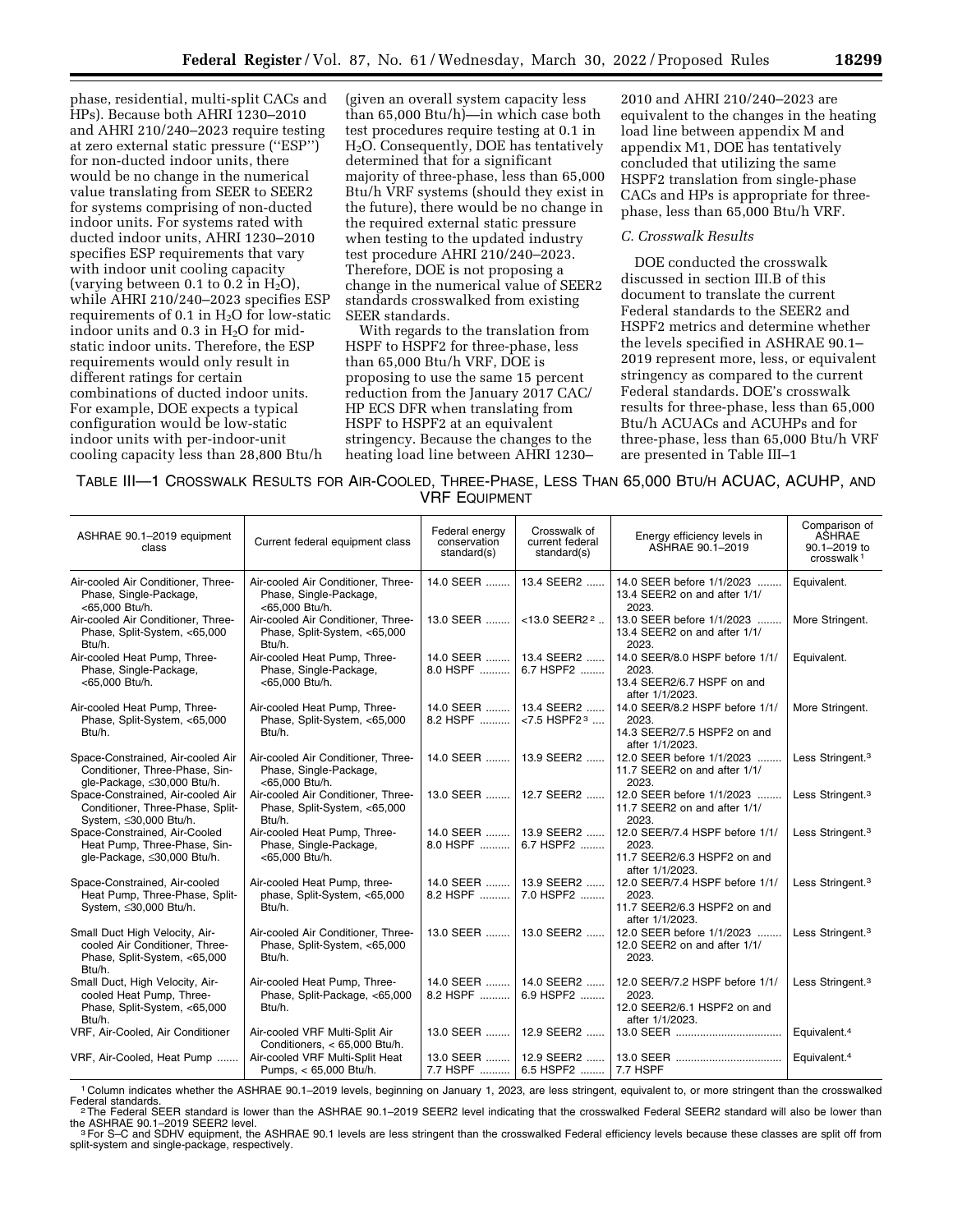4As discussed in section III.B.3, ASHRAE 90.1–2019 did not establish SEER2/HSPF2 levels for three-phase, less than 65,000 Btu/h VRF equipment. DOE's crosswalk values represent an equivalent-stringency translation.

*Issue 1:* DOE requests comment on the crosswalk methodology described in section III.B of this proposed rule and the crosswalk results in Table III–1 for three-phase, less than 65,000 Btu/h ACUACs and ACUHPs and three-phase, less than 65,000 Btu/h VRF.

## **IV. Estimates of Potential Energy Savings**

As required under 42 U.S.C.  $6313(a)(6)(A)(i)$ , for three-phase, less than 65,000 Btu/h CUAC equipment classes for which ASHRAE 90.1–2019 set more stringent levels than the current Federal standards, DOE performed an assessment to determine the energy-savings potential of amending Federal standard levels to reflect the efficiency levels specified in ASHRAE 90.1–2019. The two equipment classes analyzed in the September 2020 NODA/RFI were aircooled, three-phase, split-system, less than 65,000 Btu/h air conditioners and air-cooled, three-phase, split-system, less than 65,000 Btu/h heat pumps. In the September 2020 NODA/RFI, DOE presented the methodology to determine energy savings along with the findings of the energy savings potential for the two equipment classes and sought comment on the analysis. 85 FR 60642, 60666–60673 (Sep. 25, 2020).

In response to the September 2020 NODA/RFI, AHRI and Carrier supported DOE's approach to develop unit energy consumption, shipments, and the nonew standards efficiency distributions that were used to estimate the energy savings potential of air-cooled, threephase, split-system air conditioners and heat pumps less than 65,000 Btu/h. (AHRI, No. 2, at pp. 5–6; Carrier, No. 3 at pp. 2–3) However, AHRI, Carrier, and Goodman all disagreed with DOE's approach to equipment lifetime. (AHRI, No. 2, at p. 6; Carrier, No. 3 at p. 3; Goodman, No. 7 at p. 2) AHRI stated that DOE should use the average lifetime of 18.4 years for central air conditioners and 15.2 years for heat pumps stated in the January 2016 Final Rule for small, large, and very large commercial package air conditioning and heating equipment. (AHRI, No. 2 at p. 6) Carrier stated that the lifetime is overestimated and suggested a range of 10 to 15 years (Carrier, No. 3 at p. 3) Goodman suggested using a lifetime that is lower than the single-phase lifetime, such as 15 years, because three-phase products are typically installed in commercial applications and thus operate more hours per year and at more extreme conditions, resulting in a shorter lifetime. (Goodman, No. 7 at p. 2)

In its analysis for this NOPR, DOE did not make any changes to the inputs into the energy savings analysis that was presented in the September 2020

NODA/RFI, including the average lifetimes of 19 years for air conditioners and 16.2 years for heat pumps. First, DOE notes that the average lifetimes cited by AHRI are from the September 30, 2014 NOPR and not the January 15, 2016 final rule. *See* 79 FR 58948, 58981 (Sept. 30, 2014). In the January 15, 2016 final rule, DOE updated the lifetimes based on new shipment data. The average lifetimes for small commercial package air conditioning equipment used in the January 15, 2016 final rule was 21.1 years. 81 FR 2479, 2481 (January 15, 2016). As the commenters provided a range of lifetimes, DOE chose to maintain the average lifetimes used in the September 2020 NODA/RFI. DOE estimated the potential site, primary, and full-fuel-cycle (FFC) energy savings in quads (*i.e.,* 1015 Btu) for adopting ASHRAE 90.1–2019 for the two equipment classes analyzed. The potential energy savings of adopting ASHRAE 90.1–2019 levels are measured relative to the current Federal standards. Table IV–1 displays the energy savings at the ASHRAE level for air-cooled, three-phase, split-system air conditioners less than 65,000 Btu/h and air-cooled, three-phase, split-system heat pumps less than 65,000 Btu/h. The values in the table below are identical to the values presented in the September 2020 NODA/RFI. 85 FR 60642, 60673 (Sept. 25, 2020)

TABLE IV–1—POTENTIAL ENERGY SAVINGS FOR AIR-COOLED, THREE-PHASE, SPLIT-SYSTEM, LESS THAN 65,000 BTU/H AIR CONDITIONERS AND HEAT PUMPS

| Split-system, air conditioner          |        | Split system, heat pump |        |
|----------------------------------------|--------|-------------------------|--------|
| <b>ASHRAE</b> efficiency level         | quads  | ASHRAE efficiency level | quads  |
| <b>Site Energy Savings Estimate</b>    |        |                         |        |
| 13.4 SEER2                             | 0.0007 | 14.3 SEER2<br>7.5 HSPF2 | 0.0017 |
| <b>Primary Energy Savings Estimate</b> |        |                         |        |
| 13.4 SEER2                             | 0.0017 | 14.3 SEER2<br>7.5 HSPF2 | 0.0044 |
| <b>FFC Energy Savings Estimate</b>     |        |                         |        |
| 13.4 SEER2                             | 0.0018 | 14.3 SEER2<br>7.5 HSPF2 | 0.0047 |

The significance of energy savings offered by a new or amended energy conservation standard cannot be determined without knowledge of the specific circumstances surrounding a given rulemaking. 86 FR 70892, 70901 (Dec. 13, 2021) For example, the United States rejoined the Paris Agreement on February 19, 2021. As part of that agreement, the United States has committed to reducing GHG emissions in order to limit the rise in mean global temperature. As such, energy savings that reduce GHG emissions have taken

on greater importance. Additionally, some covered products and equipment have most of their energy consumption occur during periods of peak energy demand. The impacts of these products on the energy infrastructure can be more pronounced than products with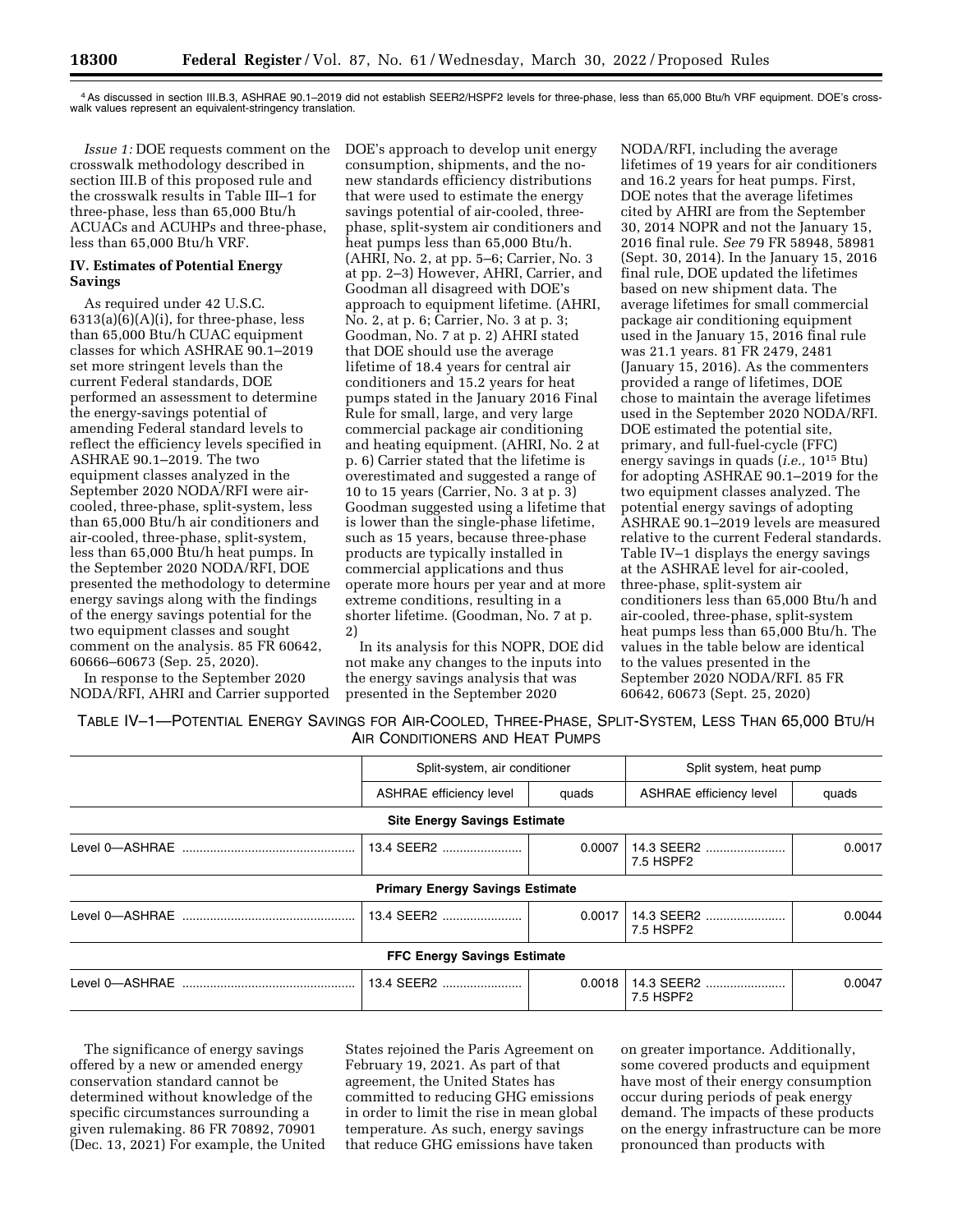relatively constant demand. In evaluating the significance of energy savings, DOE considers differences in primary energy and FFC effects for different covered products and equipment when determining whether energy savings are significant. Primary energy and FFC effects include the energy consumed in electricity production (depending on load shape), in distribution and transmission, and in extracting, processing, and transporting primary fuels (*i.e.,* coal, natural gas, petroleum fuels), and thus present a

more complete picture of the impacts of energy conservation standards.

DOE conducted an analysis of the emissions reductions at the ASHRAE efficiency level for air-cooled, threephase, split-system, less than 65,000 Btu/h air conditioners and air-cooled, three-phase, split-system, less than 65,000 Btu/h heat pumps. This emissions analysis consists of two components. The first component estimates the effect of potential energy conservation standards on power sector combustion emissions of  $CO<sub>2</sub>$ , NO<sub>X</sub>,

SO2, and Hg. The second component estimates the impacts of potential standards on emissions of two additional greenhouse gases, CH4 and  $N<sub>2</sub>O$ , as well as the reductions to emissions of other gases due to ''upstream'' activities in the fuel production chain. These upstream activities comprise extraction, processing, and transporting fuels to the site of combustion. Table IV–2 displays the emissions reductions estimates for the power sector, the upstream sector, and the full-fuel-cycle.

# TABLE IV–2—POTENTIAL EMISSIONS SAVINGS FOR AIR-COOLED, THREE-PHASE, SPLIT-SYSTEM, LESS THAN 65,000 BTU/H AIR CONDITIONERS AND HEAT PUMPS

|                                | Split system, air<br>conditioner  | Split system, heat<br>pump        |
|--------------------------------|-----------------------------------|-----------------------------------|
|                                | <b>ASHRAE</b> efficiency<br>level | <b>ASHRAE</b> efficiency<br>level |
| <b>Power Sector Emissions:</b> |                                   |                                   |
|                                | 0.1                               | 0.2                               |
|                                | 0.0                               | 0.0                               |
|                                | 0.0                               | 0.0                               |
|                                | 0.0                               | 0.1                               |
|                                | 0.0                               | 0.1                               |
|                                | 0.0                               | 0.0                               |
| <b>Upstream Emissions:</b>     |                                   |                                   |
|                                | 0.0                               | 0.0                               |
|                                | 0.5                               | 1.2                               |
|                                | 0.0                               | 0.0                               |
|                                | 0.0                               | 0.0                               |
|                                | 0.1                               | 0.2                               |
|                                | 0.0                               | 0.0                               |
| <b>Total FFC Emissions:</b>    |                                   |                                   |
|                                | 0.1                               | 0.2                               |
|                                | 0.5                               | 1.2                               |
|                                | 0.0                               | 0.0                               |
|                                | 0.0                               | 0.1                               |
|                                | 0.1                               | 0.3                               |
|                                | 0.0                               | 0.0                               |

## **V. Conclusions**

# *A. Consideration of More Stringent Efficiency Levels for Split Systems*

As discussed, ASHRAE 90.1–2019 includes efficiency levels more stringent than the current Federal standards for three-phase, split-system, less than 65,000 Btu/h ACUACs and ACUHPs. When triggered by an update to ASHRAE Standard 90.1, EPCA requires DOE to establish an amended uniform national standard for equipment classes at the minimum level specified in the amended ASHRAE Standard 90.1 unless DOE determines, by rule published in the **Federal Register***,* and supported by clear and convincing evidence, that adoption of a uniform national standard more stringent than the amended ASHRAE Standard 90.1 for the equipment class would result in significant additional conservation of energy and is technologically feasible

and economically justified. (42 U.S.C.  $6313(a)(6)(A)(ii)(I)–(II)).$  As noted previously, clear and convincing evidence is a heightened standard, and would only be met where the Secretary has an abiding conviction, based on available facts, data, and DOE's own analyses, that it is highly probable an amended standard would result in a significant additional amount of energy savings, and is technologically feasible and economically justified. *See American Public Gas Association* v. *U.S. Dep't of Energy,* No. 20–1068, 2022 WL 151923, at \*4 (D.C. Cir. January 18, 2022) (citing *Colorado* v. *New Mexico,*  467 U.S. 310, 316, 104 S.Ct. 2433, 81 L.Ed.2d 247 (1984)).

In the September 2020 NODA/RFI, DOE did not consider more stringent efficiency levels, as this would require DOE to crosswalk the entire market for this equipment. 85 FR 60642, 60674 (Sept. 25, 2020) The amended levels in

ASHRAE 90.1–2019 rely on updated metrics (SEER2 and HSPF2), which are not applicable until 2023. Furthermore, the single-phase market, which is nearly identical to three-phase equipment, will not begin to use SEER2 and HSPF2 until 2023. Single-phase and three-phase models generally are manufactured on the same production lines and are physically identical to their corresponding single-phase central air conditioner and central air conditioning heat pump models except the former have three-phase electrical systems and use components, primarily motors and compressors, that are designed for threephase power input. 86 FR 70316, 70322 (Dec. 9, 2021). The amended levels for three-phase, less than 65,000 Btu/h ACUACs and ACUHPs in ASHRAE 90.1–2019 are the same efficiency levels that will be required for single-phase air conditioners and heat pumps in 2023 (*See* 10 CFR 430.32(c)(5)). Given that the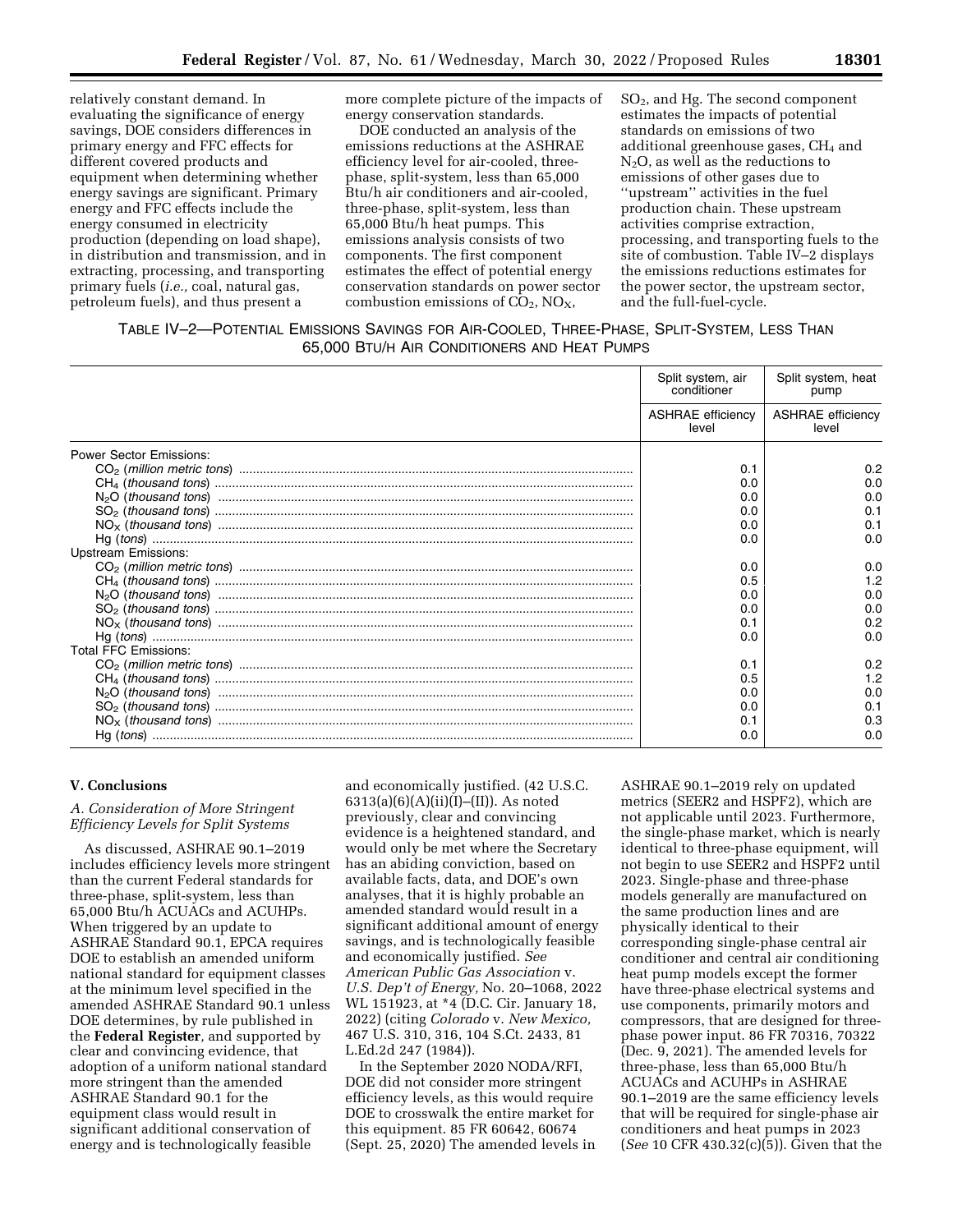amended levels for three-phase, less than 65,000 Btu/h ACUACs and ACUHPs and for three-phase, less than 65,000 Btu/h VRF, or those for singlephase air conditioners and heat pumps, will not be effective until January 1, 2023 at the earliest, manufacturers have not yet made representations using the updated metrics. 85 FR 60642, 60674 (Sept. 25, 2020). As a result, there are currently no public databases with ratings in terms of the updated metrics.

EPCA states that in order for DOE to adopt a standard more stringent than an amended ASHRAE 90.1 standard, DOE must support its decision with clear and convincing evidence. In the September 2020 NODA/RFI, DOE tentatively determined that the lack of market data for the amended efficiency metric creates substantial doubt in any analysis of energy savings that would result from efficiency levels more stringent than those in ASHRAE 90.1–2019 given the 2023 compliance date. 85 FR 60642, 60674 (Sept. 25, 2020) Therefore, DOE did not conduct any analysis of energy savings from more stringent standards for the two triggered classes of threephase, split-system, less than 65,000 Btu/h ACUACs and ACUHPs. DOE requested data and information that would enable it to determine whether more stringent standards would result in significant energy savings for the two triggered equipment classes in the September 2020 NODA/RFI. *Id..* 

In response to the September 2020 NODA/RFI, AHRI and Rheem commented in support of generally adopting the amended ASHRAE 90.1– 2019 standard levels for all classes of three-phase, less than 65,000 Btu/h ACUACs and ACUHPs as the national standards (AHRI, No. 2 at p. 1; Rheem, No. 4 at p. 1) However, AHRI stated that it did not have any data that it could provide to DOE to develop more stringent efficiency levels and supported harmonization with the ASHRAE 90.1–2019 levels. (AHRI, No. 2 at p. 6)

Similarly, Carrier commented that it had no data that would suggest that efficiency levels more stringent than ASHRAE 90.1–2019 would result in additional energy savings for classes where DOE is triggered. (Carrier, No. 3 at p. 3)

Conversely, Joint Advocates and CA IOUs encouraged DOE to evaluate morestringent standards than the ASHRAE 90.1–2019 levels and said that they disagreed with DOE's preliminary conclusion in the September 2020 NODA/RFI that the test metric change created uncertainty that would prevent an adequate evaluation of more stringent standards. (Joint Advocates,

No. 6 at pp. 2, 3–4; CA IOUs, No. 5 at p. 2) These commenters asserted that only when economic analyses are complete can the determination be made as to whether the statutory ''clear and convincing evidence'' requirement has been met. *Id.* Further, CA IOUs encouraged DOE to evaluate on a caseby-case basis whether the standard of ''clear and convincing evidence'' of energy savings has been met for increasing stringency of standards when there is a metric change. (CA IOUs, No 5 at 2) CA IOUs presented the concern that if DOE were to generalize the position taken in the September 2020 NODA/RFI to other product categories, some members of the ASHRAE 90.1 committee will be less likely to support updates to the test procedure if they believe that DOE will use the update as a reason to decline to conduct further analysis. (*Id.*)

CA IOUs requested that DOE complete an analysis using information from the Compliance and Certification Management System (''CCMS'') database, noting that the maximum SEER rating in the database has increased since the previous final rule (*Id.* at pp. 2–3) CA IOUs also noted that DOE successfully used a crosswalk to compare SEER and SEER2 as well as HSPF and HSPF2 metrics for singlephase products in the January 2017 CAC/HP ECS DFR. (*Id.* at p. 3)

Likewise, the Joint Advocates stated that it is not unprecedented for DOE to adopt amended standards at levels higher than the ASHRAE Standard 90.1 levels based on a revised metric, referencing a prior standards rulemaking for ACUACs in which DOE adopted integrated energy efficiency ratio (''IEER'') standards at levels that were more stringent than the corresponding ASHRAE 90.1 levels in a 2016 direct final rule (81 FR 2420 (Jan. 15, 2016)). (Joint Advocates, No. 6 at p. 4)

In response to the comments from Joint Advocates and CA IOUs, DOE notes that it makes determinations pursuant to the ASHRAE trigger (and the six-year look back review) by evaluating the information and data available specific to the equipment under review. In this NOPR, DOE is not making a general determination on whether the clear and convincing threshold can be met in instances in which there is a metric change. The preliminary position taken in the September 2020 NODA/RFI and in this NOPR on whether the clear and convincing evidence requirement for showing that more stringent standards would result in significant additional energy savings is specific to three-phase,

less than 65,000 Btu/h ACUACs and ACUHPs. As suggested by CA IOUs, DOE makes this determination on a case-by-case basis. As to the concern that the preliminary determination put forward in this NOPR may cause some members of the ASHRAE Standard 90.1 committee to be less likely to support updates to industry test procedures, DOE notes that EPCA requires DOE to review periodically the test procedures for covered equipment and make amendments to the extent justified. (42 U.S.C. 6314(a)(1))

As discussed in the September 2020 NODA/RFI, an estimation of energy savings potentials of energy efficiency levels more stringent than the amended ASHRAE 90.1 levels would require developing efficiency data for the entire three-phase, less than 65,000 Btu/h ACUACs and ACUHPs market in terms of the SEER2 and HSPF2 metrics. 85 FR 60642, 60674 (Sept 25, 2020). Because there are minimal market efficiency data currently available in terms of SEER2 and HSPF2, this would require a crosswalk analysis much broader than the analysis used to evaluate ASHRAE 90.1–2019 levels. *Id.* The crosswalk analysis of ASHRAE 90.1–2019 levels presented in this NOPR required only that DOE translate the efficiency levels between the metrics at the baseline levels, and not that DOE translate all efficiency levels currently represented in the market (*i.e.,* high efficiency levels). To obtain SEER2 and HSPF2 market data for purposes of analysis of standard levels more stringent than ASHRAE 90.1–2019, DOE would be required to translate the individual SEER and HSPF ratings to SEER2 and HSPF2 ratings for all three-phase, splitsystem, less than 65,000 Btu/h ACUACs and ACUHPs models certified in DOE's CCMS Database. As noted in the September 2020 NODA/RFI, there is the added issue of the new metrics not being applicable until 2023, which compounds the problem of a lack of market data. *Id.* The change in metrics and the future compliance date create uncertainty in the development of more stringent efficiency levels as well as the market distribution by efficiency. *Id.* 

Because of the lack of market data and the test metric change, DOE has tentatively determined that it lacks clear and convincing evidence that a more stringent standard level would result in significant additional conservation of energy and is technologically feasible and economically justified. Therefore, DOE has tentatively decided not to conduct further analysis for this particular rulemaking because DOE lacks the data necessary to assess potential energy conservation. Although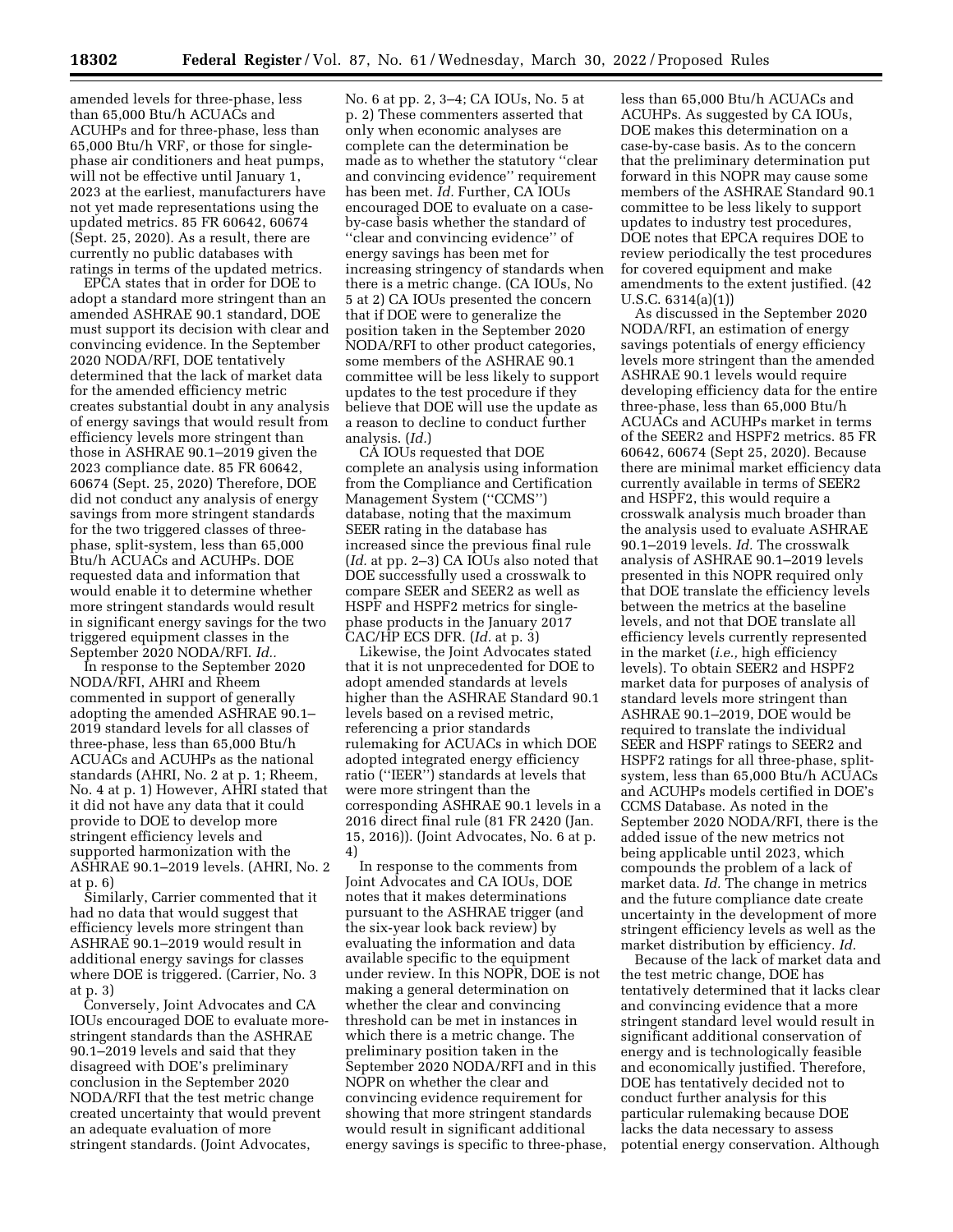DOE has not conducted an analysis of manufacturer impacts resulting from more stringent standards, DOE would expect that standards for three-phase equipment more stringent than the ASHRAE 90.1–2019 levels could impose burden to manufacturers by potentially requiring them to develop and manufacture new models of three-phase equipment that are not otherwise identical to models of single-phase products for sale.

In this specific instance, DOE disagrees with comments from CA IOUs and Joint Advocates that the statutory clear and convincing evidence criterion can only be assessed after full economic analyses have been conducted. EPCA requires that DOE determine, supported by clear and convincing evidence, that adoption of a uniform national standard more stringent than the amended ASHRAE 90.1 for three-phase, splitsystem, less than 65,000 Btu/h ACUACs and ACUHPs would result in significant additional conservation of energy *and* is technologically feasible *and*  economically justified. (42 U.S.C. 6313(a)(6)(A)(ii)(II); *emphasis added*) The inability to make a determination, supported by clear and convincing evidence, with regard to any one of the statutory criteria prohibits DOE from adopting more stringent standards regardless of determinations as to the other criteria. As a result, DOE has tentatively determined that at this time there is insufficient data specific to three-phase, split-system, less than 65,000 Btu/h ACUACs and ACUHPs (including but not limited to market efficiency data in terms of the new efficiency metric) to provide clear and convincing evidence of significant additional energy savings from threephase, split-system, less than 65,000 Btu/h ACUACs and ACUHPs efficiency levels more stringent than ASHRAE 90.1–2019 levels.

The CA IOUs cited as precedent the crosswalk in the January 2017 CAC/HP ECS DFR, but that crosswalk was not analogous to the present NOPR for three-phase, less than 65,000 Btu/h ACUACs and ACUHPs. Specifically, for single-phase CACs and HPs, DOE conducted its analysis in terms of the metrics at the time, SEER and HSPF. After selecting amended efficiency levels, DOE then crosswalked the selected levels to SEER2 and HSPF2 using a methodology consistent with the recommendations of the CAC/HP Working Group. 82 FR 1786, 1849 (Jan. 6, 2017). DOE did not crosswalk the entire market for single-phase CACs and HPs—the crosswalk addressed only single-phase CAC and HPs with rated efficiency at the selected levels. Because

ASHRAE 90.1–2019 included efficiency levels for three-phase, less than 65,000 Btu/h ACUACs and ACUHPs based on SEER2 and HSPF2, DOE is unable to conduct an analysis based on SEER and HSPF metrics as it did for single-phase CACs and HPs.

Likewise, the past ACUAC rulemaking cited by the Joint Advocates as precedent was not analogous to the present situation for three-phase, splitsystem, less than 65,000 Btu/h ACUACs and ACUHPs, because at the time that ACUAC rulemaking began, the IEER metric was already in use by the ACUAC industry. *See* 81 FR 2419, 2441 (Jan. 15, 2014).6 Specifically, the vast majority of ACUAC models on the market were already rated for IEER (in addition to Energy Efficiency Ratio (EER), which was the federally regulated metric at the time), and these IEER market data for ACUACs were available in the AHRI Directory at the time.7

In contrast, during the development of this NOPR, there was no available SEER2 and HSPF2 market data. Specifically, the CCMS database and the AHRI directory do not currently rate any units with SEER2 or HSPF2 as the compliance date for these metrics is not until 2023.

After considering the stakeholder comments and the lack of sufficient SEER2 and HSPF2 market data available following the September 2020 NODA/ RFI, DOE maintains its preliminary decision not to conduct additional analysis of more stringent standards for this rulemaking. The lack of market and performance data in terms of the new metric limits the analysis of energy savings that would result from efficiency levels more stringent than the amended ASHRAE 90.1–2019 levels for this equipment. Given the limits of any energy use analysis resulting from this lack of data, DOE has tentatively concluded that it lacks clear and convincing evidence that more stringent standards would result in a significant additional amount of energy savings as required for DOE to establish morestringent standards.

As a result, DOE has tentatively determined that, due to the lack of market and performance data for the market as a whole in terms of SEER2 and HSPF2, it is unable to estimate potential energy savings from more stringent standards that meets the clear and convincing evidence threshold required by statute to justify standards more stringent than the amended ASHRAE 90.1 efficiency levels for threephase, split-system, less than 65,000 Btu/h ACUACs and ACUHPs.

## *B. Review Under Six Year Lookback*

As discussed, DOE is required to conduct an evaluation of each class of covered equipment in ASHRAE Standard 90.1 every six years. (42 U.S.C.  $6313(a)(6)(C)(i)$ ) Accordingly, in this document, DOE is evaluating also the three-phase, less than 65,000 Btu/h equipment for which ASHRAE 90.1– 2019 did not increase the stringency of the standards: (1) Three-phase, single package, less than 65,000 Btu/h ACUACs and ACUHPs; (2) S–C, threephase, less than 65,000 Btu/h ACUACs and ACUHPs; (3) SDHV, three-phase, less than 65,000 Btu/h ACUACs and ACUHPs; and (4) three-phase, less than 65,000 Btu/h VRF.

As discussed in section III of this NOPR, DOE has tentatively concluded that there are no models on the market in the equipment classes of: (1) S–C, three-phase, less than 65,000 Btu/h ACUACs and ACUHPs; (2) SDHV, threephase, less than 65,000 Btu/h ACUACs and ACUHPs; and (3) three-phase, less than 65,000 Btu/h VRF. Therefore, there would be no potential energy savings associated with more stringent standards for these classes, and DOE did not conduct further analyses of more stringent standards for these classes.

For three-phase, single package, less than 65,000 Btu/h ACUACs and ACUHPs, similar to the triggered classes discussed in section V.A of this document (*i.e.,* three-phase, splitsystem, less than 65,000 Btu/h ACUACs and ACUHPs), there are limited SEER2 and HSPF2 data for models of varying efficiencies, and there is not a comparable industry analysis (*i.e.,*  translating ratings to the updated metric for these models on the market) for comparison. The market-wide analysis necessary to evaluate whether amended standards would result in significant energy savings and be technologically feasible and economically justified under the clear and convincing threshold would require more than baseline data.

Therefore, in line with the same initial reasoning presented in DOE's evaluation of more stringent standards

<sup>6</sup> DOE noted that AHRI Standard 340/360–2007 already included methods and procedures for testing and rating equipment with the IEER metric. ASHRAE, through its Standard 90.1, includes requirements based on the part-load performance metric, IEER. These IEER requirements were first established in Addenda to the 2008 Supplement to Standard 90.1–2007, and were required for compliance with ASHRAE Standard 90.1 on January 1, 2010. 81 FR 2419, 2441 (Jan. 15, 2014).

<sup>7</sup>As part of a NODA/RFI for energy conservation standards for ACUACs published on February 1, 2013 (78 FR 7296), DOE made available a document that provides the methodology and results of an investigation of EER and IEER market data for ACUACs. *See* Docket No. EERE–2013–BT–STD– 0007–0001.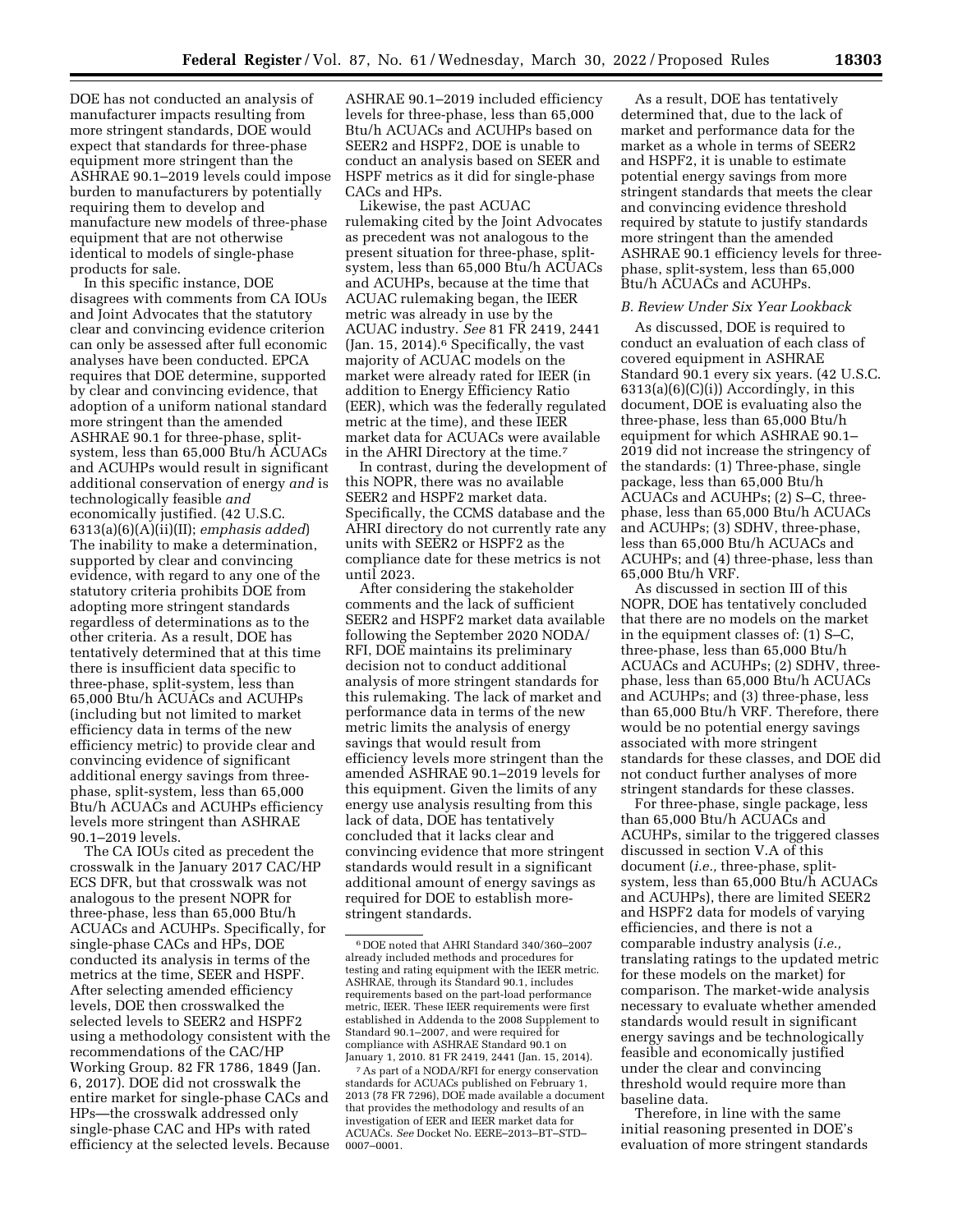for those classes of three-phase, less than 65,000 Btu/h ACUACs and ACUHPs for which ASHRAE updated the industry standards (*i.e.,* split systems), DOE tentatively determines that the ''clear and convincing'' threshold is not met for three-phase, single-package, less than 65,000 Btu/h ACUACs and ACUHPs. As such, DOE did not conduct an energy savings analysis of standard levels more stringent than the current Federal standard levels for three-phase, single package, less than 65,000 Btu/h ACUACs and ACUHPs not triggered by ASHRAE 90.1–2019.

1. Proposed Addendum to ASHRAE 90.1–2019

On November 8, 2021, ASHRAE published the First Public Review Draft of Addendum 'ay' to ASHRAE 90.1– 2019 (''the first public review draft''). The first public review draft proposes to update the efficiency metrics for threephase, less than 65,000 Btu/h VRF to be in terms of SEER2 and HSPF2 starting January 1, 2023. The first public review draft also proposes to update the test procedure for three-phase, less than 65,000 Btu/h VRF to specify AHRI 1230–2014 with addendum 1 prior to Jan 1, 2023, and then AHRI 210/240– 2023 starting Jan 1, 2023.

While the proposed Addendum ay to ASHRAE 90.1–2019 includes SEER2 and HSPF2 levels for three-phase, less than 65,000 Btu/h VRF, those levels are not yet formally incorporated into an approved version of ASHRAE 90.1. As a result, DOE is not triggered by the EPCA requirement to consider adopting amended standards at the new ASHRAE efficiency level. (42 U.S.C. 6313(a)(6)(A)(ii)) Because there are no models of three-phase, less than 65,000 Btu/h VRF currently on the market, DOE tentatively finds that there would be no potential energy savings associated with adopting the levels in the first public review draft, and thus no energy savings analysis would be required. Therefore, if ASHRAE finalizes a future version of ASHRAE 90.1 that (1) publishes prior to DOE publishing a final rule for amended energy conservation standards for threephase, less than 65,000 Btu/h VRF and (2) includes SEER2/HSPF2 levels for three-phase, less than 65,000 Btu/h VRF that are more stringent than the existing federal standards, DOE proposes that it would adopt those levels in a final rule.

*Issue 2:* DOE requests comment on its proposal to adopt the more stringent SEER2/HSPF2 efficiency levels for three-phase, less than 65,000 Btu/h VRF in the first public review draft of Addendum 'ay' to ASHRAE 90.1–2019, should such levels be incorporated into

an updated version of ASHRAE Standard 90.1 that publishes prior to DOE publishing a final rule for amended energy conservation standards for threephase, less than 65,000 Btu/h VRF.

## *C. Definitions for Space-Constrained and Small-Duct, High-Velocity Equipment*

ASHRAE 90.1–2019 includes S–C and SDHV equipment classes for threephase, less than 65,000 Btu/h ACUACs and ACUHPs. Because DOE is proposing to adopt separate standards for S–C, split-system, and single-package ACUACs and ACUHPs and SDHV ACUACs and ACUHPs, DOE is proposing the following definitions for ''small-duct, high-velocity commercial package air conditioning and heating equipment'' and ''space-constrained commercial package and heating equipment'' at 10 CFR 431.92. These two definitions align with the definitions specified in 10 CFR 430.2 for single-phase CACs and HPs, which, as discussed in section V.A, are identical to three-phase products except for the power input.

• *Small-duct, High-velocity Commercial Package Air Conditioning and Heating Equipment* means a basic model of commercial package, splitsystem air conditioning and heating equipment that: has a rated cooling capacity no greater than 65,000 Btu/h; is air-cooled; and is paired with an indoor unit that (1) includes an indoor blower housed with the coil; (2) is designed for, and produces, at least 1.2 inches of external static pressure when operated at the certified air volume rate of 220– 350 CFM per rated ton cooling in the highest default cooling airflow-controls setting; and (3) when applied in the field, uses high velocity room outlets generally greater than 1,000 fpm that have less than 6.0 square inches of free area.

• *Space-constrained Commercial Package Air Conditioning and Heating Equipment* means a basic model of commercial package air conditioning and heating equipment (packaged or split) that: (1) Is air-cooled; (2) has a rated cooling capacity no greater than 30,000 Btu/h; (3) has an outdoor or indoor unit having at least two overall exterior dimensions or an overall displacement that: (i) Is substantially smaller than those of other units that are: (A) Currently usually installed in site-built single-family homes; and (B) of a similar cooling, and, if a heat pump, heating capacity; and (ii) if increased, would certainly result in a considerable increase in the usual cost of installation or would certainly result in a significant loss in the utility of the product to the

consumer; and (3) of a product type that was available for purchase in the United States as of December 1, 2000.

#### *D. Proposed Energy Conservation Standards*

#### 1. Standard Levels

In this proposed rule, DOE is proposing amended energy conservation standards for three-phase, less than 65,000 Btu/h ACUACs and ACUHPs and for three-phase, less than 65,000 Btu/h VRF. The proposed amended energy conservation standards are in terms of SEER2 and HSPF2, which would align with the efficiency metrics specified in ASHRAE 90.1–2019 for three-phase, less than 65,000 Btu/h ACUACs and ACUHPs 8 and with the updated industry test procedure AHRI 210/240– 2023.

DOE is proposing amended energy conservation standards in terms of SEER2 and HSPF2 that generally align with the standard levels in ASHRAE 90.1–2019 for three-phase equipment with some exceptions. For three-phase, split-system, less than 65,000 Btu/h ACUACs and ACUHPs, DOE is proposing standards that align with the more stringent levels in ASHRAE 90.1– 2019. For three-phase, single-package, less than 65,000 Btu/h ACUACs and ACUHPs, DOE is proposing standards that align with the levels in ASHRAE 90.1–2019, which maintain equivalent stringency to the current Federal standards. For S–C split-system and single-package ACUACs and ACUHPs, SDHV ACUACs and ACUHPs, and for three-phase, less than 65,000 Btu/h VRF, DOE is proposing standards that differ from the values specified in ASHRAE 90.1–2019. These standards are equivalent stringency to the current Federal standards but are translated to the new metrics SEER2 and HSPF2. The proposed standards are presented in Table I.1 and Table I.2 of this document.

#### 2. Compliance Date

In the September 2020 NODA/RFI, DOE discussed the potential compliance dates for amended standards for three-

<sup>8</sup>While ASHRAE 90.1–2019 does not specify updated standards in terms of SEER2 and HSPF2 for three-phase, less than 65,000 Btu/h VRF, the proposed levels for three-phase, less than 65,000 Btu/h VRF are consistent with the updated industry test procedure for this equipment. Specifically, as discussed in section III.B.3 of this document, the updated industry test procedure applicable to threephase, less than 65,000 Btu/h VRF is AHRI 210/ 240–2023, which measures performance in terms of the SEER2 and HSPF2 metrics. Further, as discussed in section V.B.1 of this document, industry has shown intent to adopt efficiency levels in terms of SEER2 and HSPF2 for this equipment in ASHRAE Standard 90.1 in the first public review draft of Addendum ay to ASHRAE 90.1–2019.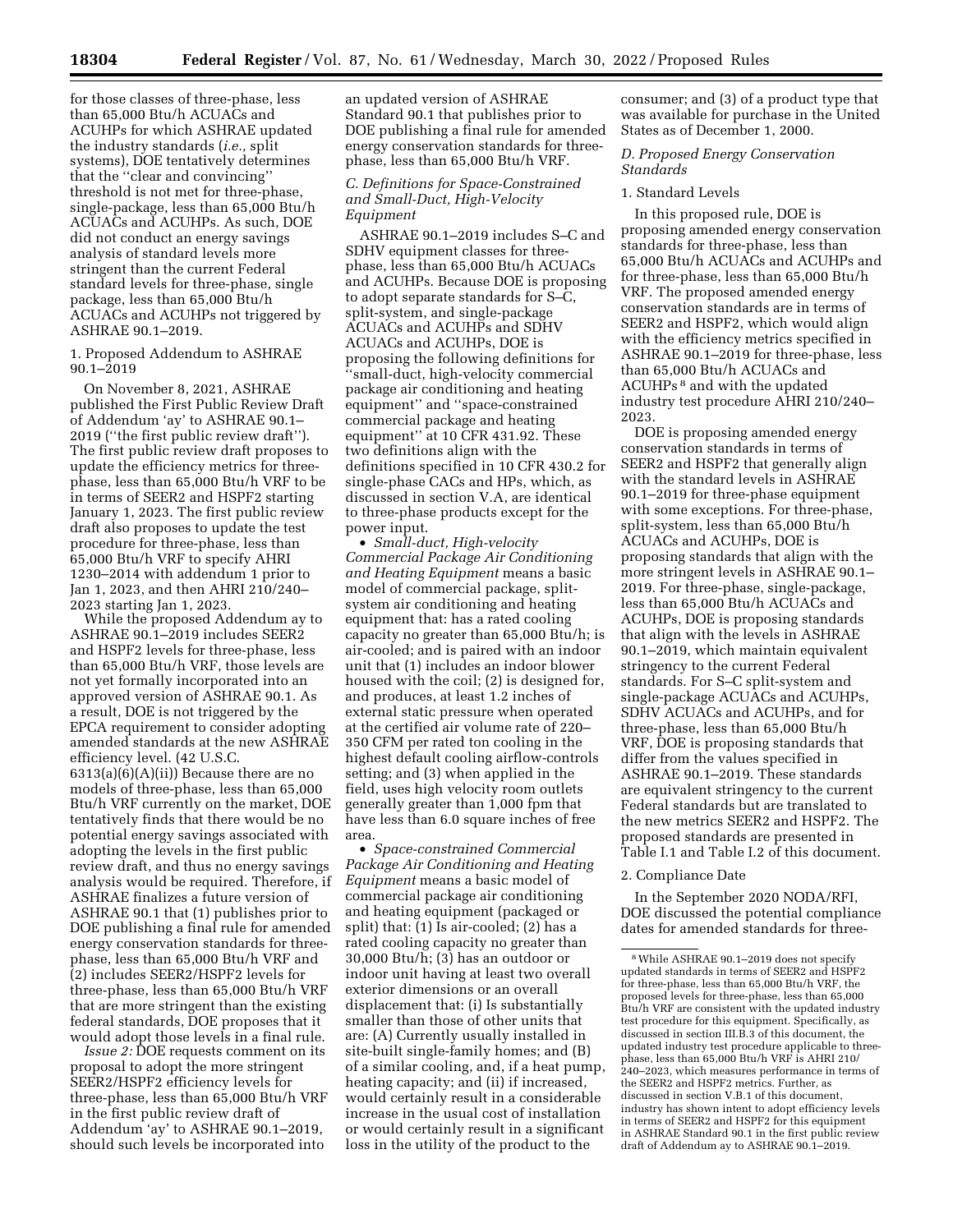phase, less than 65,000 Btu/h ACUACs and ACUHPs. 85 FR 60642, 60671 (Sept. 25, 2020). In that September 2020 NODA/RFI, DOE determined that for the two equipment classes where DOE was triggered by an increase in stringency in ASHRAE 90.1–2019 (three-phase, splitsystem, less than 65,000 Btu/h ACUACs and ACUHPs) the earliest compliance date for amended Federal standards would be two years after the ASHRAE 90.1–2019 compliance date (January 1, 2023), resulting in a compliance date of January 1, 2025. *Id.* DOE also discussed that EPCA specifies similar considerations on compliance date if DOE were to adopt amended standards more stringent than the ASHRAE 90.1 levels 9 for the two equipment classes for which DOE is evaluating standards under its 6-year lookback authority (three-phase, single-package, less than 65,000 Btu/h ACUACs and ACUHPs). *Id.* Ultimately, DOE determined that it did not have clear and convincing evidence to justify adopting standards more stringent than the ASHRAE 90.1– 2019 levels, and, therefore, the threeyear and/or six-year delay period would not apply. DOE presented an approximate compliance date of January 1, 2025 for all four equipment classes of three-phase, less than 65,000 Btu/h ACUACs and ACUHPs. *Id.* 

In response to the September 2020 NODA/RFI, Rheem agreed that the compliance date for amended Federal standards should be January 1, 2025 for three-phase, less than 65,000 Btu/h ACUACs and ACUHPs, based on the statutory provision by EPCA for a sixyear lookback to amend uniform national standards. (Rheem, No. 4 at p. 1) Carrier, Goodman, and Trane requested that DOE align the compliance date of amended standards in terms of SEER2 and HSPF2 for threephase equipment with the corresponding compliance date for single-phase products of January 1, 2023, arguing that discrepancy in compliance dates between single-phase products and three-phase equipment would be undesirable and confusing for consumers and manufacturers. (Carrier, No. 3 at p. 2; Goodman, No. 7 at p. 2; Trane, No. 8 at p. 2)

In response to the comments from Carrier, Goodman, and Trane, DOE notes that while there may be benefits to aligning the compliance dates for SEER2 and HSPF2 standards between single-phase products and three-phase

equipment, DOE cannot prescribe a compliance date for amended standards that would violate its obligations under EPCA. As discussed, EPCA requires that DOE specify a compliance date no earlier than 2 years after the compliance date specified in ASHRAE Standard 90.1 for triggered classes of three-phase, less than 65,000 Btu/h ACUACs and ACUHPs. As a result, to provide a consistent compliance date for standards in terms of SEER2 and HSPF2 for all three-phase, less than 65,000 Btu/ h equipment, DOE proposes that the amended standards proposed in this NOPR would apply for all three-phase, less than 65,000 Btu/h equipment that is manufactured on or after January 1, 2025.

# **VI. Procedural Issues and Regulatory Review**

# *A. Review Under Executive Orders 12866 and 13563*

Executive Order (''E.O.'') 12866, ''Regulatory Planning and Review,'' as supplemented and reaffirmed by E.O. 13563, ''Improving Regulation and Regulatory Review, 76 FR 3821 (Jan. 21, 2011), requires agencies, to the extent permitted by law, to (1) propose or adopt a regulation only upon a reasoned determination that its benefits justify its costs (recognizing that some benefits and costs are difficult to quantify); (2) tailor regulations to impose the least burden on society, consistent with obtaining regulatory objectives, taking into account, among other things, and to the extent practicable, the costs of cumulative regulations; (3) select, in choosing among alternative regulatory approaches, those approaches that maximize net benefits (including potential economic, environmental, public health and safety, and other advantages; distributive impacts; and equity);  $\overline{4}$  to the extent feasible, specify performance objectives, rather than specifying the behavior or manner of compliance that regulated entities must adopt; and (5) identify and assess available alternatives to direct regulation, including providing economic incentives to encourage the desired behavior, such as user fees or marketable permits, or providing information upon which choices can be made by the public. DOE emphasizes as well that E.O. 13563 requires agencies to use the best available techniques to quantify anticipated present and future benefits and costs as accurately as possible. In its guidance, the Office of Information and Regulatory Affairs (''OIRA'') in the Office of Management and Budget (''OMB'') has emphasized that such techniques may include

identifying changing future compliance costs that might result from technological innovation or anticipated behavioral changes. For the reasons stated in the preamble, this proposed regulatory action is consistent with these principles.

Section 6(a) of E.O. 12866 also requires agencies to submit ''significant regulatory actions'' to OIRA for review. OIRA has determined that this proposed regulatory action does not constitute a ''significant regulatory action'' under section 3(f) of E.O. 12866. Accordingly, this action was not submitted to OIRA for review under E.O. 12866.

## *B. Review Under the Regulatory Flexibility Act*

The Regulatory Flexibility Act (5 U.S.C. 601 *et seq.*) requires preparation of an initial regulatory flexibility analysis (''IRFA'') for any rule that by law must be proposed for public comment, unless the agency certifies that the rule, if promulgated, will not have a significant economic impact on a substantial number of small entities. As required by Executive Order 13272, ''Proper Consideration of Small Entities in Agency Rulemaking,'' 67 FR 53461 (August 16, 2002), DOE published procedures and policies on February 19, 2003, to ensure that the potential impacts of its rules on small entities are properly considered during the DOE rulemaking process. 68 FR 7990. DOE has made its procedures and policies available on the Office of the General Counsel's website: *[www.energy.gov/gc/](http://www.energy.gov/gc/office-general-counsel)  [office-general-counsel.](http://www.energy.gov/gc/office-general-counsel)* DOE reviewed this proposed rule under the provisions of the Regulatory Flexibility Act and the procedures and policies published on February 19, 2003.

The following sections detail DOE's IRFA for this energy conservation standards proposed rulemaking.

1. Description of Reasons Why Action Is Being Considered

DOE is proposing to amend the existing DOE energy conservation standards for three-phase, less than 65,000 Btu/h ACUACs and ACUHPs and three-phase, less than 65,000 Btu/h VRF. EPCA requires DOE to consider amending the existing Federal energy conservation standard for certain types of listed commercial and industrial equipment (generally, commercial water heaters, commercial packaged boilers, commercial air conditioning and heating equipment, and packaged terminal air conditioners and heat pumps) each time ASHRAE Standard 90.1 is amended with respect to such equipment. (42 U.S.C. 6313(a)(6)(A)) For each type of equipment, EPCA directs

<sup>9</sup>EPCA states that any such standard shall apply to equipment manufactured after a date that is the latter of the date three years after publication of the final rule establishing such standard or six years after the effective date for the current standard (42 U.S.C. 6313(a)(6)(C)(iv).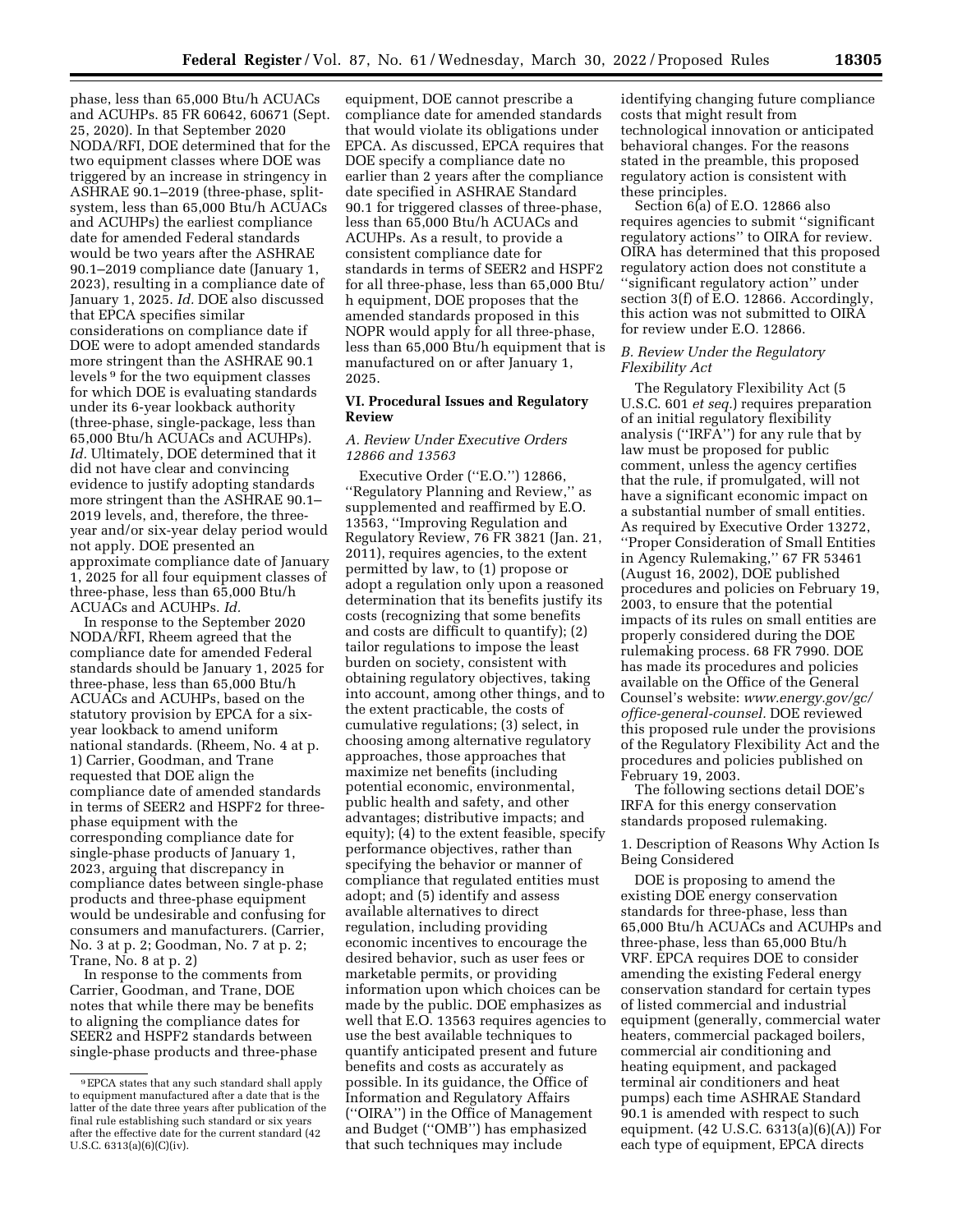that if ASHRAE Standard 90.1 is amended, DOE must adopt amended energy conservation standards at the new efficiency level in ASHRAE Standard 90.1, unless clear and convincing evidence supports a determination that adoption of a more stringent efficiency level as a national standard would produce significant additional energy savings and be technologically feasible and economically justified. (42 U.S.C.  $6313(a)(6)(A)(ii)$  This is referred to as ''the ASHRAE trigger.'' DOE must also review and determine whether to amend standards of each class of covered equipment in ASHRAE Standard 90.1 every 6 years. (42 U.S.C.  $6313(a)(6)(C)(i)$ ).

2. Objectives of, and Legal Basis for, Rule

EPCA requires DOE to consider amending the existing Federal energy conservation standard each time ASHRAE Standard 90.1 is amended with respect to such equipment. (42 U.S.C. 6313(a)(6)(A)) ASHRAE officially released ASHRAE 90.1–2019 on October 25, 2019, thereby triggering DOE's previously referenced obligations to determine, for certain classes of threephase, less than 65,000 Btu/h ACUAC, ACUHP, and VRF systems, whether: (1) The amended industry standard levels should be adopted; or (2) clear and convincing evidence exists to justify more-stringent standard levels. For any class where DOE was not triggered, the Department routinely considers those classes under EPCA's 6-year-lookback provision at the same time, to address the subject equipment in a comprehensive fashion.

3. Description on Estimated Number of Small Entities Regulated

For manufacturers of three-phase, less than 65,000 Btu/h ACUACs and ACUHPs and three-phase, less than 65,000 Btu/h VRF, the Small Business Administration (''SBA'') has set a size threshold. DOE used the SBA's small business size standards to determine whether any small entities would be subject to the requirements of the proposed rule. *See* 13 CFR part 121. The equipment covered by this proposed rule is classified under North American Industry Classification System (''NAICS'') code 333415,10 ''Air-Conditioning and Warm Air Heating Equipment and Commercial and Industrial Refrigeration Equipment

Manufacturing.'' In 13 CFR 121.201, the SBA sets a threshold of 1,250 employees or fewer for an entity to be considered as a small business for this category.

DOE reviewed the energy conservation standards proposed in this NOPR under the provisions of the Regulatory Flexibility Act and the procedures and policies published on February 19, 2003. DOE relied on the Compliance Certification Database 11 in identifying manufacturers. For threephase, less than 65,000 Btu/h ACUACs and ACUHPs, DOE identified 17 original equipment manufacturers (''OEM''). Of those 17 OEMs, DOE screened out companies that do not meet the definition of a ''small business'' or are foreign-owned and operated. DOE used subscription-based business information tools to determine headcount and revenue of the small businesses. DOE identified 4 small, domestic OEMs for consideration. DOE did not identify any manufacturers of three-phase, less than 65,000 Btu/h VRF.

*Issue 3:* DOE seeks comment on the number of small manufacturers producing three-phase, less than 65,000 Btu/h ACUACs and ACUHPs and threephase, less than 65,000 Btu/h VRF.

4. Description and Estimate of Compliance Requirements Including Differences in Cost, if Any, for Different Groups of Small Entities

In this NOPR, DOE proposes to:

• Adopt amended energy conservations standards for three-phase, less than 65,000 Btu/h ACUACs and ACUHPs corresponding to the minimum efficiency levels in ASHRAE 90.1–2019. The levels are in terms of new metrics seasonal energy efficiency ratio-2 (SEER2) and heating seasonal performance factor-2 (HSPF2);

• Separate energy conservation standards for three-phase, less than 65,000 Btu/h ACUAC and ACUHP further into: (1) Three-phase, S–C, commercial split-system air conditioners (''S–C ACUACs''); (2) three-phase, S–C, commercial splitsystem heat pumps ("S-C ACUHPs"); (3) S–C single-package ACUACs; (4) S– C single-package ACUHPs; (5) threephase, SDHV commercial air conditioners (''SDHV ACUACs''); and (6) three-phase, SDHV commercial heat pumps (''SDHV ACUHPs''). These additional equipment classes are included in ASHRAE 90.1–2019 for three-phase, less than 65,000 Btu/h ACUACs and ACUHPs; and

11 DOE's Compliance Certification Database is available at: *[www.regulations.doe.gov/ccms](http://www.regulations.doe.gov/ccms)*.

• Adopt amended energy conservation standards for three-phase, less than 65,000 Btu/h VRF. Because the levels for this equipment were not updated in ASHRAE 90.1–2019, the proposed standards are translated from the existing Federal regulatory metrics (SEER and HSPF) to the updated metrics (SEER2 and HSPF2)—as measured per the updated industry test procedure AHRI 210/240–2023.

For S–C ACUACs and ACUHPs and SDHV ACUACs and ACUHPs, the current applicable Federal standards are more stringent than the ASHRAE 90.1– 2019 levels. To avoid backsliding (as required by EPCA), DOE cannot adopt the ASHRAE 90.1–2019 levels for these classes and is therefore proposing standards for S–C ACUACs and ACUHPs and SDHV ACUACs and ACUHPs equipment in terms of SEER2 and HSPF2 that maintain equivalent stringency to the applicable current Federal standards (in terms of SEER and HSPF). Of note, DOE has tentatively concluded that there are no models of S–C ACUACs and ACUHPs and SDHV ACUACs and ACUHPs on the market.

For three-phase, single-package, less than 65,000 Btu/h ACUACs and ACUHPs as well as three-phase, less than 65,000 Btu/h VRF, the ASHRAE 90.1–2019 levels are of equivalent stringency to the current Federal standards. Therefore, DOE's proposal to adopt standards in terms of the new metrics SEER2 and HSPF2 that are crosswalked from the current Federal standards would not increase the stringency of standards.

ASHRAE 90.1–2019 includes minimum efficiency levels for threephase, split-system, less than 65,000 Btu/h ACUACs and ACUHPs that are more stringent than the current Federal standards. DOE must adopt amended standards at the amended ASHRAE efficiency levels unless DOE determines, supported by clear and convincing evidence, that adoption of a more stringent standard would produce significant additional conservation of energy and would be technologically feasible and economically justified. (42 U.S.C. 6313(a)(6)(A)(ii). Because DOE proposes no such determination, this NOPR proposes to adopt amended standards at the amended ASHRAE efficiency levels for three-phase, splitsystem, less than 65,000 Btu/h ACUACs and ACUHPs.

In estimating the impact to small manufacturers, DOE recognizes that manufacturers may incur conversion costs as a result of the proposed standards for three-phase, split-system, less than 65,000 Btu/h ACUACs and ACUHPs. In reviewing all commercially

<sup>10</sup>The size standards are listed by NAICS code and industry description and are available at: *[www.sba.gov/document/support--table-size](https://www.sba.gov/document/support--table-size-standards)[standards](https://www.sba.gov/document/support--table-size-standards)* (Last accessed on February 24, 2022).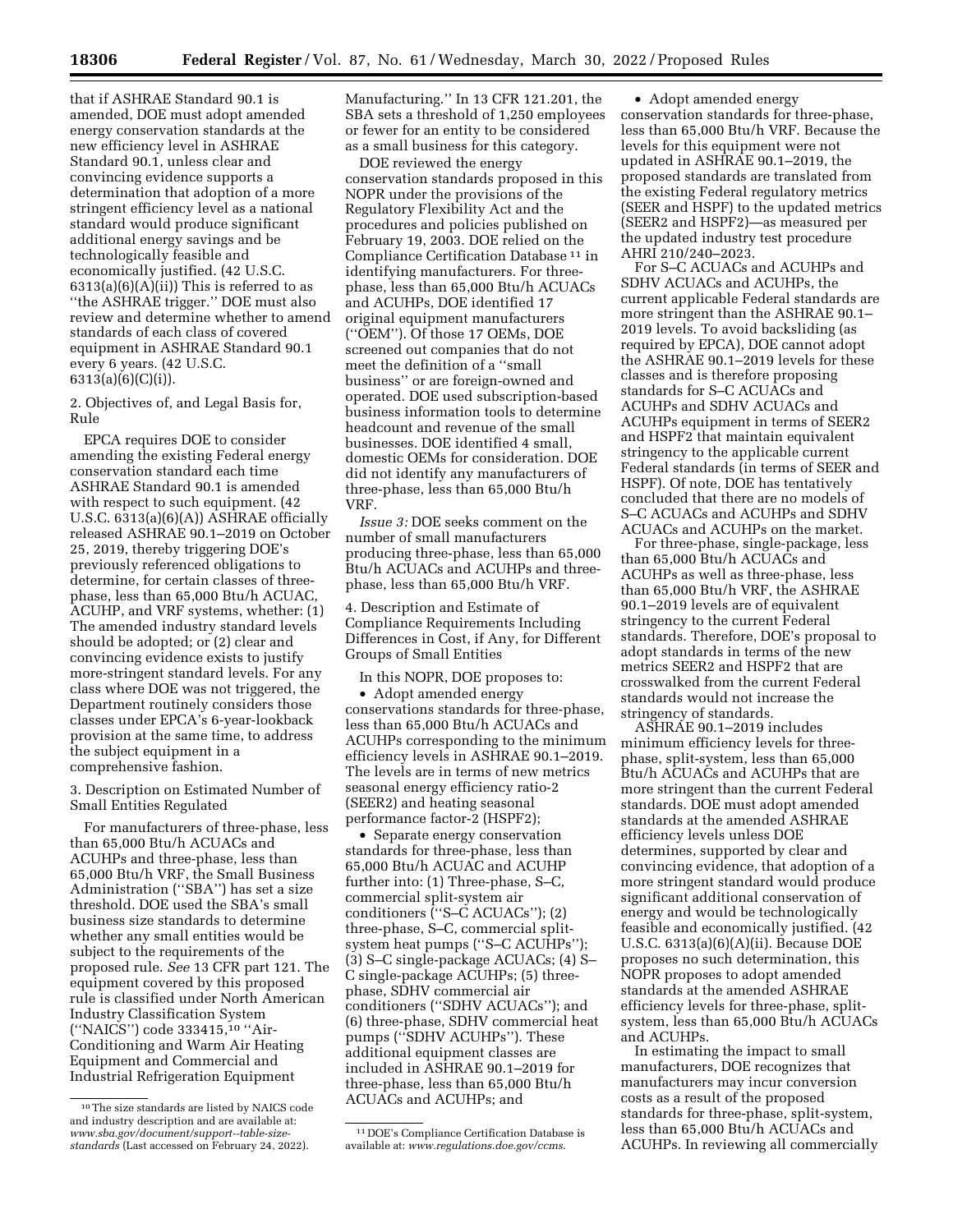available models of three-phase, splitsystem. less than 65,000 Btu/h ACUACs and ACUHPs in DOE's Compliance Certification Database, the 4 small manufacturers account for 30 percent of model offerings. For each of the 4 small manufacturers, approximately 58 percent of the companies' current models would meet the proposed levels. For the current models that do not meet the proposed levels, the small manufacturers would need to either discontinue or redesign non-compliant models. However, adoption of standards at least as stringent as the ASHRAE levels is required under EPCA; furthermore, adopting standards above ASHRAE levels (DOE's only other option under 42 U.S.C. 6313(a)(6)(A)(ii)) would lead to an even greater portion of small manufacturer models requiring redesign. Therefore, DOE has tentatively determined that the proposed efficiency level provides the least cost option for small manufacturers.

*Issue 4:* DOE requests comment on its understanding of the current market accounted for by small manufacturers. DOE also requests comment on its understanding of the efficiency of the equipment offered by such manufacturers.

## 5. Duplication, Overlap, and Conflict With Other Rules and Regulations

DOE is not aware of any rules or regulations that duplicate, overlap, or conflict with this rule.

## 6. Significant Alternatives to the Rule

As EPCA requires DOE to either adopt the ASHRAE levels or to propose higher standards, DOE is limited in options to mitigate impacts to small businesses from the more stringent ASHRAE Standard 90.1 levels. DOE's proposal to adopt the more stringent levels in ASHRAE 90.1–2019 for three-phase, split-system, less than 65,000 Btu/h ACUACs and ACUHPs is the least cost option to industry.

Manufacturers subject to DOE's energy efficiency standards may apply to DOE's Office of Hearings and Appeals for exception relief under certain circumstances. Manufacturers should refer to 10 CFR part 1003 for additional details.

#### *C. Review Under the Paperwork Reduction Act*

Manufacturers of three-phase, less than 65,000 Btu/h ACUACs and ACUHPs and three-phase, less than 65,000 Btu/h VRF must certify to DOE that their products comply with any applicable energy conservation standards. In certifying compliance, manufacturers must test their products

according to the DOE test procedures, including any amendments adopted for those test procedures. DOE has established regulations for the certification and recordkeeping requirements for all covered consumer products and commercial equipment, including three-phase, less than 65,000 Btu/h ACUACs and ACUHPs and for three-phase, less than 65,000 Btu/h VRF. 76 FR 12422 (Mar. 7, 2011); 80 FR 5099 (Jan. 30, 2015). The collection-ofinformation requirement for the certification and recordkeeping is subject to review and approval by OMB under the Paperwork Reduction Act (''PRA''). This requirement has been approved by OMB under OMB control number 1910–1400. Public reporting burden for the certification is estimated to average 35 hours per response, including the time for reviewing instructions, searching existing data sources, gathering and maintaining the data needed, and completing and reviewing the collection of information.

Notwithstanding any other provision of the law, no person is required to respond to, nor shall any person be subject to a penalty for failure to comply with, a collection of information subject to the requirements of the PRA, unless that collection of information displays a currently valid OMB Control Number.

#### *D. Review Under the National Environmental Policy Act of 1969*

DOE is analyzing this proposed regulation in accordance with the National Environmental Policy Act of 1969 (''NEPA'') and DOE's NEPA implementing regulations (10 CFR part 1021). DOE's regulations include a categorical exclusion for rulemakings that establish energy conservation standards for consumer products or industrial equipment. 10 CFR part 1021, subpart D, appendix B5.1. DOE anticipates that this rulemaking qualifies for categorical exclusion B5.1(b) because it is a proposed rulemaking that establishes energy conservation standards for consumer products or industrial equipment, none of the exceptions identified in categorical exclusion B5.1(b) apply, no extraordinary circumstances exist that require further environmental analysis, and it otherwise meets the requirements for application of a categorical exclusion. *See* 10 CFR 1021.410. DOE will complete its NEPA review before issuing the final rule.

## *E. Review Under Executive Order 13132*

E.O. 13132, ''Federalism,'' 64 FR 43255 (Aug. 10, 1999), imposes certain requirements on Federal agencies formulating and implementing policies

or regulations that preempt State law or that have federalism implications. The Executive order requires agencies to examine the constitutional and statutory authority supporting any action that would limit the policymaking discretion of the States and to carefully assess the necessity for such actions. The Executive order also requires agencies to have an accountable process to ensure meaningful and timely input by State and local officials in the development of regulatory policies that have federalism implications. On March 14, 2000, DOE published a statement of policy describing the intergovernmental consultation process it will follow in the development of such regulations. 65 FR 13735. DOE has examined this proposed rule and has tentatively determined that it would not have a substantial direct effect on the States, on the relationship between the national government and the States, or on the distribution of power and responsibilities among the various levels of government. EPCA governs and prescribes Federal preemption of State regulations as to energy conservation for the equipment that are the subject of this proposed rule. States can petition DOE for exemption from such preemption to the extent, and based on criteria, set forth in EPCA. (42 U.S.C. 6316(a) and (b); 42 U.S.C. 6297) Therefore, no further action is required by Executive Order 13132.

#### *F. Review Under Executive Order 12988*

With respect to the review of existing regulations and the promulgation of new regulations, section 3(a) of E.O. 12988, ''Civil Justice Reform,'' imposes on Federal agencies the general duty to adhere to the following requirements: (1) Eliminate drafting errors and ambiguity, (2) write regulations to minimize litigation, (3) provide a clear legal standard for affected conduct rather than a general standard, and (4) promote simplification and burden reduction. 61 FR 4729 (Feb. 7, 1996). Regarding the review required by section 3(a), section 3(b) of E.O. 12988 specifically requires that executive agencies make every reasonable effort to ensure that the regulation: (1) Clearly specifies the preemptive effect, if any, (2) clearly specifies any effect on existing Federal law or regulation, (3) provides a clear legal standard for affected conduct while promoting simplification and burden reduction, (4) specifies the retroactive effect, if any, (5) adequately defines key terms, and (6) addresses other important issues affecting clarity and general draftsmanship under any guidelines issued by the Attorney General. Section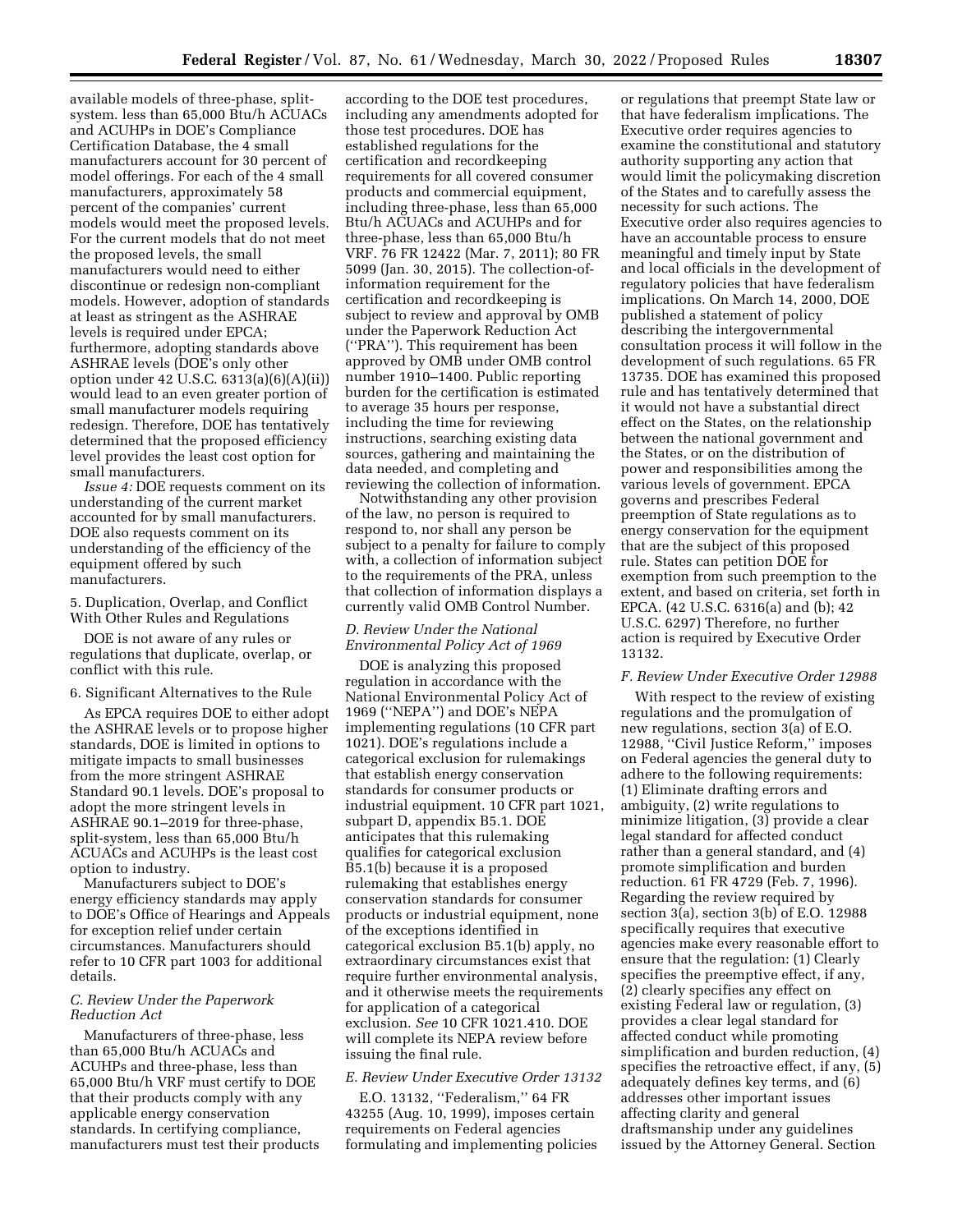3(c) of Executive Order 12988 requires Executive agencies to review regulations in light of applicable standards in section 3(a) and section 3(b) to determine whether they are met or it is unreasonable to meet one or more of them. DOE has completed the required review and determined that, to the extent permitted by law, this proposed rule meets the relevant standards of E.O. 12988.

# *G. Review Under the Unfunded Mandates Reform Act of 1995*

Title II of the Unfunded Mandates Reform Act of 1995 (''UMRA'') requires each Federal agency to assess the effects of Federal regulatory actions on State, local, and Tribal governments and the private sector. Public Law 104–4, section 201 (codified at 2 U.S.C. 1531). For a proposed regulatory action likely to result in a rule that may cause the expenditure by State, local, and Tribal governments, in the aggregate, or by the private sector of \$100 million or more in any one year (adjusted annually for inflation), section 202 of UMRA requires a Federal agency to publish a written statement that estimates the resulting costs, benefits, and other effects on the national economy. (2 U.S.C. 1532(a), (b)) The UMRA also requires a Federal agency to develop an effective process to permit timely input by elected officers of State, local, and Tribal governments on a proposed ''significant intergovernmental mandate,'' and requires an agency plan for giving notice and opportunity for timely input to potentially affected small governments before establishing any requirements that might significantly or uniquely affect them. On March 18, 1997, DOE published a statement of policy on its process for intergovernmental consultation under UMRA. 62 FR 12820. DOE's policy statement is also available at *[www.energy.gov/sites/prod/](http://www.energy.gov/sites/prod/files/gcprod/documents/umra_97.pdf)  [files/gcprod/documents/umra](http://www.energy.gov/sites/prod/files/gcprod/documents/umra_97.pdf)*\_*97.pdf.* 

This proposed rule does not contain a Federal intergovernmental mandate, nor is it expected to require expenditures of \$100 million or more in any one year by the private sector. As a result, the analytical requirements of UMRA do not apply.

### *H. Review Under the Treasury and General Government Appropriations Act, 1999*

Section 654 of the Treasury and General Government Appropriations Act, 1999 (Pub. L. 105–277) requires Federal agencies to issue a Family Policymaking Assessment for any rule that may affect family well-being. This proposed rule would not have any impact on the autonomy or integrity of the family as an institution. Accordingly, DOE has concluded that it is not necessary to prepare a Family Policymaking Assessment.

# *I. Review Under Executive Order 12630*

Pursuant to E.O. 12630, ''Governmental Actions and Interference with Constitutionally Protected Property Rights,'' 53 FR 8859 (Mar. 15, 1988), DOE has determined that this proposed rule would not result in any takings that might require compensation under the Fifth Amendment to the U.S. Constitution.

## *J. Review Under the Treasury and General Government Appropriations Act, 2001*

Section 515 of the Treasury and General Government Appropriations Act, 2001 (44 U.S.C. 3516 note) provides for Federal agencies to review most disseminations of information to the public under information quality guidelines established by each agency pursuant to general guidelines issued by OMB. OMB's guidelines were published at 67 FR 8452 (Feb. 22, 2002), and DOE's guidelines were published at 67 FR 62446 (Oct. 7, 2002). Pursuant to OMB Memorandum M–19–15, Improving Implementation of the Information Quality Act (April 24, 2019), DOE published updated guidelines which are available at *[www.energy.gov/sites/prod/files/2019/](http://www.energy.gov/sites/prod/files/2019/12/f70/DOE%20Final%20Updated%20IQA%20Guidelines%20Dec%202019.pdf) [12/f70/DOE%20Final](http://www.energy.gov/sites/prod/files/2019/12/f70/DOE%20Final%20Updated%20IQA%20Guidelines%20Dec%202019.pdf) [%20Updated%20IQA%20](http://www.energy.gov/sites/prod/files/2019/12/f70/DOE%20Final%20Updated%20IQA%20Guidelines%20Dec%202019.pdf) [Guidelines%20Dec%202019.pdf.](http://www.energy.gov/sites/prod/files/2019/12/f70/DOE%20Final%20Updated%20IQA%20Guidelines%20Dec%202019.pdf)* DOE has reviewed this NOPR under the OMB and DOE guidelines and has concluded that it is consistent with applicable policies in those guidelines.

## *K. Review Under Executive Order 13211*

E.O. 13211, ''Actions Concerning Regulations That Significantly Affect Energy Supply, Distribution, or Use,'' 66 FR 28355 (May 22, 2001), requires Federal agencies to prepare and submit to OIRA at OMB, a Statement of Energy Effects for any proposed significant energy action. A ''significant energy action'' is defined as any action by an agency that promulgates or is expected to lead to promulgation of a final rule, and that  $(1)$  is a significant regulatory action under Executive Order 12866, or any successor order; and (2) is likely to have a significant adverse effect on the supply, distribution, or use of energy, or (3) is designated by the Administrator of OIRA as a significant energy action. For any proposed significant energy action, the agency must give a detailed statement of any adverse effects on energy supply, distribution, or use should the proposal be implemented,

and of reasonable alternatives to the action and their expected benefits on energy supply, distribution, and use.

DOE has tentatively concluded that this proposed rule, which proposes amended energy conservation standards for three-phase, less than 65,000 Btu/h ACUACs and ACUHPs and three-phase, less than 65,000 Btu/h VRF, is not a significant energy action because the proposed standards are not likely to have a significant adverse effect on the supply, distribution, or use of energy, nor has it been designated as such by the Administrator at OIRA. Accordingly, DOE has not prepared a Statement of Energy Effects on this proposed rule.

#### *L. Information Quality*

On December 16, 2004, OMB, in consultation with the Office of Science and Technology Policy (''OSTP''), issued its Final Information Quality Bulletin for Peer Review (''the Bulletin''). 70 FR 2664 (Jan. 14, 2005). The Bulletin establishes that certain scientific information shall be peer reviewed by qualified specialists before it is disseminated by the Federal Government, including influential scientific information related to agency regulatory actions. The purpose of the bulletin is to enhance the quality and credibility of the Government's scientific information. Under the Bulletin, the energy conservation standards rulemaking analyses are ''influential scientific information,'' which the Bulletin defines as ''scientific information the agency reasonably can determine will have, or does have, a clear and substantial impact on important public policies or private sector decisions.'' 70 FR 2664, 2667.

In response to OMB's Bulletin, DOE conducted formal peer reviews of the energy conservation standards development process and the analyses that are typically used and has prepared a report describing that peer review.12 Generation of this report involved a rigorous, formal, and documented evaluation using objective criteria and qualified and independent reviewers to make a judgment as to the technical/ scientific/business merit, the actual or anticipated results, and the productivity and management effectiveness of programs and/or projects. Because available data, models, and technological understanding have changed since 2007, DOE has engaged with the National Academy of Sciences to review DOE's analytical

<sup>12</sup>The 2007 ''Energy Conservation Standards Rulemaking Peer Review Report'' is available at: *[www.energy.gov/eere/buildings/downloads/energy](https://www.energy.gov/eere/buildings/downloads/energy-conservation-standards-rulemaking-peer-review-report-0)[conservation-standards-rulemaking-peer-review](https://www.energy.gov/eere/buildings/downloads/energy-conservation-standards-rulemaking-peer-review-report-0)[report-0](https://www.energy.gov/eere/buildings/downloads/energy-conservation-standards-rulemaking-peer-review-report-0)* (last accessed December 10, 2021).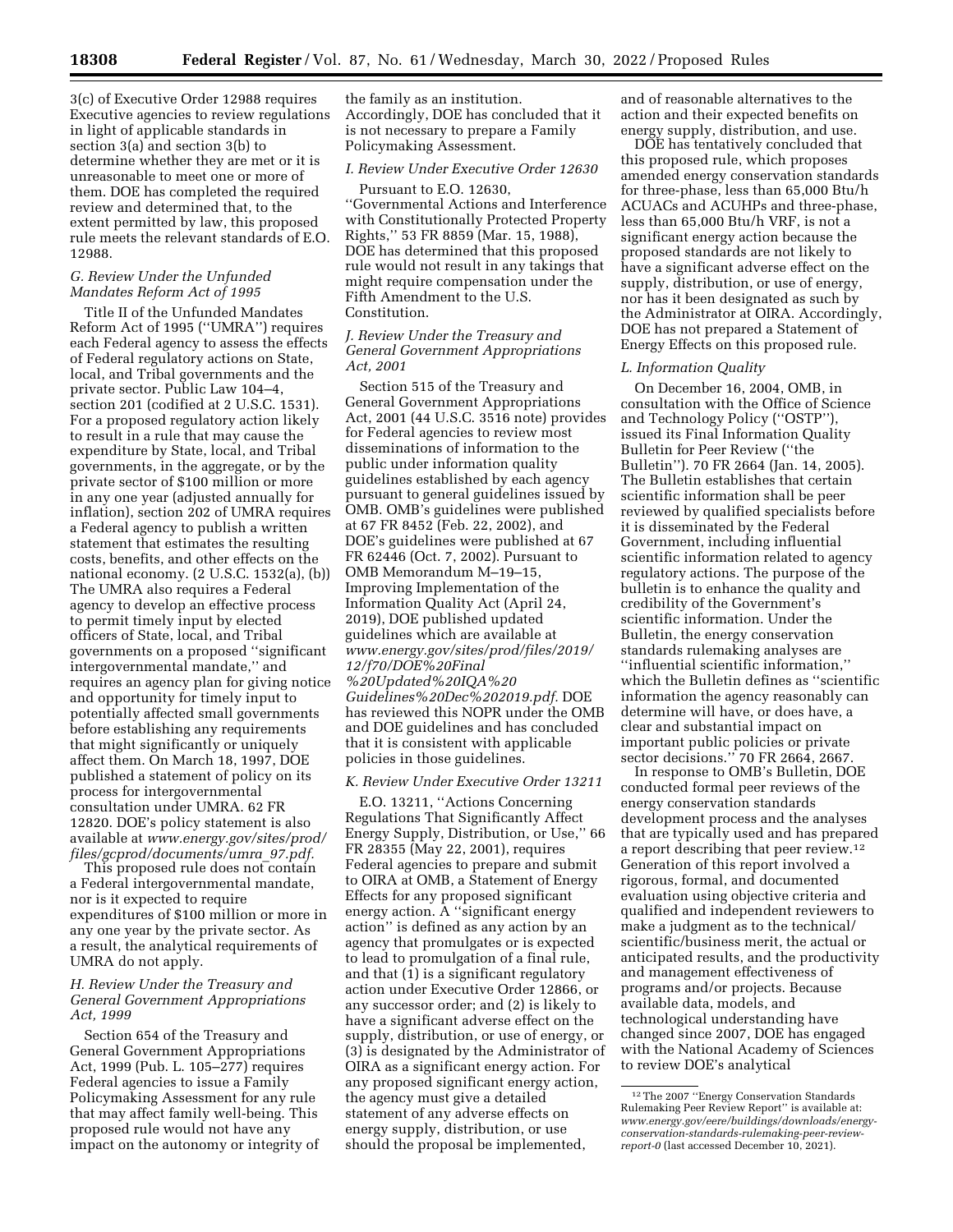methodologies to ascertain whether modifications are needed to improve the Department's analyses. DOE is in the process of evaluating the resulting report.13

# **VII. Public Participation**

#### *A. Participation in the Webinar*

The time and date for the webinar meeting are listed in the **DATES** section at the beginning of this document. Webinar registration information, participant instructions, and information about the capabilities available to webinar participants will be published on DOE's website:*[www.energy.gov/eere/buildings/](https://www.energy.gov/eere/buildings/public-meetings-and-comment-deadlines)  [public-meetings-and-comment](https://www.energy.gov/eere/buildings/public-meetings-and-comment-deadlines)[deadlines](https://www.energy.gov/eere/buildings/public-meetings-and-comment-deadlines)*. Participants are responsible for ensuring their systems are compatible with the webinar software.

# *B. Procedure for Submitting Prepared General Statements for Distribution*

Any person who has an interest in the topics addressed in this document, or who is representative of a group or class of persons that has an interest in these issues, may request an opportunity to make an oral presentation at the webinar. Such persons may submit to *[ApplianceStandardsQuestions@](mailto:ApplianceStandardsQuestions@ee.doe.gov) [ee.doe.gov.](mailto:ApplianceStandardsQuestions@ee.doe.gov)* Persons who wish to speak should include with their request a computer file in WordPerfect, Microsoft Word, PDF, or text (ASCII) file format that briefly describes the nature of their interest in this rulemaking and the topics they wish to discuss. Such persons should also provide a daytime telephone number where they can be reached.

Persons requesting to speak should briefly describe the nature of their interest in this rulemaking and provide a telephone number for contact. DOE requests persons selected to make an oral presentation to submit an advance copy of their statements at least two weeks before the webinar. At its discretion, DOE may permit persons who cannot supply an advance copy of their statement to participate, if those persons have made advance alternative arrangements with the Building Technologies Office. As necessary, requests to give an oral presentation should ask for such alternative arrangements.

#### *C. Conduct of the Webinar*

DOE will designate a DOE official to preside at the webinar and may also use a professional facilitator to aid

discussion. The meeting will not be a judicial or evidentiary-type public hearing, but DOE will conduct it in accordance with section 336 of EPCA (42 U.S.C. 6306). A court reporter will be present to record the proceedings and prepare a transcript. DOE reserves the right to schedule the order of presentations and to establish the procedures governing the conduct of the webinar/public meeting. There shall not be discussion of proprietary information, costs or prices, market share, or other commercial matters regulated by U.S. anti-trust laws. After the webinar/public meeting and until the end of the comment period, interested parties may submit further comments on the proceedings and any aspect of the rulemaking.

The webinar will be conducted in an informal, conference style. DOE will present a summary of the proposals, allow time for prepared general statements by participants, and encourage all interested parties to share their views on issues affecting this rulemaking. Each participant will be allowed to make a general statement (within time limits determined by DOE), before the discussion of specific topics. DOE will permit, as time permits, other participants to comment briefly on any general statements.

At the end of all prepared statements on a topic, DOE will permit participants to clarify their statements briefly. Participants should be prepared to answer questions by DOE and by other participants concerning these issues. DOE representatives may also ask questions of participants concerning other matters relevant to this proposed rulemaking. The official conducting the webinar will accept additional comments or questions from those attending, as time permits. The presiding official will announce any further procedural rules or modification of the above procedures that may be needed for the proper conduct of the webinar.

A transcript of the webinar will be included in the docket, which can be viewed as described in the Docket section at the beginning of this document. In addition, any person may buy a copy of the transcript from the transcribing reporter.

#### *D. Submission of Comments*

DOE will accept comments, data, and information regarding this proposed rule before or after the public meeting, but no later than the date provided in the **DATES** section at the beginning of this proposed rule. Interested parties may submit comments, data, and other information using any of the methods

described in the **ADDRESSES** section at the beginning of this document.

*Submitting comments* via *[www.regulations.gov.](http://www.regulations.gov)* The *[www.regulations.gov](http://www.regulations.gov)* web page will require you to provide your name and contact information. Your contact information will be viewable to DOE Building Technologies staff only. Your contact information will not be publicly viewable except for your first and last names, organization name (if any), and submitter representative name (if any). If your comment is not processed properly because of technical difficulties, DOE will use this information to contact you. If DOE cannot read your comment due to technical difficulties and cannot contact you for clarification, DOE may not be able to consider your comment.

However, your contact information will be publicly viewable if you include it in the comment itself or in any documents attached to your comment. Any information that you do not want to be publicly viewable should not be included in your comment, nor in any document attached to your comment. Otherwise, persons viewing comments will see only first and last names, organization names, correspondence containing comments, and any documents submitted with the comments.

Do not submit to *[www.regulations.gov](http://www.regulations.gov)*  information for which disclosure is restricted by statute, such as trade secrets and commercial or financial information (hereinafter referred to as Confidential Business Information (''CBI'')). Comments submitted through *[www.regulations.gov](http://www.regulations.gov)* cannot be claimed as CBI. Comments received through the website will waive any CBI claims for the information submitted. For information on submitting CBI, see the Confidential Business Information section.

DOE processes submissions made through *[www.regulations.gov](http://www.regulations.gov)* before posting. Normally, comments will be posted within a few days of being submitted. However, if large volumes of comments are being processed simultaneously, your comment may not be viewable for up to several weeks. Please keep the comment tracking number that *[www.regulations.gov](http://www.regulations.gov)*  provides after you have successfully uploaded your comment.

*Submitting comments via email.*  Comments and documents submitted via email also will be posted to *[www.regulations.gov.](http://www.regulations.gov)* If you do not want your personal contact information to be publicly viewable, do not include it in your comment or any accompanying documents. Instead, provide your

<sup>13</sup>The report is available at *[www.nationalacademies.org/our-work/review-of-](https://www.nationalacademies.org/our-work/review-of-methods-for-setting-building-and-equipment-performance-standards)*

*[methods-for-setting-building-and-equipment](https://www.nationalacademies.org/our-work/review-of-methods-for-setting-building-and-equipment-performance-standards)[performance-standards](https://www.nationalacademies.org/our-work/review-of-methods-for-setting-building-and-equipment-performance-standards)*.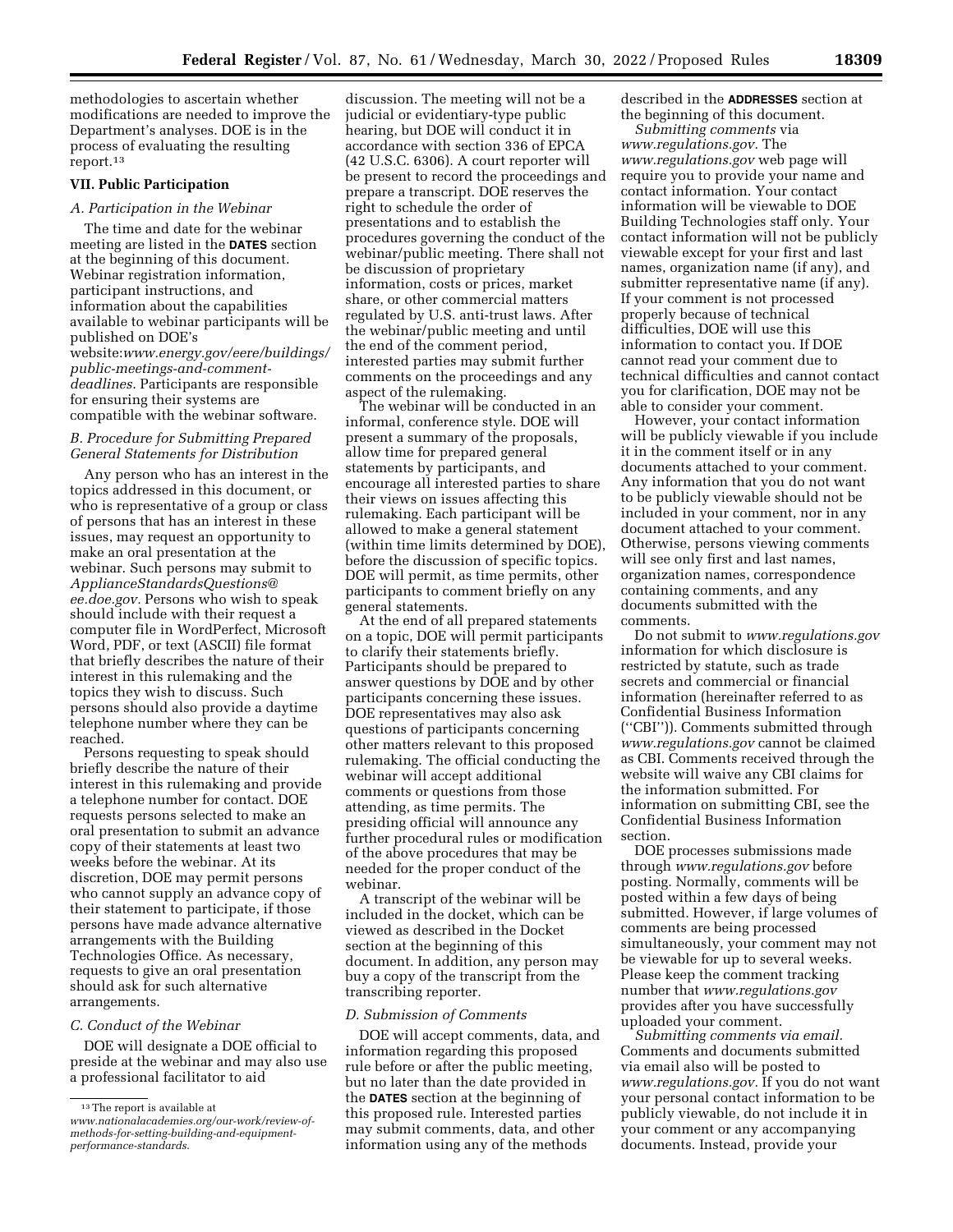contact information in a cover letter. Include your first and last names, email address, telephone number, and optional mailing address. The cover letter will not be publicly viewable as long as it does not include any comments.

Include contact information each time you submit comments, data, documents, and other information to DOE. No telefacsimiles (''faxes'') will be accepted.

Comments, data, and other information submitted to DOE electronically should be provided in PDF (preferred), Microsoft Word or Excel, or text (ASCII) file format. Provide documents that are not secured, that are written in English, and that are free of any defects or viruses. Documents should not contain special characters or any form of encryption and, if possible, they should carry the electronic signature of the author.

*Campaign form letters.* Please submit campaign form letters by the originating organization in batches of between 50 to 500 form letters per PDF or as one form letter with a list of supporters' names compiled into one or more PDFs. This reduces comment processing and posting time.

*Confidential Business Information.*  Pursuant to 10 CFR 1004.11, any person submitting information that he or she believes to be confidential and exempt by law from public disclosure should submit via email two well-marked copies: One copy of the document marked ''confidential'' including all the information believed to be confidential, and one copy of the document marked ''non-confidential'' with the information believed to be confidential deleted. DOE will make its own determination about the confidential status of the information and treat it according to its determination.

It is DOE's policy that all comments may be included in the public docket, without change and as received, including any personal information provided in the comments (except information deemed to be exempt from public disclosure).

#### *E. Issues on Which DOE Seeks Comment*

Although DOE welcomes comments on any aspect of this proposal, DOE is particularly interested in receiving comments and views of interested parties concerning the following issues:

*Issue 1:* DOE requests comment on the crosswalk methodology described in section III.B of this document and the crosswalk results in Table III–1 for three-phase, less than 65,000 Btu/h ACUACs and ACUHPs and three-phase, less than 65,000 Btu/h VRF.

*Issue 2:* DOE requests comment on its proposal to adopt the more stringent SEER2/ HSPF2 efficiency levels for three-phase, less than 65,000 Btu/h VRF in the first public review draft of Addendum 'ay' to ASHRAE 90.1–2019, should such levels be incorporated into an updated version of ASHRAE Standard 90.1 that publishes prior to DOE publishing a final rule for amended energy conservation standards for threephase, less than 65,000 Btu/h VRF.

*Issue 3:* DOE seeks comment on the number of small manufacturers producing three-phase, less than 65,000 Btu/h ACUACs and ACUHPs and three-phase, less than 65,000 Btu/h VRF.

*Issue 4:* DOE requests comment on its understanding of the current market accounted for by small manufacturers. DOE also requests comment on its understanding of the efficiency of the equipment offered by such manufacturers.

Additionally, DOE welcomes comments on other issues relevant to the conduct of this proposed rulemaking that may not specifically be identified in this document.

# **VIII. Approval of the Office of the Secretary**

The Secretary of Energy has approved publication of this notice of proposed rulemaking and request for comment.

#### **List of Subjects in 10 CFR Part 431**

Administrative practice and procedure, Confidential business information, Energy conservation test procedures, and Reporting and recordkeeping requirements.

#### **Signing Authority**

This document of the Department of Energy was signed on March 23, 2022, by Kelly J. Speakes-Backman, Principal Deputy Assistant Secretary for Energy Efficiency and Renewable Energy, pursuant to delegated authority from the Secretary of Energy. That document with the original signature and date is maintained by DOE. For administrative purposes only, and in compliance with requirements of the Office of the Federal Register, the undersigned DOE Federal Register Liaison Officer has been authorized to sign and submit the document in electronic format for publication, as an official document of the Department of Energy. This administrative process in no way alters the legal effect of this document upon publication in the **Federal Register**.

Signed in Washington, DC, on March 23, 2022.

#### **Treena V. Garrett,**

*Federal Register Liaison Officer, U.S. Department of Energy.* 

For the reasons set forth in the preamble, DOE proposes to amend part 431 of chapter II, subchapter D, of title

10 of the Code of Federal Regulations, as set forth below:

# **PART 431—ENERGY EFFICIENCY PROGRAM FOR CERTAIN COMMERCIAL AND INDUSTRIAL EQUIPMENT**

■ 1. The authority citation for part 431 continues to read as follows:

**Authority:** 42 U.S.C 6291–6317; 28 U.S.C 2461 note.

■ 2. Section 431.92 is amended by adding, in alphabetical order, definitions for ''Small-duct, Highvelocity Commercial Package Air Conditioning and Heating Equipment'' and ''Space-constrained Commercial Package Air Conditioning and Heating Equipment'' to read as follows:

#### **§ 431.92 Definitions concerning commercial air conditioners and heat pumps.**

\* \* \* \* \* *Small-duct, High-velocity Commercial Package Air Conditioning and Heating Equipment* means a basic model of commercial package, split-system air conditioning and heating equipment that:

(1) Has a rated cooling capacity no greater than 65,000 Btu/h;

(2) Is air-cooled; and

(3) Is paired with an indoor unit that (i) Includes an indoor blower housed with the coil;

(ii) Is designed for, and produces, at least 1.2 inches of external static pressure when operated at the certified air volume rate of 220–350 CFM per rated ton cooling in the highest default cooling airflow-controls setting; and

(iii) When applied in the field, uses high velocity room outlets generally greater than 1,000 fpm that have less than 6.0 square inches of free area.

*Space-constrained Commercial Package Air Conditioning and Heating Equipment* means a basic model of commercial package air conditioning and heating equipment (packaged or split) that:

(1) Is air-cooled;

(2) Has a rated cooling capacity no greater than 30,000 Btu/h;

(3) Has an outdoor or indoor unit having at least two overall exterior dimensions or an overall displacement that:

(i) Is substantially smaller than those of other units that are:

(A) Currently usually installed in sitebuilt single-family homes; and

(B) Of a similar cooling, and, if a heat pump, heating capacity;

and

(ii) If increased, would certainly result in a considerable increase in the usual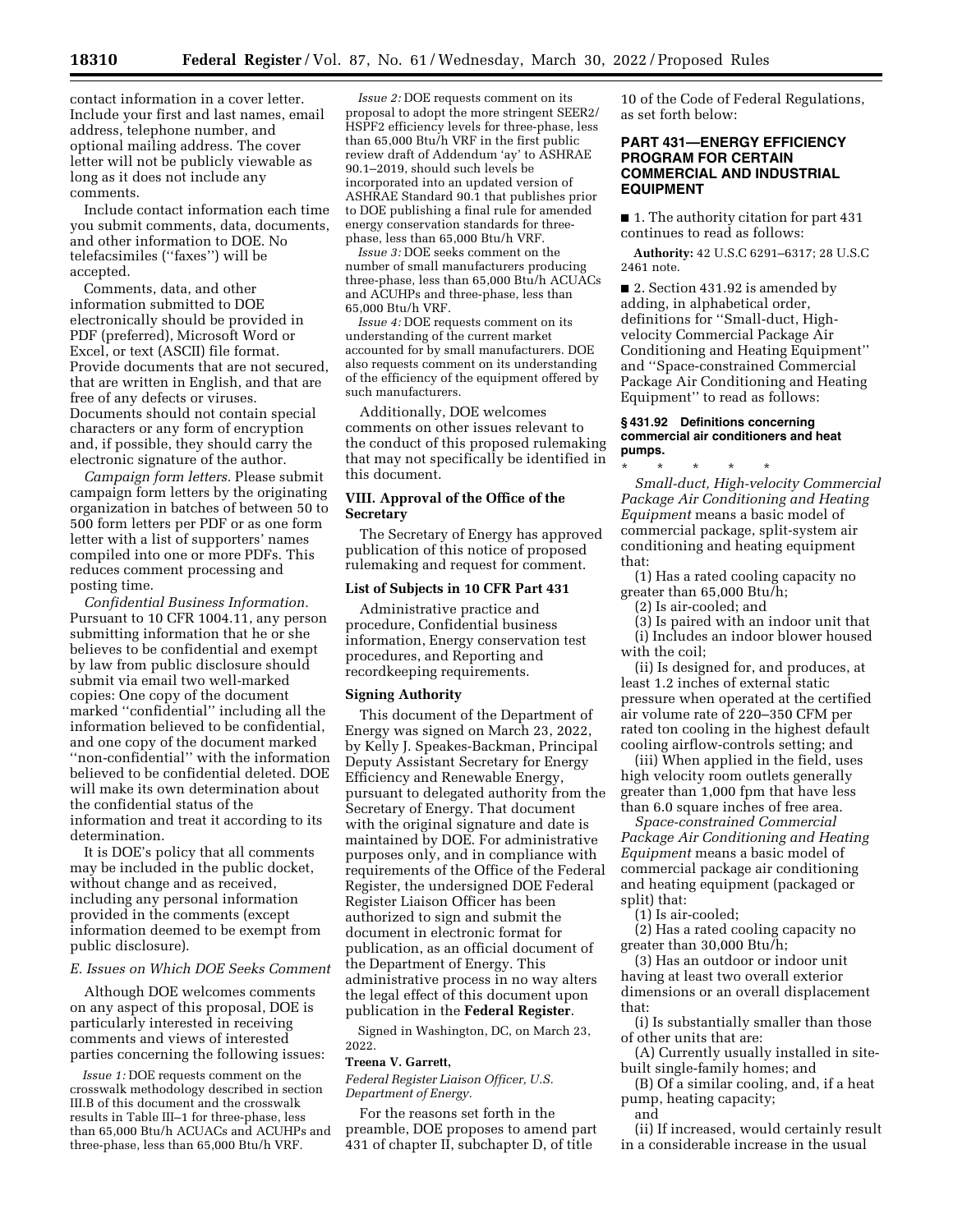cost of installation or would certainly result in a significant loss in the utility of the product to the consumer; and

(4) Of a product type that was available for purchase in the United States as of December 1, 2000.

\* \* \* \* \*

■ 3. Section 431.97 is amended by: ■ a. Removing the rows of Table 1 to paragraph (b), under the column heading, ''Equipment Type'' for: ''Small Commercial Package Air Conditioning and Heating Equipment (Air-Cooled, 3- Phase, Split-System)'' and ''Small Commercial Package Air Conditioning and Heating Equipment (Air-Cooled, 3- Phase, Single-Package)'';

■ b. Removing each instance in Table 1 to paragraph  $(b)$ , "2" and "3" and adding in their place "1" and "2"; ■ c. Removing footnote 1 in Table 1 to paragraph (b) and redesignating footnotes ''2'' and ''3'' as footnotes ''1'' and ''2'', respectively;

■ d. Removing ''June 16, 2008.'' and adding in its place ''June 16, 2008.2'', in row 13, ''Small Commercial Package Air-Conditioning and Heating Equipment (Air-Cooled, 3-Phase, Split-System)'', in Table 3 to paragraph (b) under the column heading, ''Compliance date: Equipment manufactured starting on  $\ldots$ . ■ e. Removing ''January 1, 2017.'' and adding in its place ''January 1, 2017.2'', in row 14, ''Small Commercial Package Air-Conditioning and Heating Equipment (Air-Cooled, 3-Phase, Split-System)'', in Table 3 to paragraph (b) under the column heading, ''Compliance date: Equipment manufactured starting on . . .'';

■ f. Removing "January 1, 2017." and adding in its place ''January 1, 2017.2'', in row 15, ''Small Commercial Package Air-Conditioning and Heating Equipment (Air-Cooled, 3-Phase, Single-Package)'', in Table 3 to paragraph (b) under the column heading, ''Compliance date: Equipment manufactured starting on . . ."

■ g. Removing "January 1, 2017." and adding in its place ''January 1, 2017.2'', in row 16, ''Small Commercial Package Air-Conditioning and Heating Equipment (Air-Cooled, 3-Phase, Single-Package)'', in Table 3 to paragraph (b) under the column heading, ''Compliance date: Equipment

manufactured starting on . . .''; ■ h. Adding, immediately following footnote 1 below Table 3 to paragraph (b), ''2 And manufactured before January 1, 2025. For equipment manufactured on or after January 1, 2025, see Table 14 to paragraph (g) of this section for updated efficiency standards.''; ■ i. Removing "January 1, 2017." and adding in its place ''January 1, 2017.3'', in row 1, ''Small Commercial Package Air Conditioning and Heating Equipment (Air-Cooled, 3-Phase, Split-System)'', in Table 4 to paragraph (b) under the column heading, ''Compliance date: Equipment manufactured starting on  $\ldots$ ."; ■ j. Removing the words "January 1, 2017.'' and adding in its place ''January 1, 2017.3'', in row 2, ''Small Commercial Package Air Conditioning and Heating Equipment (Air-Cooled, 3-Phase, Single Package)'', in Table 4 to paragraph (b) under the column heading, ''Compliance date: Equipment manufactured starting on . . .'';

■ k. Adding, immediately following footnote 2 below Table 4 to paragraph (b), ''3 And manufactured before January 1, 2025. For equipment manufactured on or after January 1, 2025, see Table 14 to paragraph (g) of this section for updated efficiency standards.'';

■ l. Removing "June 16, 2008." and adding in its place ''June 16, 2008.2'', in rows 1, VRF Multi-Split Air Conditioners (Air-Cooled)'', and 7, ''VRF Multi-Split Heat Pumps (Air-Cooled)'', of Table 13 to paragraph (f) under the column heading: ''Compliance date: Products manufactured on and after . . .'';

■ m. Adding, immediately following footnote 1 below Table 13 to paragraph (f), ''2 And manufactured before January 1, 2025. For equipment manufactured on or after January 1, 2025, see Table 14 to paragraph (g) of this section for updated efficiency standards.''; and ■ n. Adding a new paragraph (g) and

Table 14 to read as follows:

\* \* \* \* \*

#### **§ 431.97 Energy efficiency standards and their compliance dates.**

(g) Each air-cooled, three-phase, small commercial package air conditioning and heating equipment with a cooling capacity of less than 65,000 Btu/h and air-cooled, three-phase variable refrigerant flow multi-split air conditioning and heating equipment with a cooling capacity of less than 65,000 Btu/h manufactured on or after January 1, 2025, or if certifying to SEER2/HSPF2, must meet the applicable minimum energy efficiency standard level(s) set forth in Table 14 of this section.

TABLE 14 TO § 431.97—UPDATED MINIMUM EFFICIENCY STANDARDS FOR AIR-COOLED, THREE-PHASE, SMALL COMMERCIAL PACKAGE AIR CONDITIONING AND HEATING EQUIPMENT WITH A COOLING CAPACITY OF LESS THAN 65,000 BTU/H AND AIR-COOLED, THREE-PHASE, SMALL VARIABLE REFRIGERANT FLOW MULTI-SPLIT AIR CONDITIONING AND HEATING EQUIPMENT WITH A COOLING CAPACITY OF LESS THAN 65,000 BTU/H

| Equipment type | Size category<br>(cooling) | Subcategory                    | Minimum<br>efficiency      |
|----------------|----------------------------|--------------------------------|----------------------------|
|                |                            | Split-System<br>Single-Package | 13.4 SEER2.<br>13.4 SEER2. |
|                | <65,000 Btu/h              | Split-System                   | 14.3 SEER2.<br>7.5 HSPF2.  |
|                |                            | Single-Package                 | 13.4 SEER2.<br>6.7 HSPF2.  |
|                | ≤30,000 Btu/h              | Split-System<br>Single-Package | 12.7 SEER2.<br>13.9 SEER2. |
|                |                            | Split-System                   | 13.9 SEER2.<br>7.0 HSPF2.  |
|                |                            | Single-Package                 | 13.9 SEER2.<br>6.7 HSPF2.  |
|                | <65,000 Btu/h              | Split-System                   | 13.0 SEER2.                |
|                |                            | Split-System                   | 14.0 SEER2.<br>6.9 HSPF2.  |
|                |                            |                                | 13.0 SEER2.                |